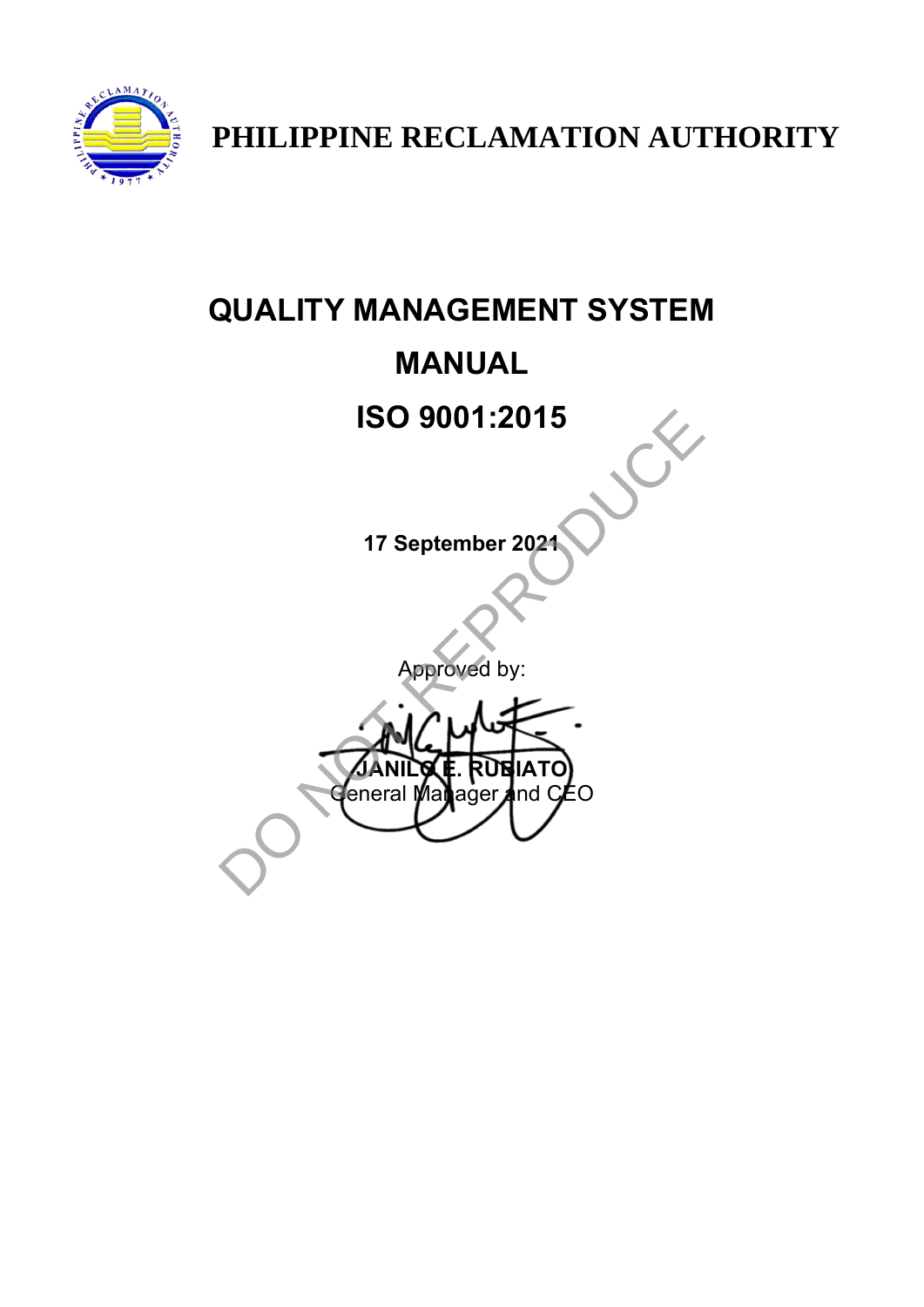

# **PHILIPPINE RECLAMATION AUTHORITY**

| <b>TABLE OF CONTENTS</b>                                            | PAGE NO.       |
|---------------------------------------------------------------------|----------------|
| 1. INTRODUCTION                                                     | 1              |
| 2. CONTEXT OF THE ORGANIZATION                                      | 1              |
| 2.1 Organizational Profile                                          | 1              |
| PRA History/Corporate Profile                                       | 1              |
| <b>Mandates</b>                                                     | 3              |
| <b>Powers and Functions</b>                                         | 3              |
| <b>Our Mission</b>                                                  | $\overline{4}$ |
| <b>Our Vision</b>                                                   | 4              |
| Values                                                              | $\overline{4}$ |
| <b>Organizational Issues</b>                                        | 4              |
| Needs and Expectations of Interested Parties                        | 6              |
| Scope of the Quality Management System (QMS)                        | 36             |
| 2.2 PRA QMS Model                                                   | 37             |
| 2.3 Process Map                                                     | 38             |
| 3. LEADERSHIP                                                       | 38             |
| 3.1 Leadership and Commitment                                       | 38             |
| 3.2 Stakeholder Management                                          | 39             |
| 3.3 Quality Policy                                                  | 39             |
| 3.4 Organizational Structure and General Functions/Responsibilities | 40             |
| 3.5 QMS Organization and Functions                                  | 43             |
| 3.6 Policy Formulation                                              | 45             |
| 3.7 QMS Audit                                                       | 45             |
| 3.8 Management Review                                               | 46             |
| 3.9 Continual Improvement                                           | 46             |
| 3.10 Control of Nonconformity                                       | 47             |
| 3.11 Corrective Action                                              | 47             |
| 4. PLANNING                                                         | 47             |
| 4.1 Strategic Performance Management System                         | 47             |
| 4.2 Risk and Opportunities                                          | 47             |
| 4.3 Quality Objectives and Plan                                     | 48             |
| 4.4 Planning and Performance Evaluation                             | 48             |
| 4.5 Stakeholder Satisfaction                                        | 48             |
| 5. SUPPORT PROCESS                                                  | 49             |
| 5.1 Human Resources Management                                      | 49             |
| 5.2 Infrastructure Management                                       | 49             |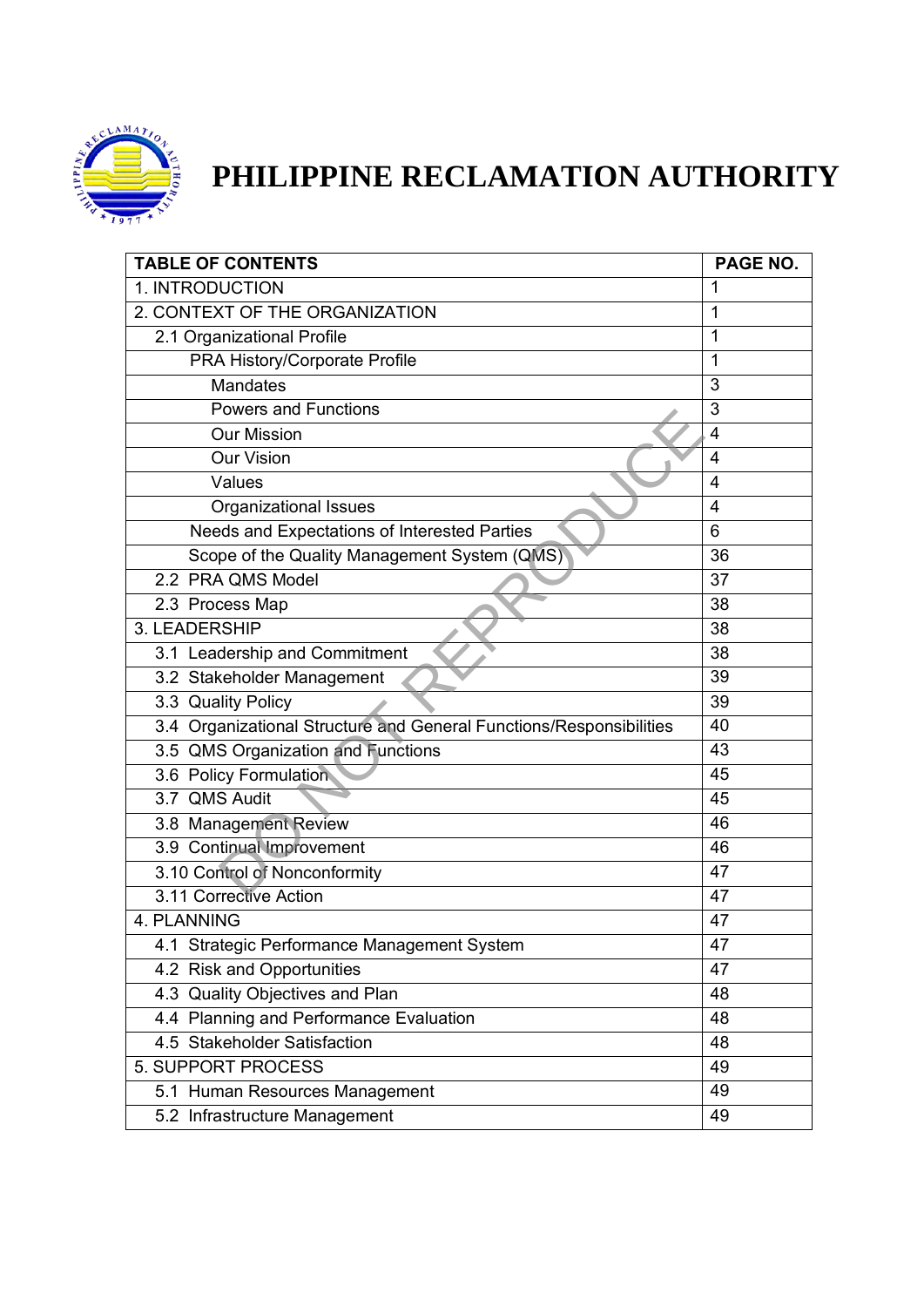

# **PHILIPPINE RECLAMATION AUTHORITY**

| 5.3 Work Environment Management                                     | 49              |
|---------------------------------------------------------------------|-----------------|
| 5.4 Organizational Knowledge Management                             | 50              |
| 5.5 Communication Management                                        | 50              |
| 5.6 Documented Information Management                               | $\overline{50}$ |
| 5.7 Legal Management                                                | 50              |
| 5.8 Financial Management                                            | 51              |
| 5.9 Procurement                                                     | 51              |
| 5.10 Information Technology (IT) Management                         | 53              |
| 5.11 JV Guidelines                                                  | 53              |
| <b>6. CORE PROCESS</b>                                              | 53              |
| 6.1 Reclamation                                                     | 53              |
| Planning and Evaluation Department                                  | $\overline{53}$ |
| <b>Reclamation Department</b>                                       | 54              |
| <b>Environmental Management Department</b>                          | 54              |
| 6.2 Forfeiture of Unauthorized Reclaimed Lands                      | 55              |
| 6.3 Public Estates Development and Management                       | 56              |
| 6.4 Infrastructure Development                                      | 56              |
|                                                                     |                 |
| <b>LIST OF FIGURES AND TABLES</b>                                   |                 |
| Figure No. 1: PRA QMS Model                                         | 37              |
| Figure No. 2: Process Map                                           | 38              |
| Figure No. 3: PRA Organizational Structure                          | 40              |
| Figure No. 4: QMS Organization                                      | 43              |
| Table No. 1: Organizational Issues                                  | $\overline{4}$  |
| Table No. 2: Matrix of Needs and Expectations of Interested Parties | 6               |
|                                                                     |                 |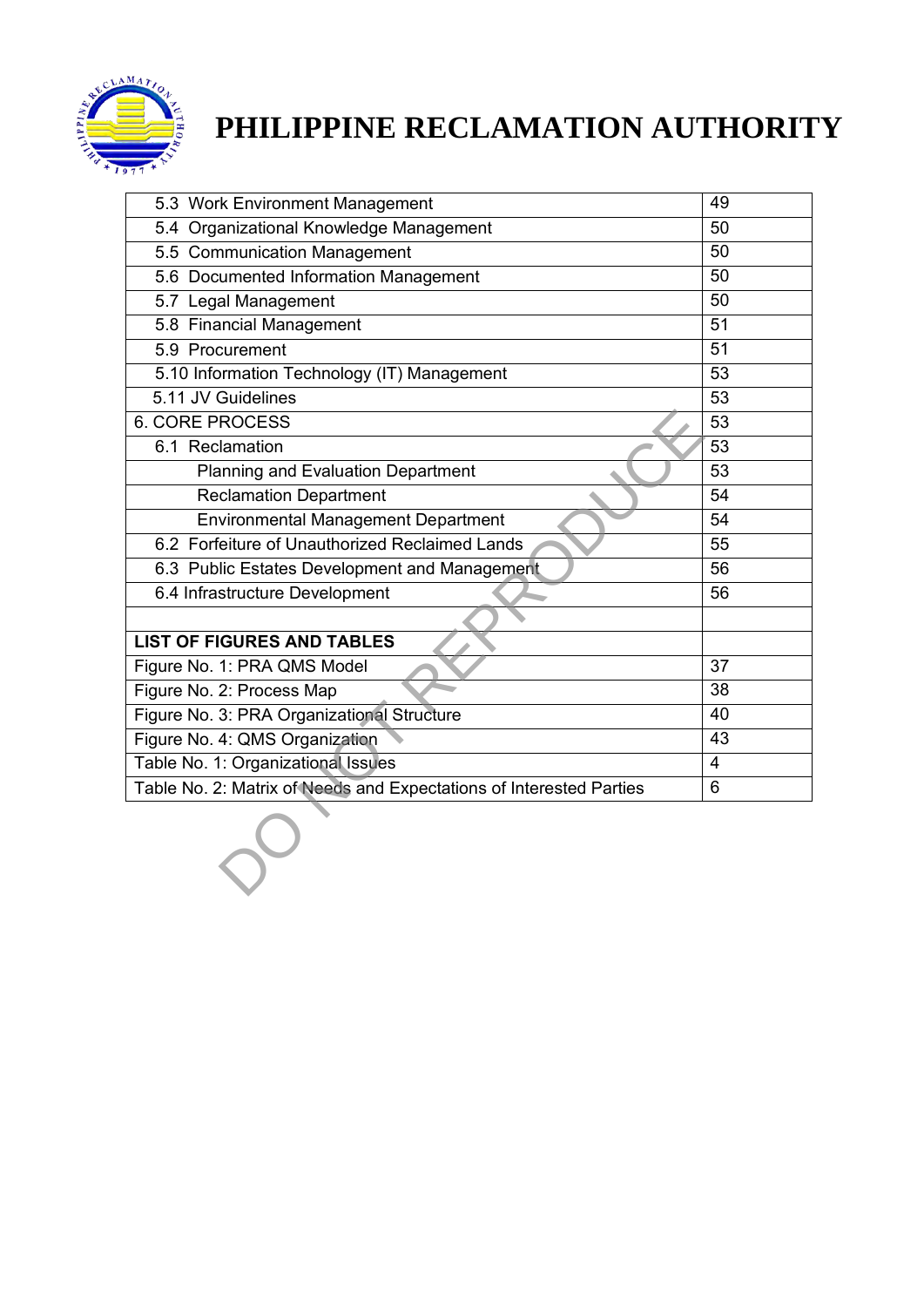

| <b>QUALITY MANAGEMENT SYSTEM</b> | Page No.     | Page 1 of 57 |
|----------------------------------|--------------|--------------|
| <b>MANUAL</b>                    | Revision No. | 04           |
| QQM-18-PRA                       | Effectivity  | 17 SEP 2021  |

## **1. INTRODUCTION**

The Philippine Reclamation Authority (PRA) Quality Management System (QMS) Manual defines and clarifies policies, systems and procedures adopted to implement and continually improve the Quality Management System (QMS) of the agency, through the use of the quality policy, quality objectives, audit results, analysis of data, corrective and preventive actions, and management review.

The QMS Manual is in conformance with the ISO 9001:2015 standard and is aligned with PRA's strategic direction. It contains the basic elements necessary for its implementation and likewise provides excellent outputs and efficient services to internal and external stakeholders.

This QMS Manual, together with associated documents mentioned herein, aims to:

- 1. Describe the basic elements of the QMS of PRA and serve as reference in its implementation and continual improvements;
- 2. Inform the internal and external stakeholders and enable them to observe and implement the quality system being maintained at PRA; and
- 3. Serve as reference and guide for all personnel and make them familiar with and appreciate the PRA QMS.

# **2. CONTEXT OF THE ORGANIZATION**

#### **2.1 Organizational Profile**

#### **PRA History/Corporate Profile**

The Philippine Reclamation Authority (formerly Public Estates Authority), one of the Government's most active development agencies, was created in 1977 by virtue of Presidential Decree 1084 to serve primarily as the clearinghouse for all reclamation projects in the country. Fis.<br>
Manual, together with associated documents mentioned herein,<br>
be the basic elements of the QMS of PRA and serve as re<br>
nentation and continual improvements;<br>
the internal and external stakeholders and enable them to<br>

PRA performs both regulatory and proprietary functions. Its programs and projects are supportive of government's thrust towards sustaining economic gains by generating local and foreign investments in large-scale reclamation and development projects.

PRA, which is mandated to be self-liquidating, has created assets for the Government by converting reclaimed lands into valuable and income-generating real estate properties, especially in its approximately 1,000-hectare reclamation project in Manila Bay known as Bay City (formerly Boulevard 2000) which is host to the Mall of Asia Complex, Entertainment City, Metropolitan Park, and Asia World among others. Aside from this, PRA is involved in a wide range of projects and delivery of services related to land development and urban renewal, infrastructure projects as well as financing and construction of buildings for other government agencies.

Its charter vests PRA with the power and authority to develop and dispose public lands, to enter into contracts and loan agreements with private, public or foreign entities and to exercise the right to eminent domain in the name of the Republic of the Philippines.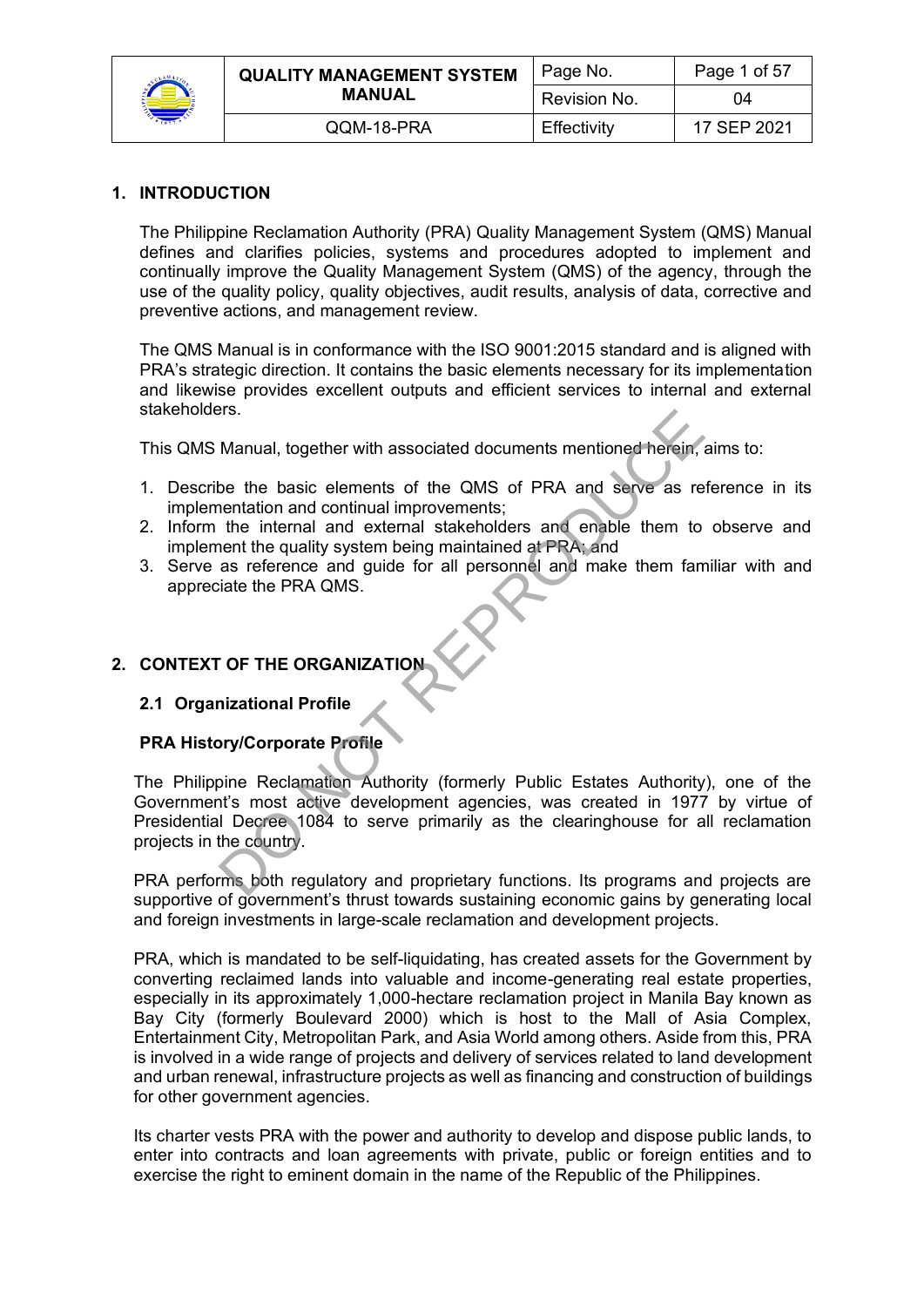

|               | <b>QUALITY MANAGEMENT SYSTEM</b> | Page No.    | Page 2 of 57 |
|---------------|----------------------------------|-------------|--------------|
| <b>MANUAL</b> | Revision No.                     | 04          |              |
|               | QQM-18-PRA                       | Effectivity | 17 SEP 2021  |

The Office of the President (OP), the Office of the Solicitor General (OSG), the Office of the Government Corporate Counsel (OGCC), the Department of Budget and Management (DBM), the Governance Commission for GOCCs (GCG), the Civil Service Commission (CSC), and the Commission on Audit (COA) provide PRA with the basic guidelines and parameters for its financial and organizational performance.

In the implementation of its mandate, PRA coordinates with other agencies and development authorities such as the National Economic and Development Authority (NEDA), the Department of Environment and Natural Resources (DENR), the Department of Public Works and Highways (DPWH), the Department of Transportation (DOTr), the Department of Finance (DOF), the Department of Science and Technology (DOST), the Metropolitan Manila Development Authority (MMDA), and local government units.

The PRA continuously broadens its studies and exploration on sources of land fill materials, consistently updates its engineers on the upgraded techniques of dredging and reclamation, and strengthening its force on the monitoring of reclamation and land development projects including the compliance of project proponents with the conditions of their respective Environmental Compliance Certificates. It also actively monitors, and issues cease and desist orders against unauthorized and illegal reclamation. These efforts assure that the institution adheres to the principles of environmental governance and sustainable development.

As for its disaster risk reduction, climate change adaptation, and community resilience initiatives, the PRA also endeavors to establish coastal protection strategies in vulnerable areas nationwide. The Authority envisions putting up hard and soft engineering structures that are climate change adaptive and economically beneficial to communities with the objective of developing coastal protection measures to minimize the impacts caused by natural and man-made hazards. The initiative, piloted in Tacloban City and Palo, Leyte and now aimed to be replicated in other vulnerable areas, produced a comprehensive master plan crafted by PRA and international experts. Further, to ensure environmental sustainability on reclaimed lands, the PRA mandates the integration of green spaces in all reclamation projects. In Walling Development Authority (WINDA), and local government<br>
ontinuously broadens its studies and exploration on sources of lan<br>
y updates its engineers on the upgraded techniques of<br>
in the most regularing its force on

And, as it prepares itself for the greater demands of the ensuing years, PRA pledges to stick to the time-tested manner of serving the Filipino people – through utmost professionalism and transparency.

PRA was created for the following purposes:

- To reclaim land, including foreshore and submerged areas by dredging, filling or other means, to acquire reclaimed land;
- To develop, improve, acquire, administer, deal in, sub-divide, dispose, lease and sell any and all kinds of lands, buildings, estates, and other forms of real property owned, managed, controlled and/or operated by the government; and
- To provide for, operate or administer such services as may be necessary for the efficient, economical, and beneficial utilization of the above properties.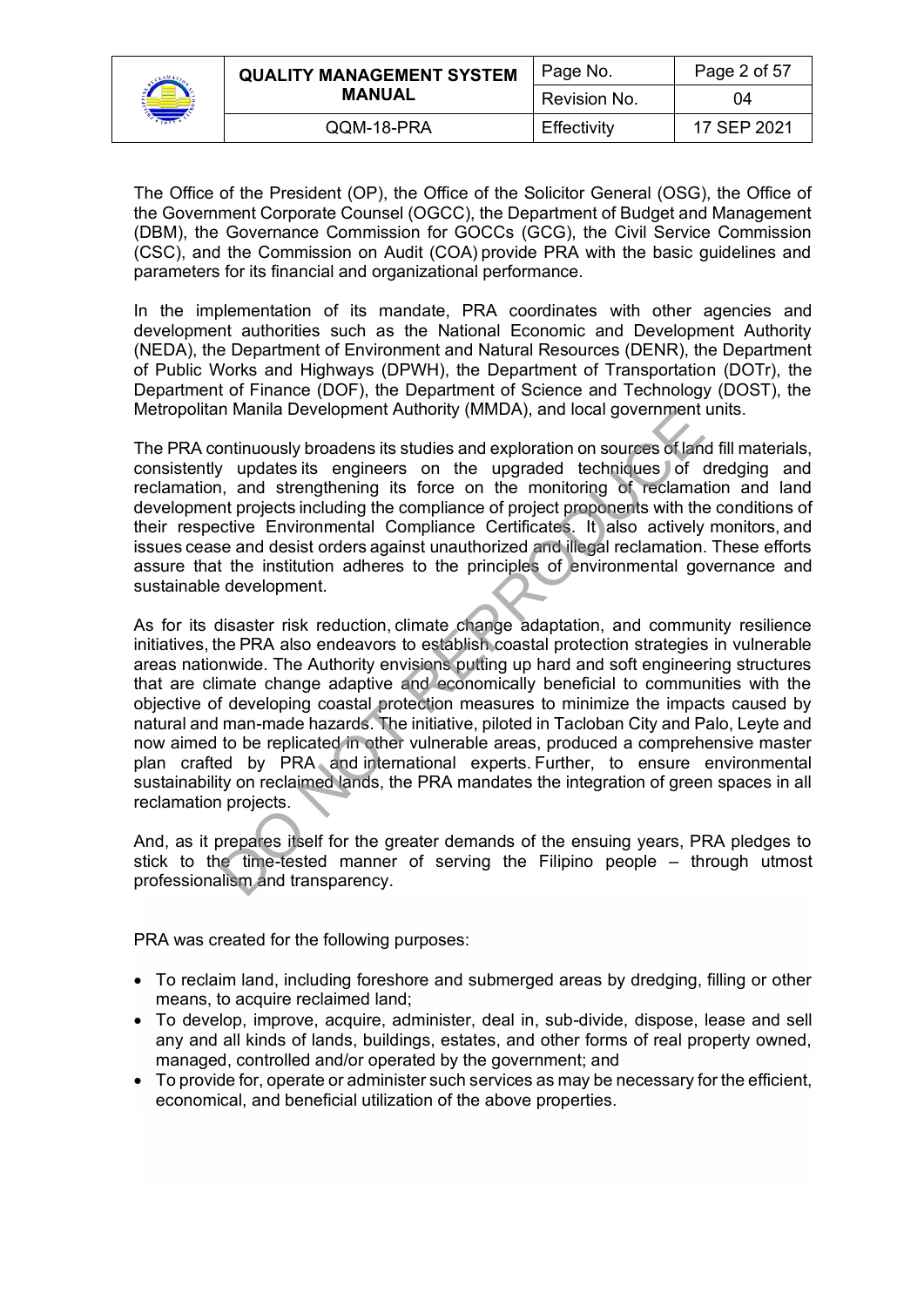

| <b>QUALITY MANAGEMENT SYSTEM</b> | Page No.     | Page 3 of 57 |
|----------------------------------|--------------|--------------|
| <b>MANUAL</b>                    | Revision No. | 04           |
| QQM-18-PRA                       | Effectivity  | 17 SEP 2021  |

#### **Mandates**

- Regulatory and Proprietary Land Reclamation
- Infrastructure Development
- Public Estates Development and Management

#### **Powers and Function**

The PRA is vested with both regulatory and proprietary powers/functions which include the following:

- To prescribe its By-Laws;
- To sue and be sued in its corporate name;
- To adopt and use a seal and alter it at its pleasure;
- To purchase, lease, build, alter, construct, erect, enlarge, occupy, manage, sell, mortgage, dispose of, or otherwise deal in, buildings of every kind and character whatsoever, whether belonging to, or to be acquired by the Authority;
- To construct, maintain and operate mains, pipes, machinery, water reservoirs, artesian wells as may be reasonably and necessarily required for the transaction of the lawful business of the Authority;
- To own or operate railroads, tramways and other kinds of land transportation, vessels and pipelines, power house, hotels, restaurants, terminals, warehouses and to manufacture, produce, purchase, sell, dispose, encumber or otherwise deal in, rolling stock, equipment, tools and other appliances; to construct and operate in connection with its railroad lines toll viaducts, toll bridges and toll tunnels;
- To construct, maintain and operate such systems of sanitary sewers as may be necessary for the proper sanitation of its areas of operation; to charge and collect such sums for constructions and rates for this service as may be determined by the Board to be equitable and just; and to process waste materials obtained in the sewers for fertilizing purposes;
- To construct, maintain and operate such storm drains as may be necessary;
- To hold lands of the public domain in excess of area permitted to private corporations by statute;
- To reclaim lands and to construct work across, or otherwise, any stream, watercourse, canal, ditch, flume, street, avenue, highway or railway of private or public ownership, as the location of said works may require, provided, that, said works be constructed in such a manner as not to endanger life or property or in a manner not to impair unnecessarily their usefulness. Every person or entity whose property is crossed or interested by said works shall not obstruct any such crossings or intersections and shall grant the Authority or its representatives, the proper authority for the execution of such work. The Authority is hereby given the right-of-way to locate, construct and maintain such works over and throughout the lands owned by the Republic of the Philippines or any of its branches and political subdivisions. The Authority or its representatives may also enter upon private property in the lawful performance or prosecution of its business and purposes; provided, that, the owner of such private property shall be indemnified for any actual damage caused thereby; purchase, lease, build, alter, construct, erect, enlarge, occupy,<br>ritgage, dispose of, or to therwise deal in, buildings of every kind<br>datoever, whether belonging to, or to be acquired by the Authorit<br>construct, maintain a
- To issue such regulations as may be necessary for the proper use by private parties of any or all of the highways, roads, utilities, buildings and/or any of its properties and to impose or collect fees or tolls for their use, provided that, all receipts by the Authority from fees, tolls and other charges are automatically appropriated for its use;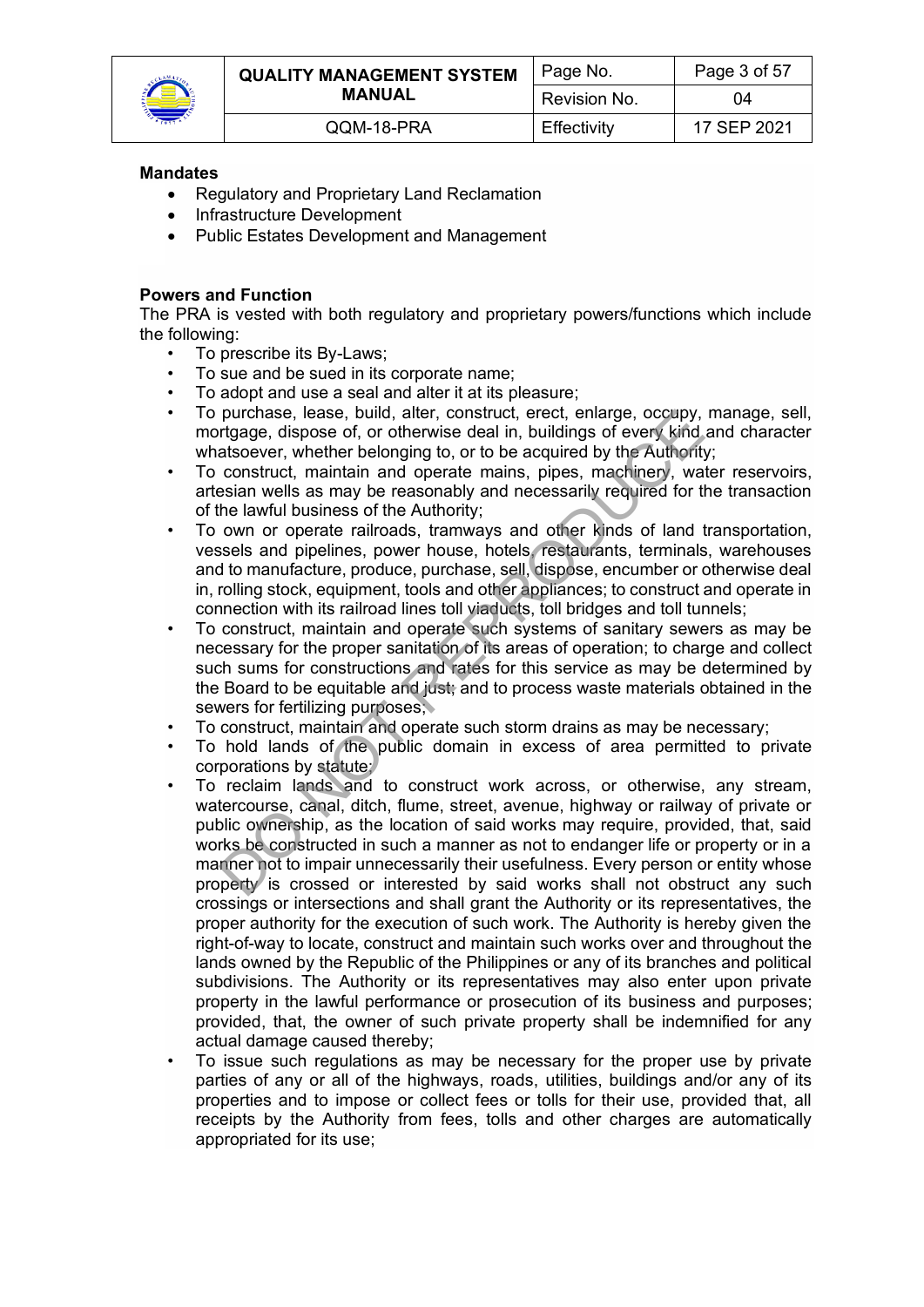

|               | <b>QUALITY MANAGEMENT SYSTEM</b> | Page No.    | Page 4 of 57 |
|---------------|----------------------------------|-------------|--------------|
| <b>MANUAL</b> | Revision No.                     | 04          |              |
|               | QQM-18-PRA                       | Effectivity | 17 SEP 2021  |

- To organize subsidiary companies to undertake any of the activities mentioned herein. The capital stock of such subsidiary companies shall be subscribed in whole or in part by the Authority.
- To enter into, make, perform and carry out contracts of every class and description, including loan agreements, mortgages and other types of security arrangements, necessary or incidental to the realization of its purposes with any person, firm or corporation, private or public, and with any foreign government or entity;
- To exercise the right of eminent domain in the name of the Republic of the Philippines, and in the acquisition of real estate by condemnation proceedings, the title to such real estate shall be taken in the name of the Republic of the Philippines, and thereupon, all such real estate shall be entrusted to the Authority as the agent of the Republic of the Philippines to accomplish the aims and purposes of this Decree;
- To perform such acts and exercise such functions as may be necessary for the attainment of the purposes and objectives herein specified;
- To promulgate such rules and regulations as may be necessary to carry out its purposes and to provide penalties for the violation thereof which penalties shall be a fine of not more than five hundred pesos or imprisonment for not more than six months, or both such fine and imprisonment in the discretion of the Court; and From such acts and exercise such functions as may be received in the purposes and objectives herein specified;<br>promulgate such rules and regulations as may be necessary trosses and to provide penalties for the violation th
- To perform such other functions as may be provided by law.

#### **Our Mission**

We are the lead government instrumentality mandated to regulate reclamation, create environmentally sustainable reclaimed land, promote coastal resilience, and develop government properties to advance the country's development goals.

#### **Our Vision**

In 2040, the Filipino people shall benefit from well-planned and environmentally resilient reclaimed lands and efficiently developed and managed public estates.

#### **Values**

**P**rofessionalism and Team Work **R**espect for the environment **A**ccountability

**R**esponsive to society's needs **E**xcellence **A**daptable **P**artnership driven

#### **Organizational Issues**

| <b>FACTORS</b>   | <b>ISSUES</b>                                                    |  |
|------------------|------------------------------------------------------------------|--|
| <b>Political</b> | 1. Difficulty in dealing with other government agencies and LGUs |  |
|                  | in securing permits/authorities/ clearances / compliance         |  |
|                  | certificates                                                     |  |
|                  | Change in leadership that affects priorities and policies.       |  |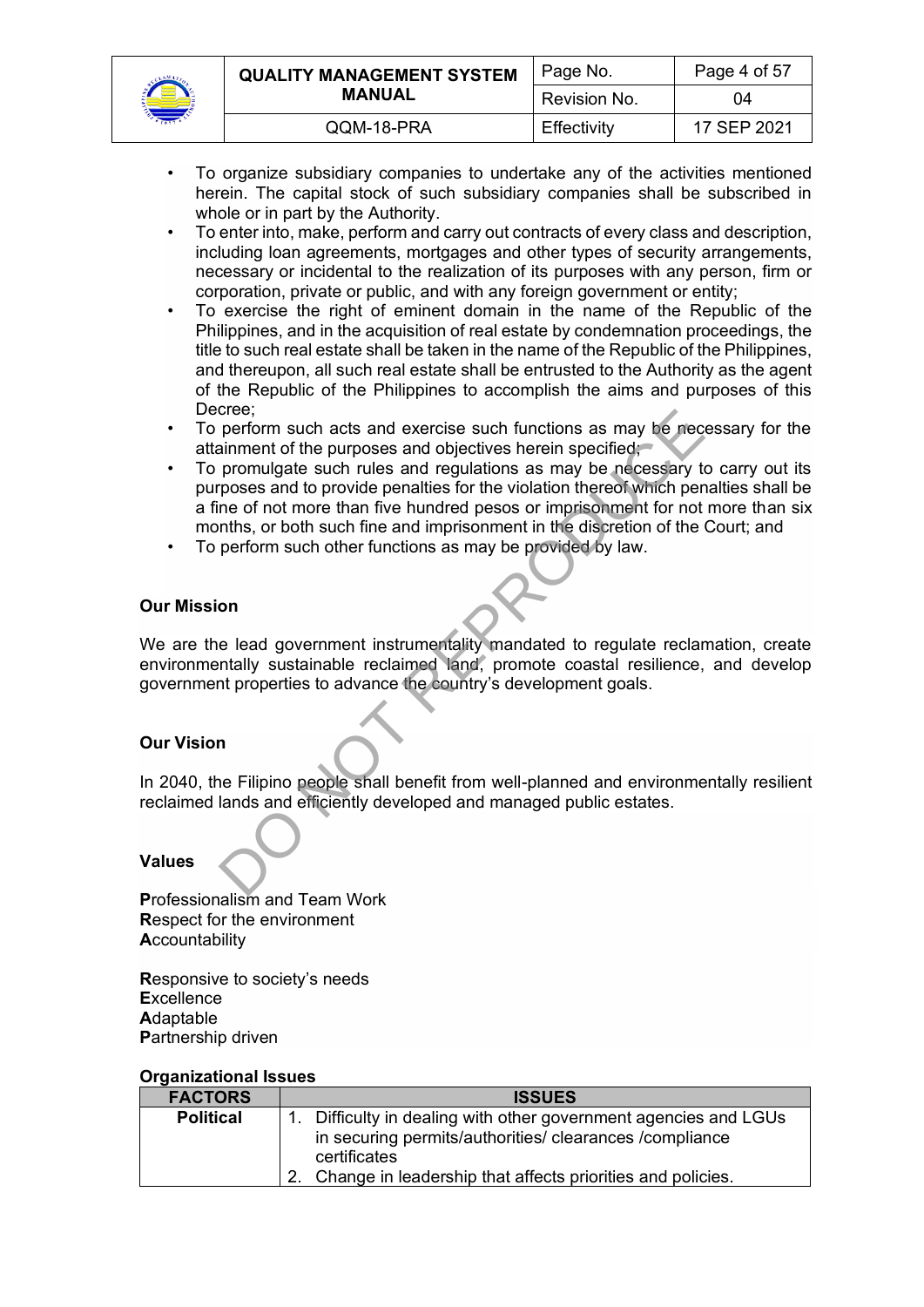

|  | <b>QUALITY MANAGEMENT SYSTEM</b><br><b>MANUAL</b> | Page No.     | Page 5 of 57 |
|--|---------------------------------------------------|--------------|--------------|
|  |                                                   | Revision No. | 04           |
|  | QQM-18-PRA                                        | Effectivity  | 17 SEP 2021  |

|                      | 3. Frequent changes in the supervising/ monitoring agencies<br>Difficulty in the implementation of reclamation projects due to<br>4.<br>political pressures |
|----------------------|-------------------------------------------------------------------------------------------------------------------------------------------------------------|
|                      | 5. Difficulty of acquiring proclamations and special patents                                                                                                |
|                      | 6. Agency "turf" issues<br>7. Pronouncement of President Rodrigo R. Duterte regarding the<br>moratorium on Manila Bay reclamation projects                  |
|                      |                                                                                                                                                             |
| <b>Economic</b>      | 1. Land sharing issues between PRA and LGUs/proponents.<br>2. Long and tedious process of reclamation before the realization<br>of assets and revenues.     |
|                      | 3. Market driven reclamation of land                                                                                                                        |
|                      | 4. Sharing of revenues (non-land, i.e. proceeds from sand sales)<br>with the national government and LGUs as well as other                                  |
|                      | government agencies<br>5. Long duration of implementation process from application,<br>reclamation and titling.                                             |
|                      | 6. Limited proponents engaged in reclamation business.<br>7. Increase inflation rates; Currency Fluctuation<br>8. Capital intensive reclamation projects    |
|                      | 9. Regulations (Limited yield of investments)                                                                                                               |
|                      | 10. Limitations imposed by CA141 as amended on the disposition<br>of reclaimed land                                                                         |
|                      | 11. Effects of added land on real estate values                                                                                                             |
|                      | 12. Adjustment on the price of marine sand from San Nicholas                                                                                                |
|                      | Shoal (SNS) under PRA GSQP                                                                                                                                  |
|                      | 13. Rates of Underground Facilities Agreement (UFA)                                                                                                         |
|                      | 14. Delay or Non-implementation of the provision of regular toll                                                                                            |
|                      | increase by the Toll Regulatory Board (TRB)                                                                                                                 |
|                      | 15. Low revenue income due to slowdown in transactions, drastic                                                                                             |
|                      | decrease in toll road revenues, additional expenses incurred,                                                                                               |
|                      | and advance payment of dividends to the national government                                                                                                 |
|                      | due to pandemic (e.g. COVID-19)                                                                                                                             |
| <b>Sociological</b>  | Opposition and negative acceptance on reclamation projects                                                                                                  |
|                      | from stakeholders, i.e. organized groups like fishermen, bird<br>watchers, environmentalists, etc.                                                          |
|                      | 2. Problems with respect to illegal settlers                                                                                                                |
|                      | 3. Regular demand from various stakeholders to explain/clarify                                                                                              |
|                      | issues on reclamation projects                                                                                                                              |
|                      | 4. Lack of support of LGUs in the relocation/clearing of illegal                                                                                            |
|                      | settlers in project sites                                                                                                                                   |
|                      | 5. Limited face-to-face meetings with stakeholders due to                                                                                                   |
|                      | pandemic (e.g. COVID-19)                                                                                                                                    |
| <b>Technological</b> | 1. Reliance on the experience/ technology/ resources of other                                                                                               |
|                      | countries with respect to reclamation                                                                                                                       |
|                      | 2. Limited local capability in large scale reclamation;                                                                                                     |
|                      | 3. Limited exposure of PRA personnel on technological                                                                                                       |
|                      | advancement in the implementation of reclamation projects                                                                                                   |
|                      | Slow internet service provider<br>4.                                                                                                                        |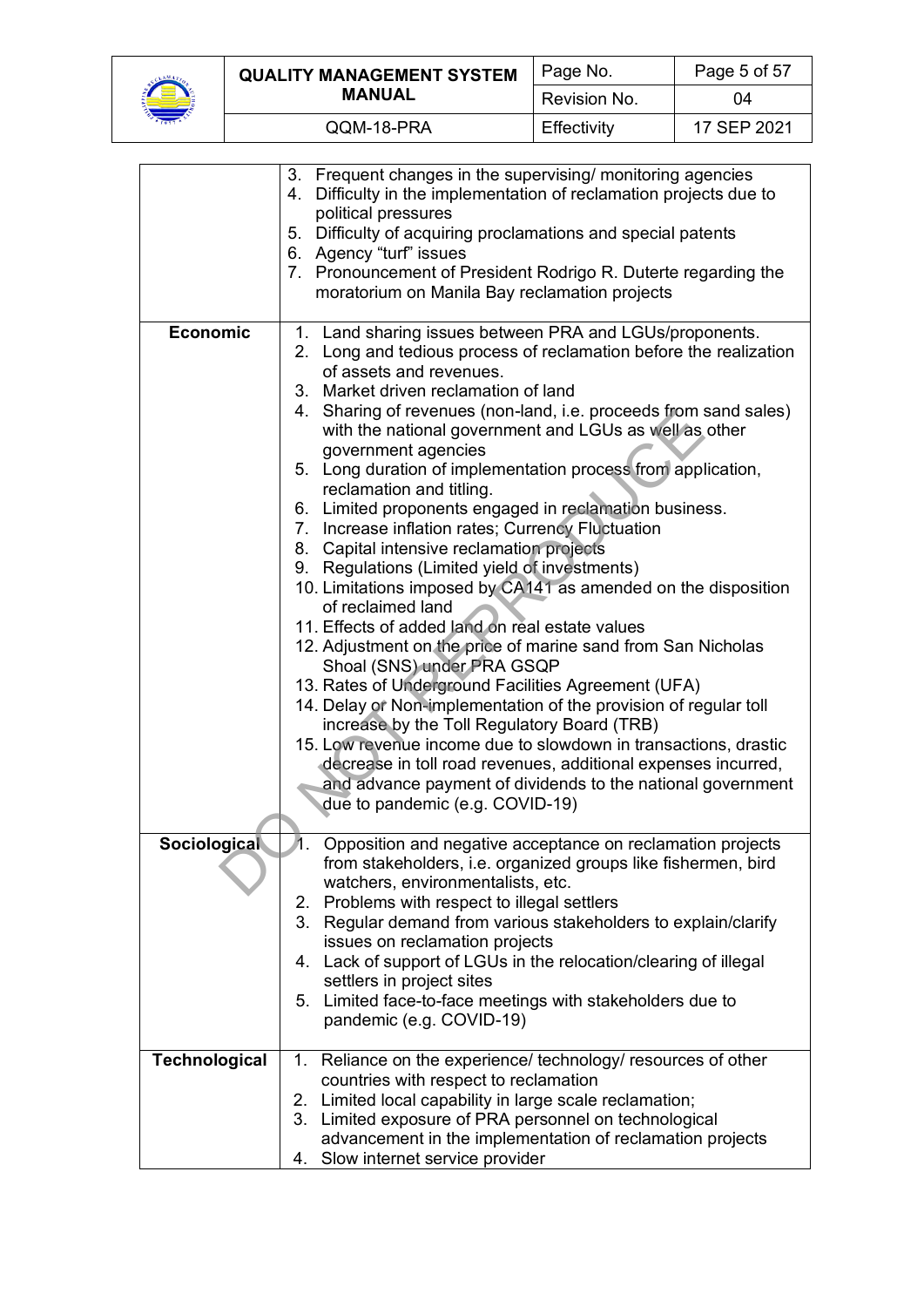

|  | <b>QUALITY MANAGEMENT SYSTEM</b><br><b>MANUAL</b> | Page No.     | Page 6 of 57 |
|--|---------------------------------------------------|--------------|--------------|
|  |                                                   | Revision No. | 04           |
|  | QQM-18-PRA                                        | Effectivity  | 17 SEP 2021  |

|               | 5. Online/virtual conduct of meetings and work assignments<br>affecting completion of output due to pandemic (e.g. COVID-<br>19)                                    |
|---------------|---------------------------------------------------------------------------------------------------------------------------------------------------------------------|
|               | 6. System compatibility/accessibility in a WFH arrangement<br>7. Limited availability of IT resources (i.e. laptops) for effective<br>WFH arrangement               |
|               | 8. Effect on work efficiency of employees who are on a WFH<br>arrangement due to slow internet connection at home.                                                  |
| Legal         | 1. Easy access on the issuance of Writ of Kalikasan<br>2. Court cases /TRO/ injunction filed against PRA infrastructure<br>projects                                 |
|               | 3. Conflicting or overlapping mandate/authorities and jurisdictions<br>with other government agencies resulting to confusion (DENR,<br>LGUs, LLDA, PPA, DPWH, BCDA) |
|               | 4. PRA legal existence - corporate life                                                                                                                             |
|               | 5. Classification of reclaimed land as agricultural land                                                                                                            |
|               | 6. Dividend Law and three other laws (UDHA, CISFA, AFMA)<br>affecting the distribution of PRA's income                                                              |
|               | 7. Petition to cancel:<br>a. Environmental Compliance Certificate (ECC) No. CO1307-<br>0022 for the 20,000 hectares area coverage for GSQP by                       |
|               | PRA:                                                                                                                                                                |
|               | b. Government Seabed Quarry Permit (GSQP) No. OMR001-<br>2008-IVA for the 10,000 hectares                                                                           |
|               | 8. Issuance of EO 74 which repealed EO 146 and transferred<br>PRA to the Office of the President                                                                    |
|               | 9. Some existing laws (e.g. COA rules and regulations) are not<br>applicable because of COVID-19 pandemic.                                                          |
| Environmental | 1. Difficulty of acquiring the ECC and GSQP and Area Clearance                                                                                                      |
|               | for the project and sources of fill materials                                                                                                                       |
|               | 2. Section 6 of EO 74 on "holistic approach" on the evaluation of                                                                                                   |
|               | reclamation projects                                                                                                                                                |
|               | Area status and classification<br>3.                                                                                                                                |
|               | 4. Climate Change/Acts of Nature                                                                                                                                    |
|               | 5. Site suitability and susceptibility to hazards                                                                                                                   |

The PRA has identified the strategic framework for understanding external and internal influences and issues using the PESTLE analysis to analyze the key drivers of change that have an impact on the organization. The abbreviation stands for Political, Economic, Sociological, Technological, Legal, and Environmental factors. *(Table No. 1)*

# **Needs and Expectations of Relevant Interested Parties (RIP)**

The PRA RIP matrix table shall be used to find ways to improve the products and services being offered to increase stakeholders' satisfaction. It shall also serve as a tool to understand the needs and expectations of all the interested parties. The same table will show the interested parties relevant to the Agency's QMS.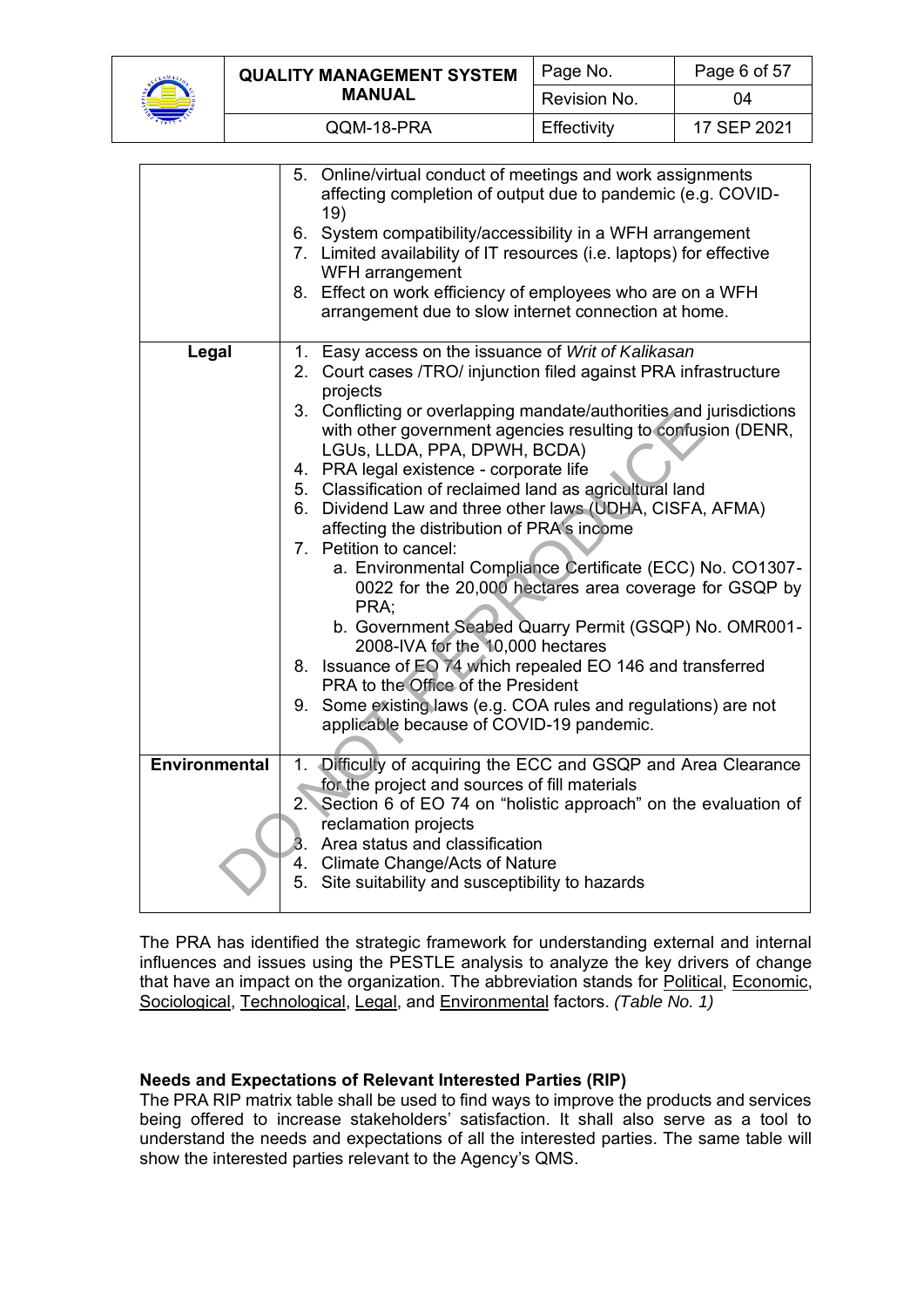

| <b>QUALITY MANAGEMENT SYSTEM</b> | Page No.       | Page 7 of 57 |
|----------------------------------|----------------|--------------|
| MANUAL                           | l Revision No. | 04           |
| QQM-18-PRA                       | Effectivity    | 17 SEP 2021  |

| <b>OFFICE OF THE CHAIRMAN/BOD</b>                                                              |                                                                                                                                                                                                                          |                                                                                                                                                                                                                                                                                                                                                 |                                                                                                                        |  |
|------------------------------------------------------------------------------------------------|--------------------------------------------------------------------------------------------------------------------------------------------------------------------------------------------------------------------------|-------------------------------------------------------------------------------------------------------------------------------------------------------------------------------------------------------------------------------------------------------------------------------------------------------------------------------------------------|------------------------------------------------------------------------------------------------------------------------|--|
| <b>Relevant</b>                                                                                | <b>Affected</b>                                                                                                                                                                                                          | <b>Requirements</b>                                                                                                                                                                                                                                                                                                                             |                                                                                                                        |  |
| <b>Interested Party</b>                                                                        | Process(es)                                                                                                                                                                                                              | <b>NEEDS</b>                                                                                                                                                                                                                                                                                                                                    | <b>EXPECTATIONS</b>                                                                                                    |  |
| А.<br>Governance<br>Commission for<br>GOCCs (GCG)                                              | Compliance to<br>all required<br>documents<br>Monitoring of<br>new issuance<br>of GCG<br>Memorandum<br>Circular<br>Attend required<br>workshop/<br>orientation                                                           | Reportorial and<br>$\bullet$<br>documentary<br>requirements such as<br>certificates, quarterly<br>reports, resume of the<br><b>BOD together with BOD</b><br>Committee membership<br>Information/ update on<br>$\bullet$<br>the composition of PRA<br><b>BOD</b> and their<br>qualification<br>Attendance and<br>$\bullet$<br>performance of BOD | Timely submission<br>$\bullet$<br>of all required<br>documents/reports<br>High rating of PRA<br>$\bullet$<br>scorecard |  |
| B. IATFs on Good<br>Governance                                                                 | Compliance<br>$\bullet$<br>with all required<br>documents<br>Performance<br>$\bullet$<br>Evaluation<br>System<br>Corporate<br>Governance<br>Good<br>Governance                                                           | Accomplished forms as<br>$\bullet$<br>per requirements/<br>issuance                                                                                                                                                                                                                                                                             | <b>PRA's Compliance</b><br>to GCG                                                                                      |  |
| $C_{-}$<br>Other<br>government<br>agencies                                                     | Submission of<br>$\bullet$<br>requested copy<br>of Secretary's<br>Certificate and<br>other related<br>documents<br>under the<br>custody of the<br>Board<br>Secretary V<br>Compliance to<br>$\bullet$<br>all requirements | Certified True Copy of<br>requested Secretary's<br>Certificate<br>Submission of required<br>$\bullet$<br>documents such as<br>SALN, PDS, Oath<br>Taking of BOD                                                                                                                                                                                  | Timely action taken<br>$\bullet$<br>upon receipt of<br>requests or due<br>date                                         |  |
|                                                                                                | OFFICE OF THE GENERAL MANAGER                                                                                                                                                                                            |                                                                                                                                                                                                                                                                                                                                                 |                                                                                                                        |  |
| <b>Relevant</b><br><b>Interested Party</b>                                                     | <b>Affected</b><br>Process(es)                                                                                                                                                                                           | <b>Requirements</b><br><b>EXPECTATIONS</b><br><b>NEEDS</b>                                                                                                                                                                                                                                                                                      |                                                                                                                        |  |
| A. Investors /<br><b>Business</b><br>owners<br>/Proponents/<br>Other<br>Government<br>Agencies | Negotiation<br>and approval of<br>projects                                                                                                                                                                               | Project approval<br>(Infrastructure)<br>Notice to Proceed<br>$\bullet$<br>(Reclamation)<br><b>Reclaimed lands</b><br>Approval of the<br><b>Proposed Project</b><br>Permit                                                                                                                                                                       | Timely approval of<br>$\bullet$<br>the project                                                                         |  |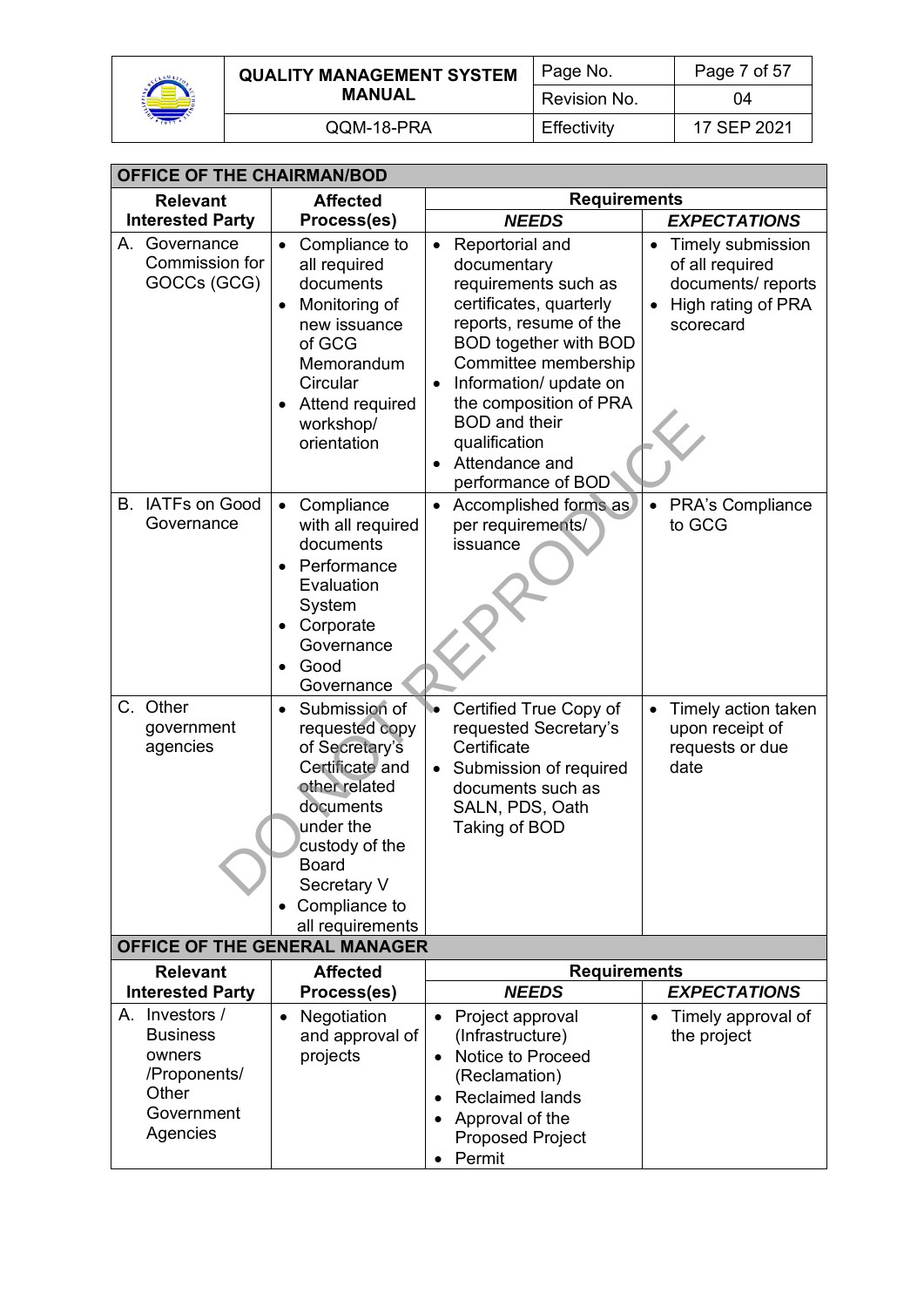

|  | <b>QUALITY MANAGEMENT SYSTEM</b><br><b>MANUAL</b> | Page No.     | Page 8 of 57 |
|--|---------------------------------------------------|--------------|--------------|
|  |                                                   | Revision No. | 04           |
|  | QQM-18-PRA                                        | Effectivity  | 17 SEP 2021  |

| B. Office of the<br>President,<br>LGUs, and<br>other<br>government<br>agencies<br>C. PRA<br>Employees                                                                       | Negotiation<br>and approval of<br>projects and<br>other<br>regulatory<br>concerns<br>Operations<br>within PRA                                                                       | Policy studies, position<br>$\bullet$<br>papers, draft policies<br>Project approval<br>$\bullet$<br>(Infrastructure)<br>Notice to Proceed<br>$\bullet$<br>(Reclamation)<br><b>Reclaimed lands</b><br>Permit<br>Reasonable policies<br>$\bullet$ | Compliance by the<br>$\bullet$<br>PRA to the<br>requirements of<br>various<br>government<br>agencies (i.e. GCG<br>requirements)<br>Compliance by the<br>$\bullet$<br>employees with the<br>policies in<br>accordance with |
|-----------------------------------------------------------------------------------------------------------------------------------------------------------------------------|-------------------------------------------------------------------------------------------------------------------------------------------------------------------------------------|-------------------------------------------------------------------------------------------------------------------------------------------------------------------------------------------------------------------------------------------------|---------------------------------------------------------------------------------------------------------------------------------------------------------------------------------------------------------------------------|
| <b>CORPORATE PLANNING AND MIS</b>                                                                                                                                           |                                                                                                                                                                                     |                                                                                                                                                                                                                                                 | the law                                                                                                                                                                                                                   |
| A. All Office/Units                                                                                                                                                         | Planning and<br>$\bullet$<br>Performance<br>Evaluation                                                                                                                              | Accomplishment<br>$\bullet$<br>Reports<br><b>Accomplished forms</b><br>$\bullet$<br>as per<br>requirement/issuance<br>Information/update on<br>PRA and its projects<br><b>Internal memos</b><br>$\bullet$                                       | Timely submission of<br>all required<br>documents/reports                                                                                                                                                                 |
| <b>B.</b> Service<br>Providers<br>- Printing<br>companies<br>Layout and<br>design firms<br>- Video production<br>companies<br>including<br>directors, editors,<br>and staff | Planning and<br>$\bullet$<br>Performance<br>Evaluation                                                                                                                              | <b>Annual Report and</b><br><b>Video Script Content</b><br><b>Payment from PRA for</b><br>services rendered<br>Shooting permits<br><b>Signed Contract</b><br>All documents related<br>to the project<br>Internal memos<br>$\bullet$             | PRA's compliance to<br>MOA and other<br>related contracts                                                                                                                                                                 |
| Reporters and<br>Newspaper<br><b>Editorial Team</b>                                                                                                                         | Planning and<br>Performance<br>Evaluation                                                                                                                                           | Official spokesperson<br>Write ups<br>$\bullet$<br>Letter to the editor<br>$\bullet$<br>Press kit<br>$\bullet$<br>Grant of interview<br>٠<br><b>Official statement</b><br>$\bullet$<br>Other relevant<br>documents                              | Provision on accurate<br>information;<br>Disclosure of relevant<br>information                                                                                                                                            |
| D. Proponents<br>and other<br>government<br>agencies                                                                                                                        | Corporate/Pro<br>$\bullet$<br>ject<br>presentation<br>Promotion &<br>$\bullet$<br>advertisement<br>Marketing<br>$\bullet$<br>Planning and<br>$\bullet$<br>Performance<br>Evaluation | Update on PRA and its<br>$\bullet$<br>projects<br>Acceptance/appreciati<br>$\bullet$<br>on of proposal                                                                                                                                          | Timely presentation<br>and disclosure of<br>relevant information                                                                                                                                                          |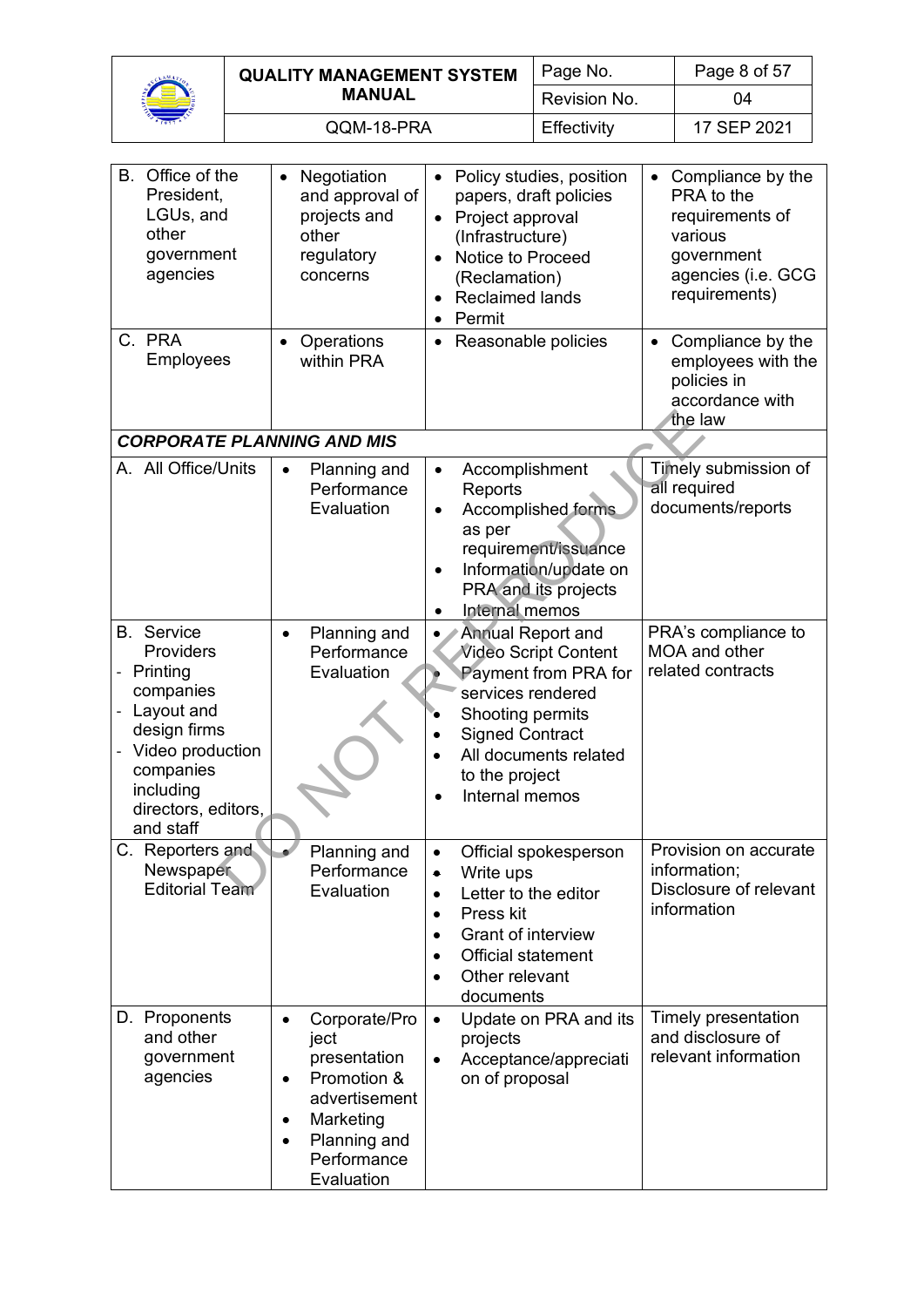

|  | <b>QUALITY MANAGEMENT SYSTEM</b><br><b>MANUAL</b> | Page No.     | Page 9 of 57 |
|--|---------------------------------------------------|--------------|--------------|
|  |                                                   | Revision No. | 04           |
|  | QQM-18-PRA                                        | Effectivity  | 17 SEP 2021  |

| E.         | <b>Sales Team</b><br>(Hotels/Venues<br>/ Transport<br>Services)                                     | Planning and<br>$\bullet$<br>Performance<br>Evaluation                                            | <b>Signed Contract</b><br>$\bullet$<br>All required documents                                                                                                                                                                                         | <b>Effective coordination</b><br>and clear information<br>on requirements and<br>details<br>On-time payment                                                                  |
|------------|-----------------------------------------------------------------------------------------------------|---------------------------------------------------------------------------------------------------|-------------------------------------------------------------------------------------------------------------------------------------------------------------------------------------------------------------------------------------------------------|------------------------------------------------------------------------------------------------------------------------------------------------------------------------------|
|            | F. All<br>Department/Uni<br>ts including<br>Office of the<br>General<br>Manager and<br>Chairman/BOD | Compliance<br>Management                                                                          | Accomplishment<br>$\bullet$<br>Reports<br>Accomplished forms<br>$\bullet$<br>as per<br>requirement/issuance<br>Information/update on<br>$\bullet$<br>PRA and its projects<br><b>Promotional Materials</b><br>$\bullet$<br>Internal memos<br>$\bullet$ | Timely submission of<br>all required<br>documents/reports                                                                                                                    |
|            | G. GCG and IATF<br>on Good<br>Governance                                                            | Compliance<br>$\bullet$<br>Management                                                             | Accomplished forms<br>$\bullet$<br>as per<br>requirement/issuance<br>Compilation of<br>$\bullet$<br>supporting documents                                                                                                                              | PRA's Compliance to<br>GĈG                                                                                                                                                   |
|            | H. Consultancy<br><b>Services</b><br><b>ISO</b><br>Certification<br>body                            | Compliance<br>Management                                                                          | Accomplished forms,<br>$\bullet$<br>monitoring forms and<br>reports as per<br>requirement<br>Documentary<br>evidence<br>Signed contract<br>۰.                                                                                                         | Timely submission of<br>all required<br>documents/reports                                                                                                                    |
| I.         | Proponents,<br>government<br>agencies and<br>students                                               | Compliance<br>Management                                                                          | Acknowledge<br>۱O<br>requests/ proposal<br>Update on PRA and its<br>projects                                                                                                                                                                          | Timely presentation<br>and disclosure of<br>relevant information                                                                                                             |
| <b>MIS</b> |                                                                                                     |                                                                                                   |                                                                                                                                                                                                                                                       |                                                                                                                                                                              |
|            | A. All Department/<br>Units<br><b>B. DICT</b><br>C. DBM                                             | <b>IT Policy</b><br>Formulation                                                                   | • Hardware and software,<br>IT peripherals relevant<br>to their jobs<br>• Information Systems<br>Strategic Plan (ISSP)<br>• Relevant IT policies and<br>guidelines related to<br>procurement, usage,<br>cybersecurity, etc.                           | • Cooperation<br>• Consideration on<br>the time needed to<br>resolve complicated<br>concerns or those<br>that require<br>procurement<br>• Approved ISSP<br>• Full compliance |
|            | D. All Department/<br>Units                                                                         | • IT support<br>services<br>• Procurement of<br>IT equipment<br>and software,<br>Internet service | • Hardware and software,<br>IT peripherals relevant<br>to their jobs<br>• Internet connection                                                                                                                                                         | Cooperation<br>$\bullet$<br>• Consideration on<br>the time needed to<br>resolve<br>complicated<br>concerns or those<br>that require<br>procurement<br>• No downtime          |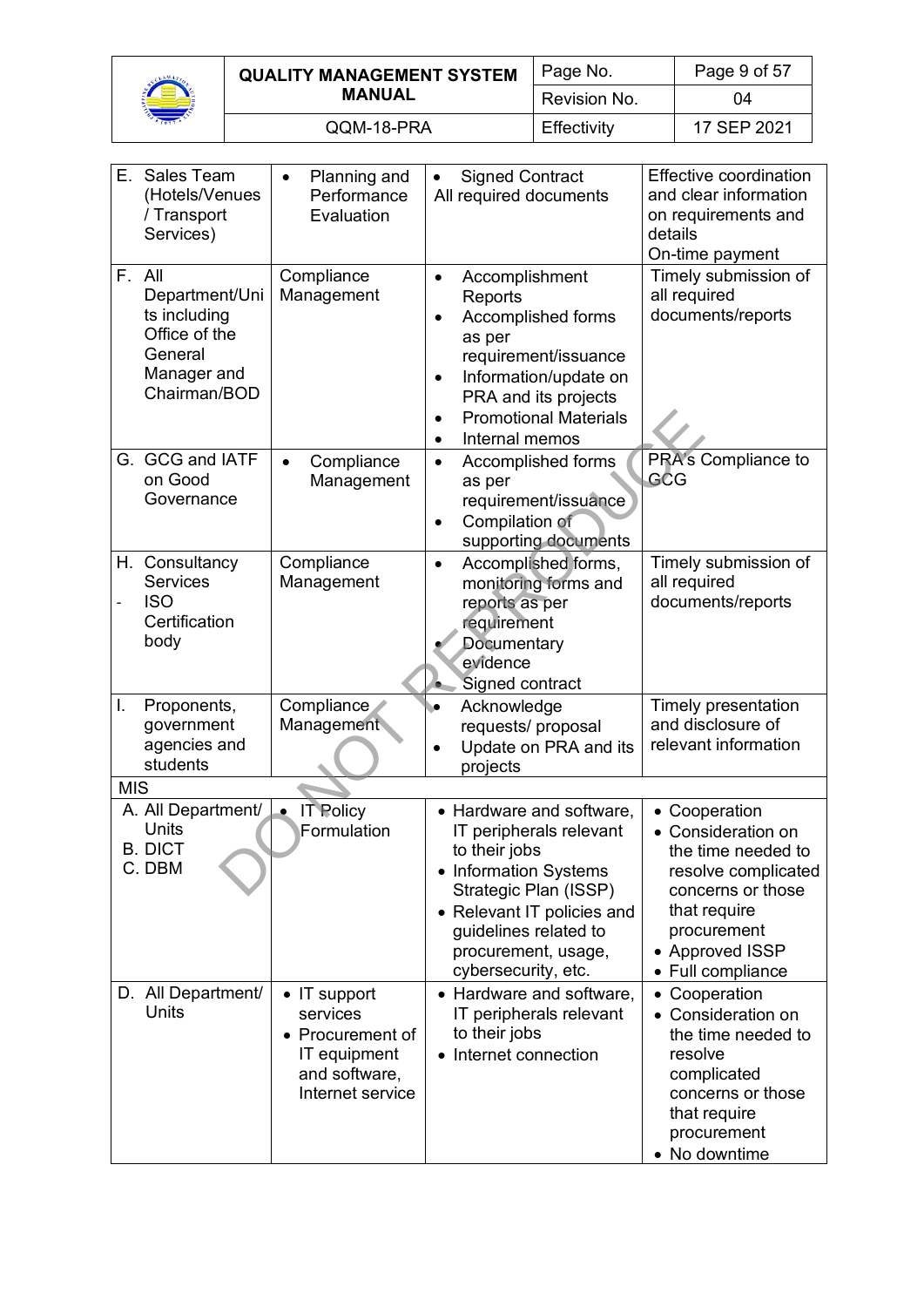

| <b>QUALITY MANAGEMENT SYSTEM</b> | Page No.     | Page 10 of 57 |
|----------------------------------|--------------|---------------|
| <b>MANUAL</b>                    | Revision No. | 04            |
| QQM-18-PRA                       | Effectivity  | 17 SEP 2021   |

| E. Internet<br>Service<br>Providers                                                                                                               | Internet<br>connection                                                                                                                                         | Monthly payment from<br><b>PRA</b>                                                                                                                                                                       | Good working<br>relationship<br>Timely<br>$\bullet$                                                                                                            |
|---------------------------------------------------------------------------------------------------------------------------------------------------|----------------------------------------------------------------------------------------------------------------------------------------------------------------|----------------------------------------------------------------------------------------------------------------------------------------------------------------------------------------------------------|----------------------------------------------------------------------------------------------------------------------------------------------------------------|
| F. IT Suppliers                                                                                                                                   | Supply and<br>$\bullet$<br>delivery of IT<br>equipment/<br>requirements                                                                                        | Payment of<br>$\bullet$<br>service/equipment/soft<br>ware license                                                                                                                                        | Good working<br>$\bullet$<br>relationship<br>Timely<br>$\bullet$                                                                                               |
| G. DICT, iGov<br>Project                                                                                                                          | Website and E-<br>mail<br>maintenance<br>including the<br>official PRA e-<br>mail address                                                                      | <b>Request letter</b><br>$\bullet$<br>Accomplished forms<br>and/or technical data<br>they require to connect<br>to their services<br>Compliance to their<br>$\bullet$<br>requirements/<br>specifications | Complete<br>Timely<br>Full compliance to<br>requirements                                                                                                       |
| <b>GCG and IATF</b><br>Н.<br>on Good<br>Governance,<br>DBM's<br>Transparency<br>Seal,<br>Suppliers,<br>General<br>Public, GPPB,<br><b>Bidders</b> | Website<br>$\bullet$<br>posting<br>compliance<br>(Corporate<br>Governance<br>Scorecard,<br>Good<br>Governance<br>Conditions,<br>Transparency<br>Seal, bidding) | Updated/current data<br>uploaded to the website<br>on or before deadline                                                                                                                                 | Complete<br>Timely<br>$\bullet$<br>Full compliance to<br>requirements                                                                                          |
| I. DICT, iGov<br>Project                                                                                                                          | Website<br>$\bullet$<br>availability and<br>access                                                                                                             | <b>Request letter</b><br>Accomplished forms<br>$\bullet$<br>and/or technical data<br>they require to connect<br>to their services<br>Compliance to their<br>requirements/<br>specifications              | Complete<br>$\bullet$<br>Timely<br>Full compliance to<br>requirements                                                                                          |
| J. Email Senders/<br>Recipients                                                                                                                   | Receiving and<br>$\bullet$<br>sending email<br>to/from<br>info@pea.gov.p<br>h and<br>hotline8888.pe<br>a.gov.ph.                                               | Email sent by sender<br>received by intended<br>PRA party                                                                                                                                                | Timely<br>Complete                                                                                                                                             |
|                                                                                                                                                   | <b>SPECIAL PROJECTS AND JOINT VENTURE</b>                                                                                                                      |                                                                                                                                                                                                          |                                                                                                                                                                |
| A. All PRA<br>Departments<br>PRA Board of<br><b>Directors</b>                                                                                     | Preparation of<br>FS/Requireme<br>nts for JV/SP<br>Evaluation of<br>$\bullet$<br>Proposals for<br><b>JV/SP</b>                                                 | • Relevant financial,<br>technical and legal<br>information regarding<br>the project<br>Information regarding<br>the viability of the<br>project proposal                                                | Well prepared FS<br>$\bullet$<br>with complete staff<br>work covering all<br>aspects of the<br>project<br>Recommendation<br>on whether or not<br>to accept the |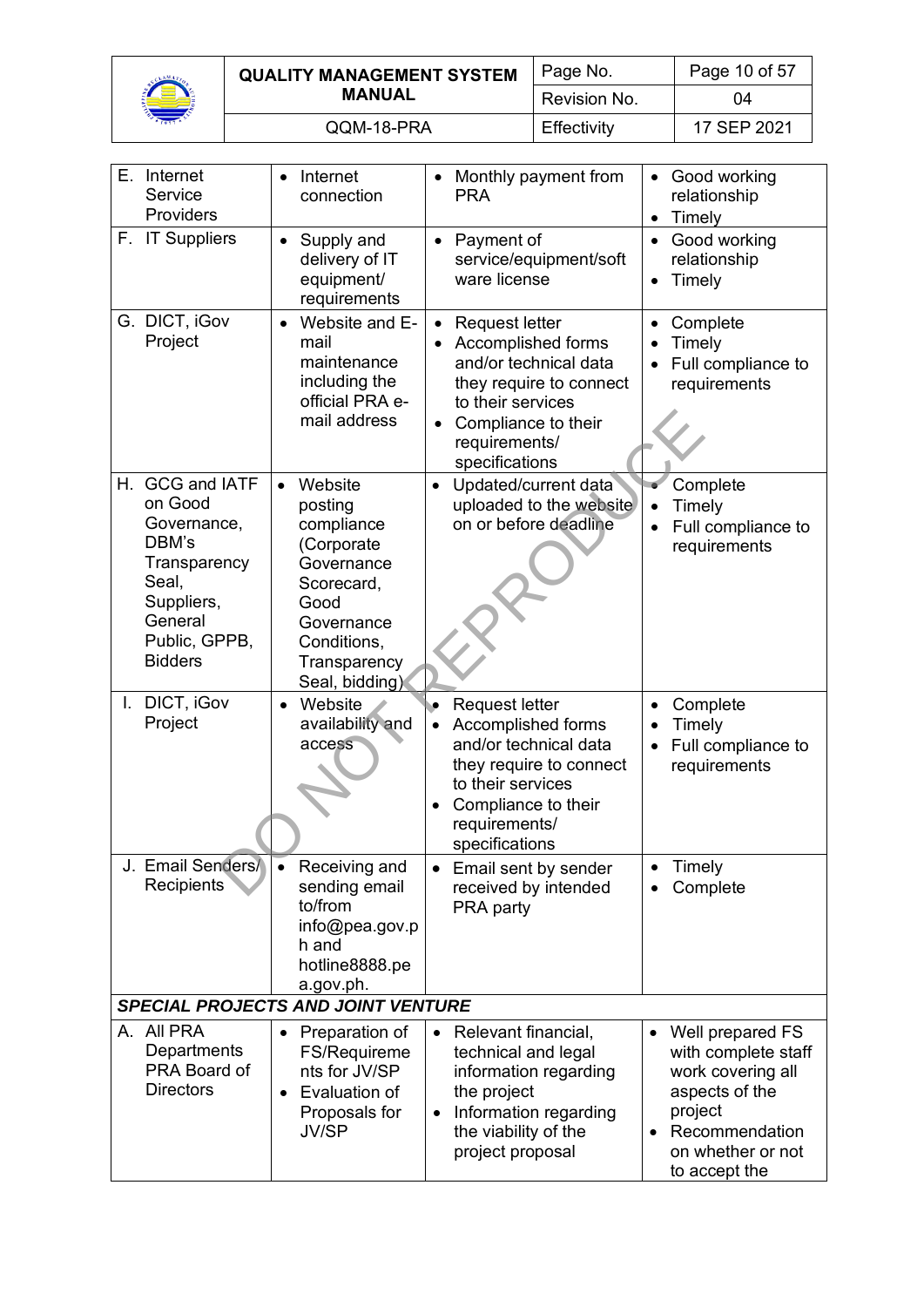

| <b>QUALITY MANAGEMENT SYSTEM</b> |               | Page No.     | Page 11 of 57 |
|----------------------------------|---------------|--------------|---------------|
|                                  | <b>MANUAL</b> | Revision No. | 04            |
|                                  | QQM-18-PRA    | Effectivity  | 17 SEP 2021   |

|                                                       |                                                                                                                                                                                                        | (financial, legal and<br>technical                                                                                                                                                                                                                                                        | proposal backed up<br>by well conducted<br>evaluation thereof                                                                                                                                                                                                                                                                                                                                |
|-------------------------------------------------------|--------------------------------------------------------------------------------------------------------------------------------------------------------------------------------------------------------|-------------------------------------------------------------------------------------------------------------------------------------------------------------------------------------------------------------------------------------------------------------------------------------------|----------------------------------------------------------------------------------------------------------------------------------------------------------------------------------------------------------------------------------------------------------------------------------------------------------------------------------------------------------------------------------------------|
|                                                       | • Preparation of<br><b>TOR/Bidding</b><br>Documents for<br>Consultants<br>Implementation<br>and Monitoring<br>of JV/SP                                                                                 | Information regarding<br>$\bullet$<br>the scope of work of<br>the consultant and the<br>needed qualifications<br>Information/report<br>$\bullet$<br>regarding status of<br>project                                                                                                        | <b>Well Prepared</b><br>$\bullet$<br>TOR/Bidding<br>Documents and<br>successful<br>engagement of<br>consultant thru<br>applicable laws,<br>rules and<br>regulations<br>Implementation of<br>project on time in<br>compliance with<br>the contract,<br>applicable laws,<br>rules and<br>regulations                                                                                           |
| <b>B.</b> Project<br>Proponents                       | Preparation of<br><b>FS/Requireme</b><br>nts for JV/SP<br>Evaluation of<br>Proposals for<br><b>JV/SP</b><br>Implementation<br>and Monitoring<br>of JV/SP                                               | Details of the project<br>$\bullet$<br>Information regarding<br>the completeness of<br>the proposal and the<br>lacking requirements<br>that must be provided<br>Information on the<br>le.<br>status of the project as<br>determined by PRA                                                | Clear description of<br>$\bullet$<br>the project and<br>complete<br>information on the<br>scope and<br>requirements of the<br>project<br>Evaluation and<br>$\bullet$<br>acceptance of the<br>proposal on time in<br>accordance with<br>laws, rules and<br>regulations<br>Delivery of<br>$\bullet$<br>undertaking of PRA<br>on time,<br>compliance with<br>contractual<br>obligations on time |
| C. NEDA/OGCC/<br>LGUs/other<br>government<br>entities | Preparation of<br>$\bullet$<br>FS/<br>Requirements<br>for JV/SP<br>Evaluation of<br>Proposals for<br><b>JV/SP</b><br>Preparation of<br>$\bullet$<br><b>TOR/Bidding</b><br>Documents for<br>Consultants | Complete documentary<br>$\bullet$<br>requirements<br>necessary for seeking<br>approvals/permits<br>Complete documentary<br>requirements<br>necessary for seeking<br>approvals/permits<br>Complete documentary<br>$\bullet$<br>requirements<br>necessary for seeking<br>approvals/ permits | Timely submission<br>$\bullet$<br>of complete<br>documentary<br>requirements<br><b>Timely submission</b><br>$\bullet$<br>of complete<br>documentary<br>requirements<br>Timely submission<br>$\bullet$<br>of complete<br>documentary<br>requirements                                                                                                                                          |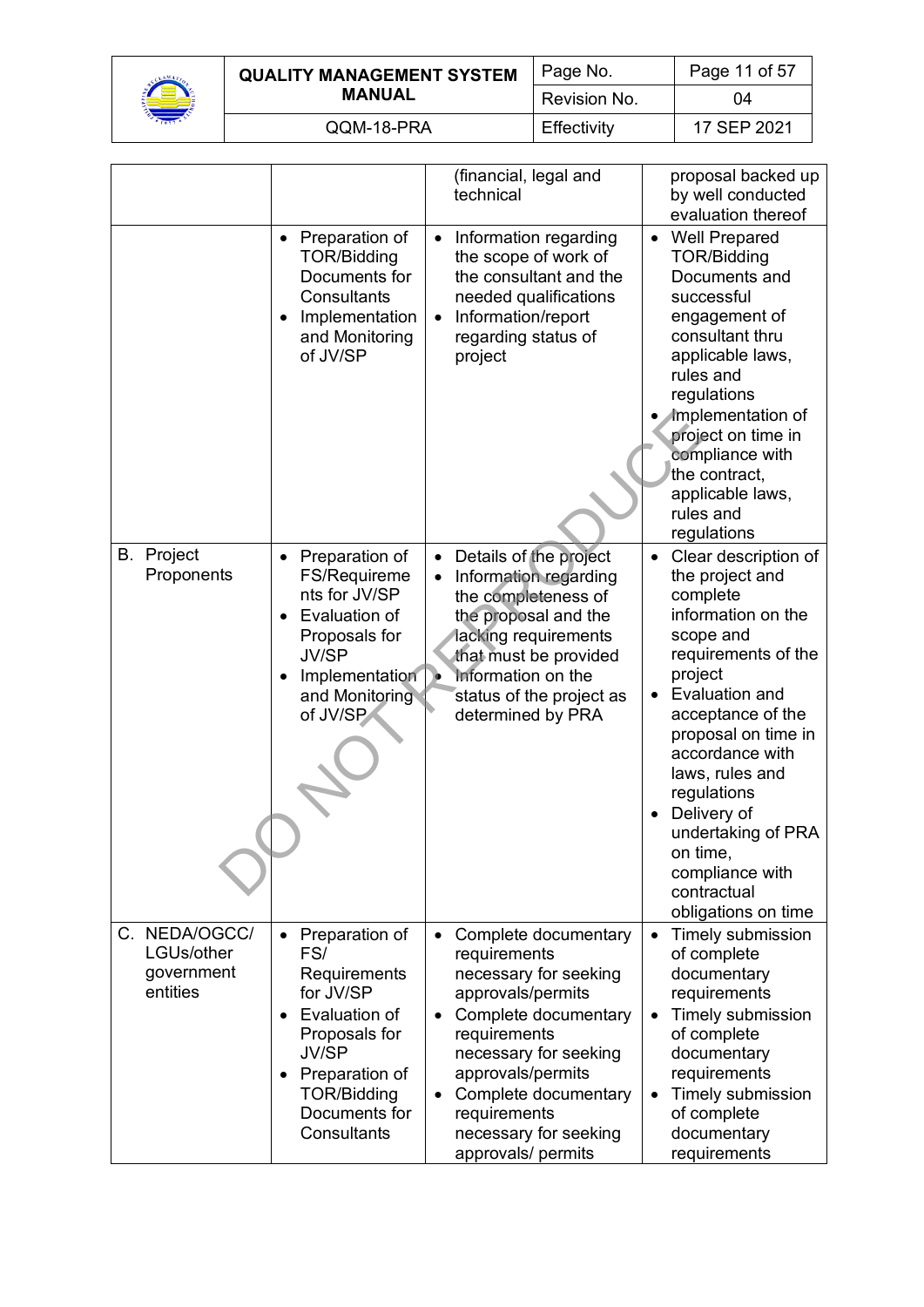

| <b>QUALITY MANAGEMENT SYSTEM</b> | Page No.     | Page 12 of 57 |
|----------------------------------|--------------|---------------|
| <b>MANUAL</b>                    | Revision No. | 04            |
| QQM-18-PRA                       | Effectivity  | 17 SEP 2021   |

|                                                       | Implementation<br>and Monitoring<br>of JV/SP                                                                                                                                                                                                                                | Complete documentary<br>$\bullet$<br>requirements<br>necessary for seeking<br>approvals/permits                                              | Timely submission<br>of complete<br>documentary<br>requirements                                                                                                                            |
|-------------------------------------------------------|-----------------------------------------------------------------------------------------------------------------------------------------------------------------------------------------------------------------------------------------------------------------------------|----------------------------------------------------------------------------------------------------------------------------------------------|--------------------------------------------------------------------------------------------------------------------------------------------------------------------------------------------|
| D. Citizens                                           | Preparation of<br>FS/Requireme<br>nts for JV/SP<br>Evaluation of<br>Proposals for<br><b>JV/SP</b><br>Preparation of<br><b>TOR/Bidding</b><br>Documents for<br>Consultants<br>Implementation<br>and Monitoring<br>of JV/SP<br><b>SUBSIDIARIES DEVELOPMENT AND MONITORING</b> | Response to inquiries<br>$\bullet$<br>Response to inquiries<br>$\bullet$<br>Response to inquiries<br>$\bullet$<br>Response to Inquiries<br>٠ | Timely response to<br>inquiries<br>Timely response to<br>inquiries<br>Timely response to<br>inquiries<br>Timely response to<br>inquiries                                                   |
|                                                       |                                                                                                                                                                                                                                                                             |                                                                                                                                              |                                                                                                                                                                                            |
| A. National<br>Government                             | Collection of<br><b>PRA</b> share<br>from<br>subsidiaries;<br>Requests for<br>approval of toll<br>rate increases<br>and transaction<br>agreements                                                                                                                           | Income/Dividends                                                                                                                             | Timely and<br>accurate collection<br>of PRA share and<br>payment of<br>dividends to the<br><b>National Treasury</b>                                                                        |
| Joint Venture<br>В.<br><b>Partners</b>                | Monitoring of<br>$\bullet$<br>joint venture<br>partners                                                                                                                                                                                                                     | Compliance with<br>$\bullet$<br>contracts and<br>agreements entered<br>into with joint venture<br>partners                                   | Support in the<br>$\bullet$<br>event of COA<br>observations,<br>hearings in the<br>Senate and/or<br>House of<br>Representatives, or<br>the filing of legal<br>cases against the<br>project |
| C. MOTORISTS                                          | Monitoring of<br>$\bullet$                                                                                                                                                                                                                                                  | Traffic rules and<br>$\bullet$                                                                                                               | Well-paved and<br>$\bullet$                                                                                                                                                                |
|                                                       | joint venture<br>partners                                                                                                                                                                                                                                                   | regulations within the<br>expressways                                                                                                        | maintained roads<br>and proper traffic<br>maintenance                                                                                                                                      |
| <b>RECLAMATION AND REGULATION</b>                     |                                                                                                                                                                                                                                                                             |                                                                                                                                              |                                                                                                                                                                                            |
| <b>Relevant</b>                                       | <b>Affected</b>                                                                                                                                                                                                                                                             | <b>Requirements</b>                                                                                                                          |                                                                                                                                                                                            |
| <b>Interested Party</b>                               | Process(es)                                                                                                                                                                                                                                                                 | <b>NEEDS</b>                                                                                                                                 | <b>EXPECTATIONS</b>                                                                                                                                                                        |
| <b>PLANNING AND EVALUATION</b>                        |                                                                                                                                                                                                                                                                             |                                                                                                                                              |                                                                                                                                                                                            |
| A. Proponents/<br>Applicants of<br>Reclamation<br>and | Reclamation<br>Process:<br>Evaluation<br>Stage                                                                                                                                                                                                                              | Guidelines, existing<br>$\bullet$<br>policy, process and<br>requirements                                                                     | PRA to provide<br>٠<br>prompt technical<br>guidance on the<br>processes and<br>requirements to be                                                                                          |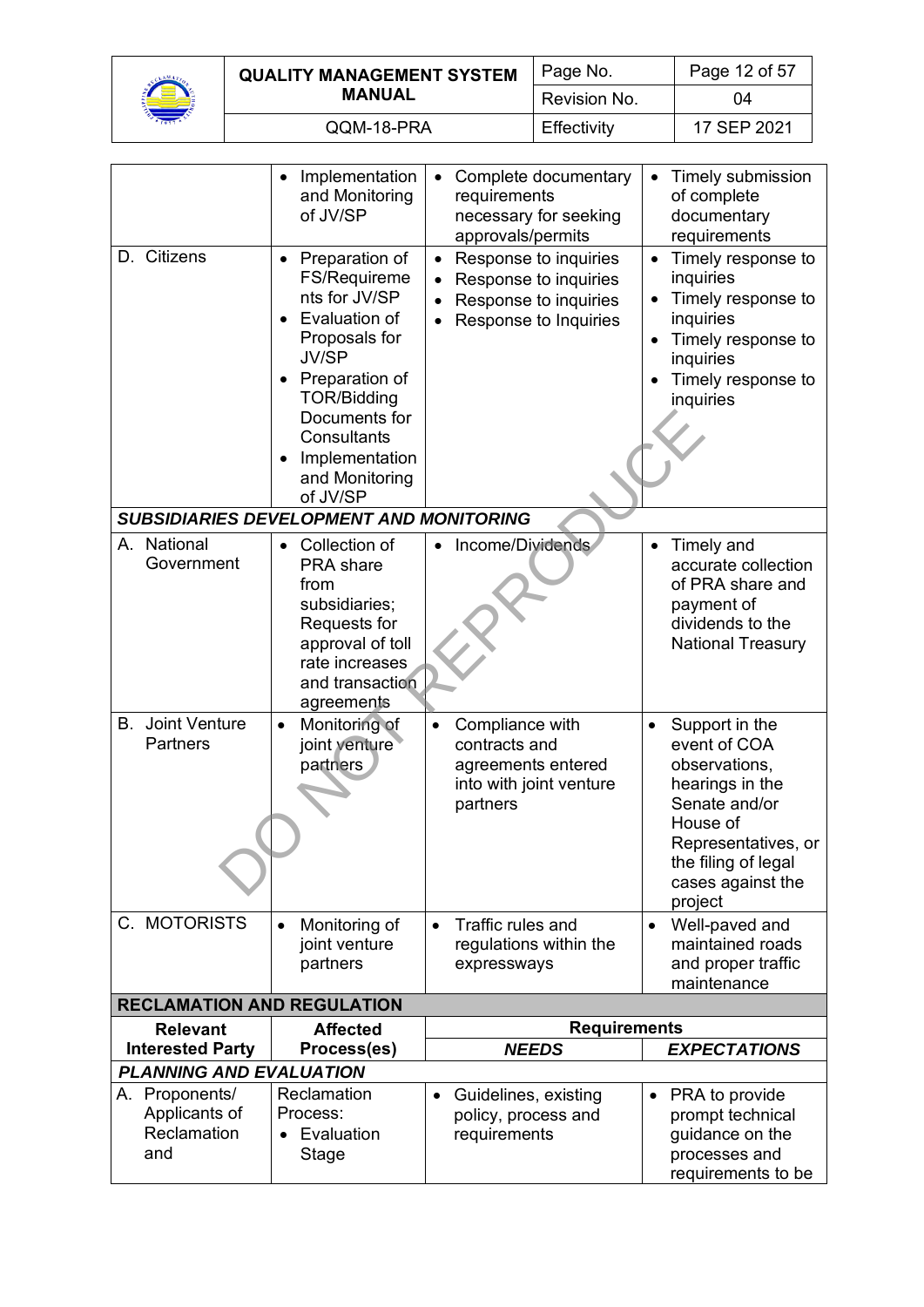

| <b>QUALITY MANAGEMENT SYSTEM</b> | Page No.     | Page 13 of 57 |
|----------------------------------|--------------|---------------|
| <b>MANUAL</b>                    | Revision No. | 04            |
| QQM-18-PRA                       | Effectivity  | 17 SEP 2021   |

| Reclamation<br>Components<br>(NGAs, LGUs,<br><b>Private Entities/</b>                                                                                                                  |                                                                 |           |                                                                                                                                                           |           | complied by the<br>proponents                                                                                                                             |
|----------------------------------------------------------------------------------------------------------------------------------------------------------------------------------------|-----------------------------------------------------------------|-----------|-----------------------------------------------------------------------------------------------------------------------------------------------------------|-----------|-----------------------------------------------------------------------------------------------------------------------------------------------------------|
| Corporation)                                                                                                                                                                           |                                                                 | $\bullet$ | <b>PRA Board</b><br>action/approval of the<br>project                                                                                                     | $\bullet$ | Judicious review<br>and evaluation of<br>the complete<br>documents<br>submitted for the<br>project for<br>appropriate action<br>by the PRA Board.         |
| <b>B.</b> Reclamation<br>Department                                                                                                                                                    | Reclamation<br>Process:<br>Implementation<br>Stage              | $\bullet$ | PRA Board approval of<br>the Issuance of Notice-<br>to-Proceed (NTP),<br>NTP, Pre-Construction<br>Documents                                               | $\bullet$ | PEV to provide<br>complete submitted<br>documents as<br>basis in the<br>monitoring on the<br>implementation of<br>the actual<br>reclamation<br>activities |
| C. Environmental<br>Management<br>Department                                                                                                                                           | Reclamation<br>Process:<br><b>Evaluation Stage</b>              |           | <b>Environmental Impact</b><br><b>Assessment Report,</b><br>Environmental<br>Compliance Certificate,<br>Area Clearance, and<br>other related<br>documents | $\bullet$ | PEV to coordinate<br>simultaneous<br>evaluation in<br>recommending the<br>project for PRA<br><b>Board Approval</b>                                        |
| D. Department of<br>Environment<br>and Natural<br><b>Resources</b><br>(DENR),<br>- Department of<br>Finance (DOF),<br>- National<br>Economic and<br>Development<br>Authority<br>(NEDA) | Reclamation<br>Process:<br><b>Evaluation Stage</b>              |           | <b>Advisory Opinions</b>                                                                                                                                  | $\bullet$ | PEV to request<br><b>Advisory Opinions</b><br>from the agencies                                                                                           |
| <b>RECLAMATION</b>                                                                                                                                                                     |                                                                 |           |                                                                                                                                                           |           |                                                                                                                                                           |
| A. Proponents/<br>Applicants of<br>Reclamation &<br>Reclamation<br>Components<br>(NGAs, LGUs,<br>Private Entities/<br>Corporation)                                                     | Reclamation<br>$\bullet$<br>Process:<br>Implementation<br>Stage | $\bullet$ | PRA issuance of<br><b>Reclamation Permit</b><br>and Notice to Proceed<br>(NTP)                                                                            | $\bullet$ | Timely issuance of<br><b>Reclamation Permit</b><br>and NTP upon full<br>compliance of pre-<br>construction<br>documents/plans                             |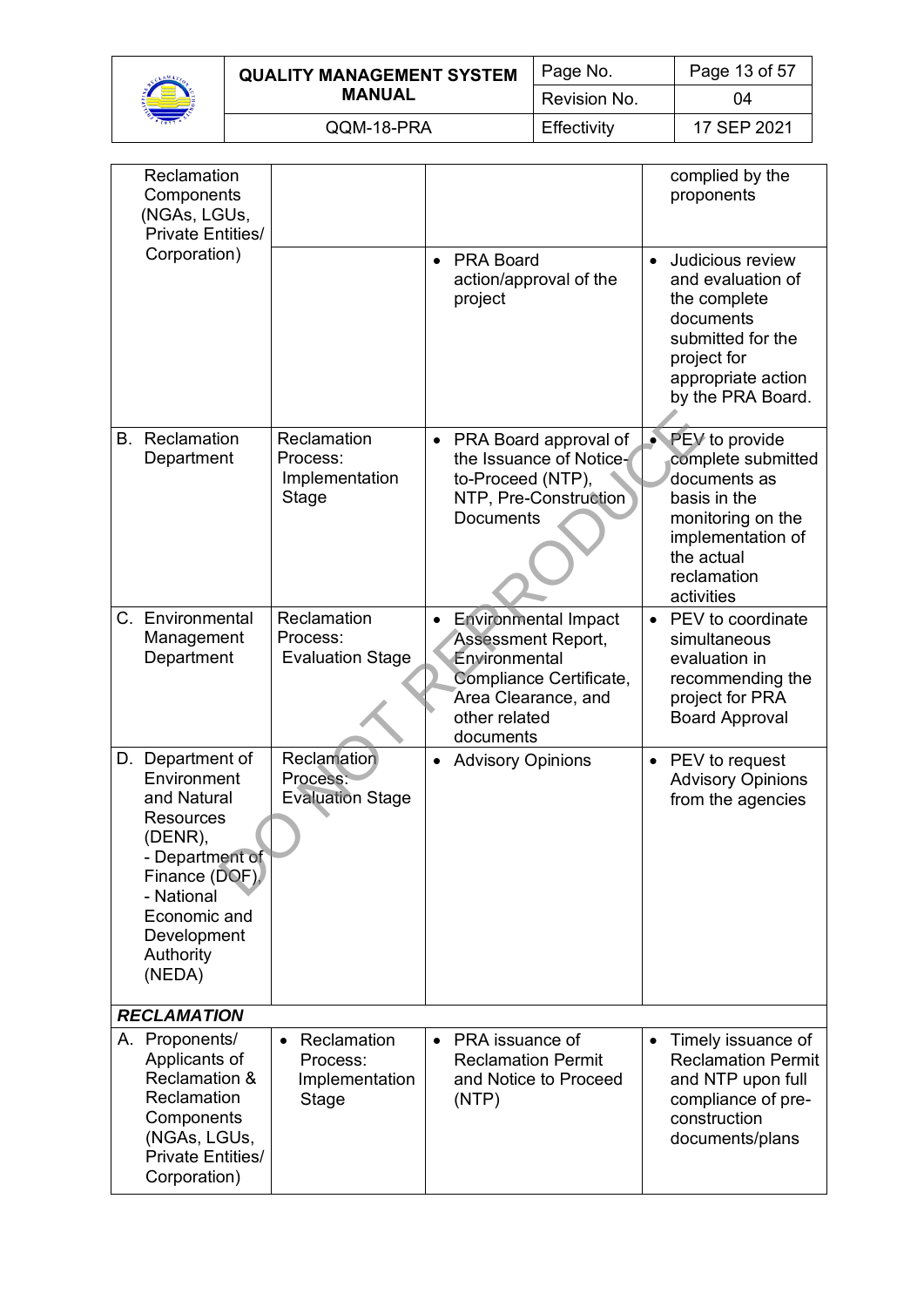| $\alpha_{\nu_{\mathcal{O}_p}}$<br><b>E</b> C. |
|-----------------------------------------------|
| ۰,                                            |

| <b>QUALITY MANAGEMENT SYSTEM</b> | Page No.     | Page 14 of 57 |
|----------------------------------|--------------|---------------|
| <b>MANUAL</b>                    | Revision No. | 04            |
| QQM-18-PRA                       | Effectivity  | 17 SEP 2021   |

| B. Proponents/<br>Applicants for<br>special<br>registration/<br>titling/ forfeiture<br>of unauthorized | Forfeiture<br>$\bullet$<br>Process                                   |           | • PRA Board approval                                                                                                                  | $\bullet$ | <b>Prompt PRA Board</b><br>approval on the<br>forfeiture of<br>unauthorized<br>reclaimed lands.                                                                                                            |
|--------------------------------------------------------------------------------------------------------|----------------------------------------------------------------------|-----------|---------------------------------------------------------------------------------------------------------------------------------------|-----------|------------------------------------------------------------------------------------------------------------------------------------------------------------------------------------------------------------|
| reclamation<br>projects                                                                                |                                                                      | $\bullet$ | PRA request for DENR<br>endorsement to the<br>Office of the President<br>(OP) of the issuance of<br>Presidential<br>Proclamation (PP) | $\bullet$ | <b>Efficient PRA</b><br>request for DENR<br>endorsement to the<br>Office of the<br>President (OP) of<br>the issuance of<br>Presidential<br>Proclamation (PP)                                               |
| <b>ENVIRONMENTAL MANAGEMENT</b>                                                                        |                                                                      |           |                                                                                                                                       |           |                                                                                                                                                                                                            |
| A. Private Partner                                                                                     | • AC and EIA<br>Process<br>$\bullet$ GSQP<br>Assignment              |           | $\bullet$ ECC<br>• Source/volume of<br>dredgefill material                                                                            |           | • Timely issuance of<br>NTP upon full<br>compliance of<br>required<br>documents<br>• Sufficient<br>source/volume of<br>dredgefill material                                                                 |
| <b>B.</b> EIA Preparer                                                                                 | • Bidding<br>Process<br>• EIA Process<br>• AC and ECC<br>application |           | · Bid Documents<br>• Notice of Award                                                                                                  |           | • Participation and<br>representation in<br>the EIA Process<br>• Timely provision of<br>accurate project<br>details                                                                                        |
| C. Fisherfolk                                                                                          | • EIA Process                                                        |           | • Skills trainings<br>• Alternative livelihood<br>Stakeholder<br>engagement                                                           |           | • Provision of<br>effective trainings<br>and profitable<br>livelihood options<br>Invitation to public<br>consultation and<br>hearing<br>• Issues and<br>concerns<br>addressed in the<br><b>EIA Process</b> |
| D. Affected<br><b>Residents</b>                                                                        | • EIA Process                                                        |           | • Relocation<br>• Stakeholder<br>engagement                                                                                           |           | • Safe, secure and<br>accessible<br>relocation<br>• Invitation to public<br>consultation and<br>hearing<br>Issues and<br>concerns<br>addressed in the<br><b>EIA Process</b>                                |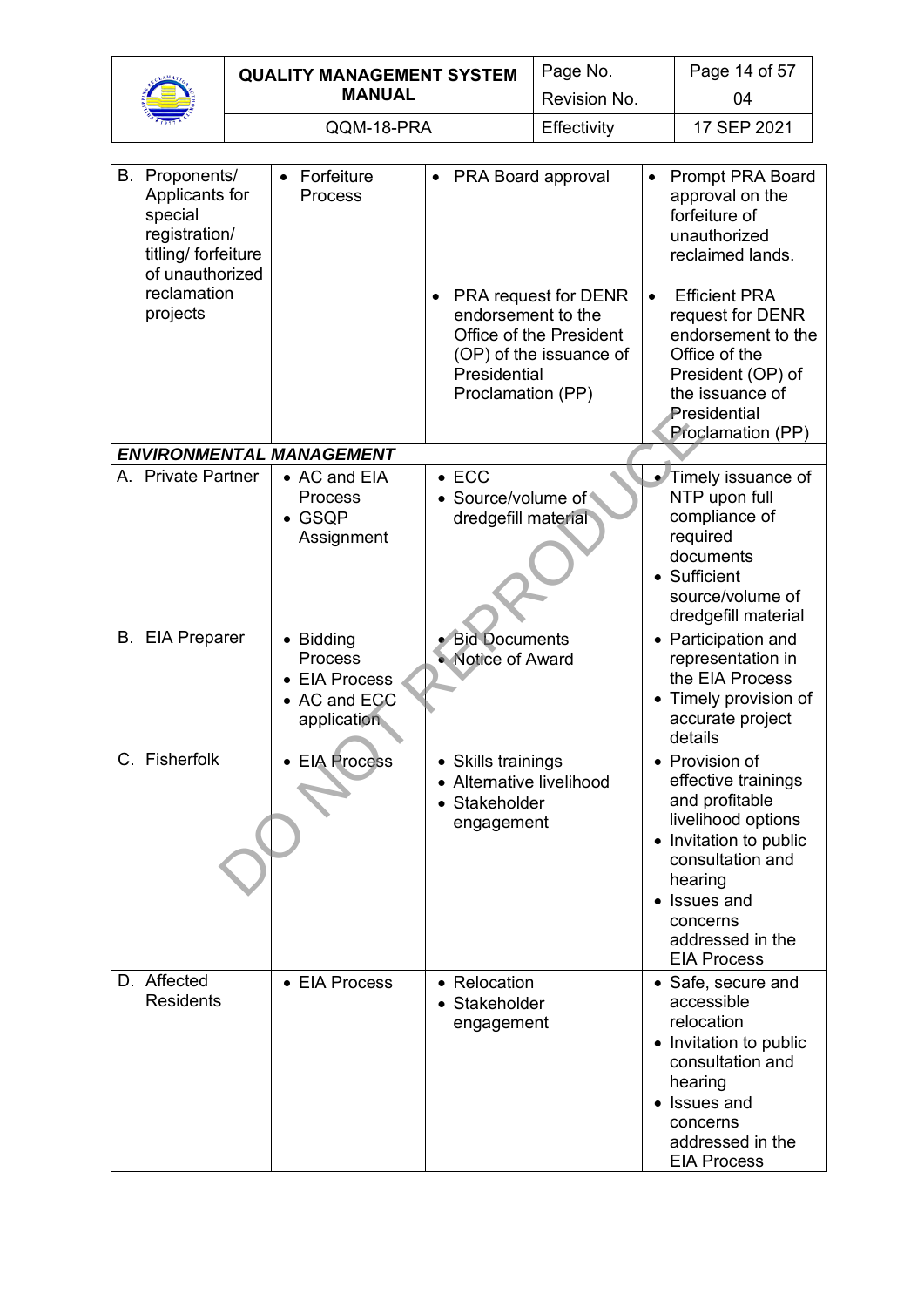

| <b>QUALITY MANAGEMENT SYSTEM</b> | Page No.     | Page 15 of 57 |
|----------------------------------|--------------|---------------|
| <b>MANUAL</b>                    | Revision No. | 04            |
| QQM-18-PRA                       | Effectivity  | 17 SEP 2021   |

|    | E. DENR EMB                                                                                                                                                | • EIA Process<br>$\bullet$ ECC<br>application                      | • Project sustainability<br>• Environmental<br>stewardship                                                   | • Compliance with<br>conditions of the<br>ECC, permits,<br>clearances and<br>other<br>environmental laws                                                                                                                                                                                                 |
|----|------------------------------------------------------------------------------------------------------------------------------------------------------------|--------------------------------------------------------------------|--------------------------------------------------------------------------------------------------------------|----------------------------------------------------------------------------------------------------------------------------------------------------------------------------------------------------------------------------------------------------------------------------------------------------------|
|    | F. DENR<br><b>Regional Office</b>                                                                                                                          | • Area Clearance<br>application,<br>where<br>applicable            | • Relevant documents<br>• Project suitability                                                                | • Compliance with<br>the requirements of<br>DENR and all other<br>concerned<br>agencies                                                                                                                                                                                                                  |
|    | G. Other<br>Government<br>Agencies and<br>Local<br>Government<br>Units                                                                                     | • EIA Process<br>• AC and ECC<br>application                       | • Coordination on Plans<br>and Projects<br>• Stakeholder<br>engagement                                       | Compliance laws,<br>$\bullet$<br>rules and<br>regulations                                                                                                                                                                                                                                                |
| Н. | Implementing<br>Unit<br>(Reclamation<br>and Regulation<br>Office, Estates<br>Management,<br>Construction<br>Management<br>and Technical<br><b>Services</b> | • Securing of<br><b>ECC or CNC</b><br>and AC (where<br>applicable) | • Assistance in securing<br><b>ECC or CNC and AC</b>                                                         | • Identification of<br>complete<br>environmental<br>requirements<br>• Hiring of<br>appropriate<br>consultant/expert<br><b>ECC/CNC and AC</b>                                                                                                                                                             |
| I. | Legal<br>Department                                                                                                                                        | • Review of legal<br>documents<br>• Issue legal<br>opinions        | • Preparation of<br>documents to be<br>reviewed<br>• Request for review with<br>corresponding<br>attachments | • Complete<br>information<br>provided in<br>documents to be<br>reviewed with<br>complete relevant<br>attachments<br>Thorough<br>preparation of<br>agreement's final<br>version which<br>should be in<br>accordance with<br>legal standards<br>$\bullet$ Strictly<br>implement/adhere<br>to legal opinion |
| J. | <b>GM's Office</b>                                                                                                                                         | • Approval of<br>correspondenc<br>es and<br>agreements             | • Preparation of<br>documents to be signed                                                                   | • Proper distribution<br>of final document to<br>relevant person/s                                                                                                                                                                                                                                       |
|    | K. PRA Board                                                                                                                                               | • Board approval                                                   | • Preparation of board<br>memo                                                                               | • Proper and<br>complete<br>documentation to                                                                                                                                                                                                                                                             |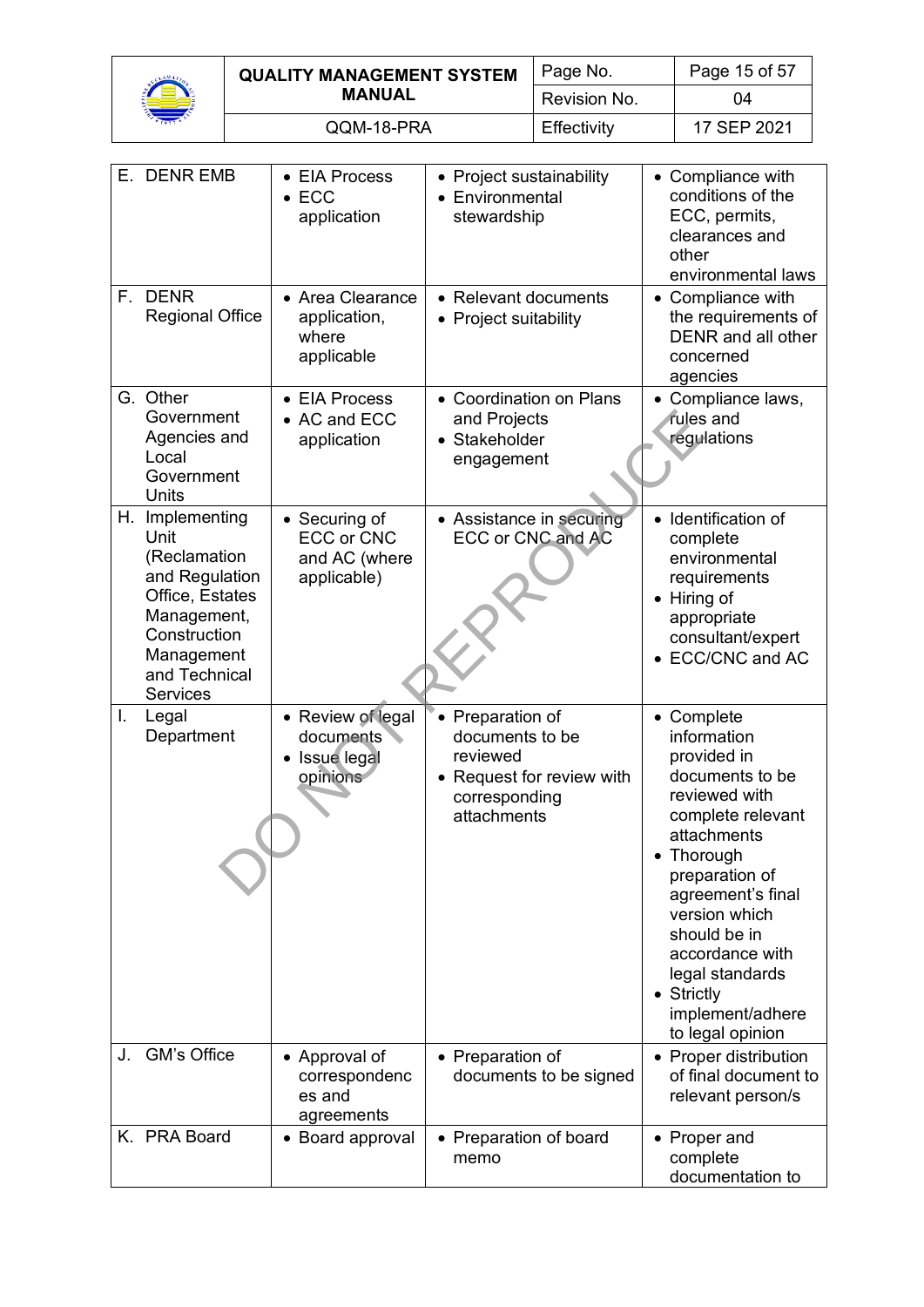

| <b>QUALITY MANAGEMENT SYSTEM</b> | Page No.     | Page 16 of 57 |
|----------------------------------|--------------|---------------|
| <b>MANUAL</b>                    | Revision No. | 04            |
| QQM-18-PRA                       | Effectivity  | 17 SEP 2021   |

|                                 |                                                                                                             |                                                                               | support the action<br>requested from the<br><b>Board</b>                                                                                                                                                                                                                                                                                                                                                                                                                                                                                                                                             |
|---------------------------------|-------------------------------------------------------------------------------------------------------------|-------------------------------------------------------------------------------|------------------------------------------------------------------------------------------------------------------------------------------------------------------------------------------------------------------------------------------------------------------------------------------------------------------------------------------------------------------------------------------------------------------------------------------------------------------------------------------------------------------------------------------------------------------------------------------------------|
| L. LGU/Private<br>Proponent     | • AC and EIA<br>Process<br>$\bullet$ Part 2<br>Evaluation<br>$\bullet$ Pre-<br>Implementation<br>Assessment | • AC and ECC<br>$\bullet$ NTP<br>• Source/volume of<br>dredgefill material    | • Guidance on PRA<br>environmental<br>requirements<br>• Timely submission<br>of the Part 2<br>Evaluation, as a<br>component of the<br>overall project<br>assessment as<br>basis for<br>recommendation<br>for project, upon full<br>compliance of<br>required<br>documents<br>Timely submission<br>of the Pre-<br>implementation<br>Assessment, as<br>part of the overall<br>assessment of te<br>proponent's<br>compliance of the<br>pre-implementation<br>requirements as<br>basis for the<br>recommendation<br>for issuance of NTP<br>• Suitable and<br>sufficient volume of<br>dredgefill material |
| M. Fisherfolk                   | <b>EIA Process</b>                                                                                          | • Skills trainings<br>• Alternative livelihood<br>• Stakeholder<br>engagement | • Provision of<br>effective trainings<br>and profitable<br>livelihood options<br>• Invitation to public<br>consultation and<br>hearing<br>• Issues and<br>concerns<br>addressed in the<br><b>EIA Process</b>                                                                                                                                                                                                                                                                                                                                                                                         |
| N. Affected<br><b>Residents</b> | • EIA Process                                                                                               | • Relocation<br>• Stakeholder<br>engagement                                   | • Safe, secure and<br>accessible<br>relocation<br>• Issues and<br>concerns                                                                                                                                                                                                                                                                                                                                                                                                                                                                                                                           |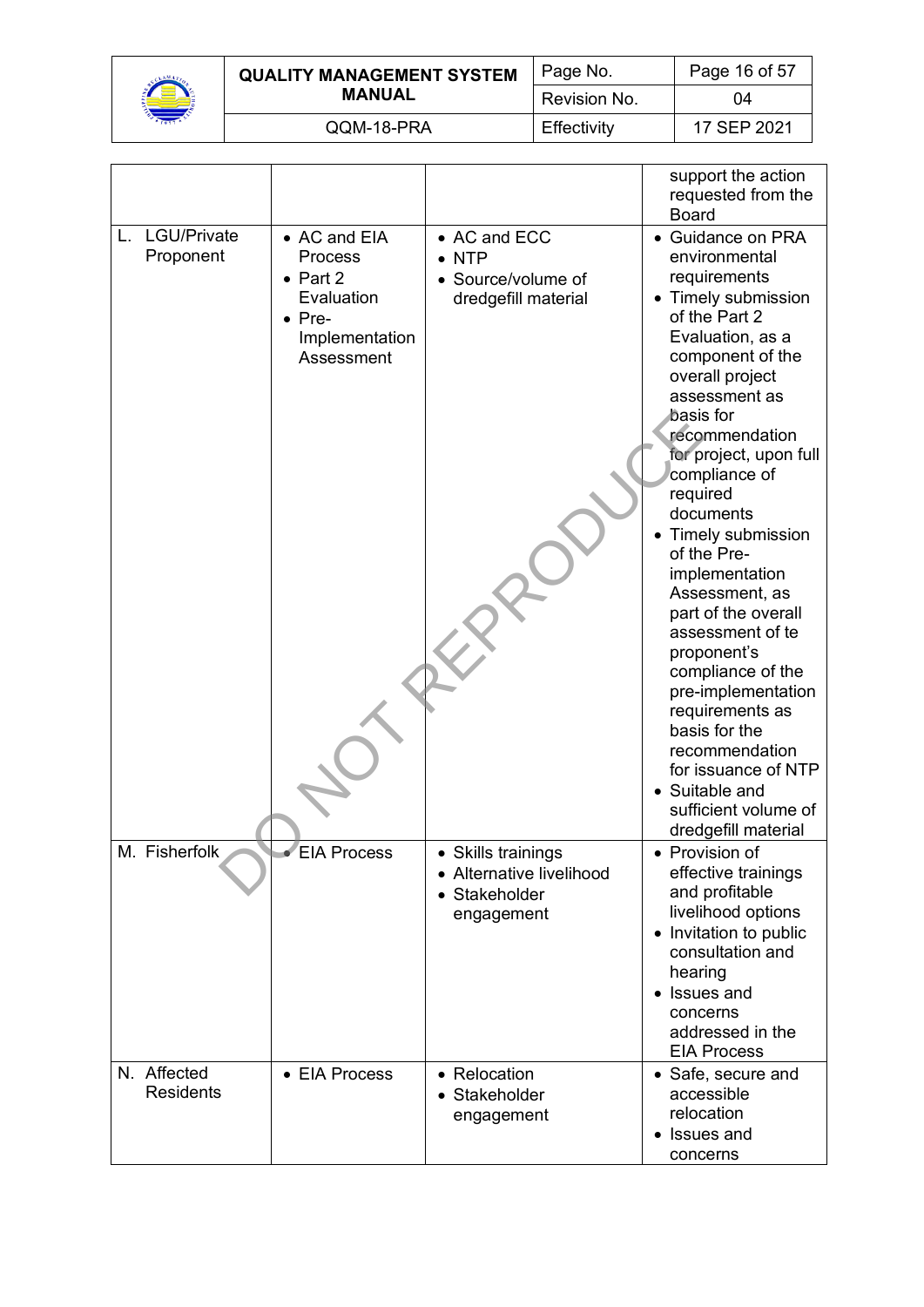

| <b>QUALITY MANAGEMENT SYSTEM</b> | Page No.     | Page 17 of 57 |
|----------------------------------|--------------|---------------|
| <b>MANUAL</b>                    | Revision No. | 04            |
| QQM-18-PRA                       | Effectivity  | 17 SEP 2021   |

|                                   |                                                                                                                           |                                                                                           | addressed in the<br><b>EIA Process</b>                                                                                                                                                                                                    |
|-----------------------------------|---------------------------------------------------------------------------------------------------------------------------|-------------------------------------------------------------------------------------------|-------------------------------------------------------------------------------------------------------------------------------------------------------------------------------------------------------------------------------------------|
| O. DENR EMB                       | • EIA Process                                                                                                             | • PRA as Resource<br>Person<br>• Project sustainability<br>• Environmental<br>stewardship | • Coordination on the<br>compliance of<br>proponents with<br>conditions of the<br>ECC, permits,<br>clearances and<br>other<br>environmental laws<br>• Guidance on<br>compliance with<br>PRA rules,<br>regulations and<br><b>issuances</b> |
| P. DENR<br><b>Regional Office</b> | Area Clearance<br>(AC)<br>application,<br>where<br>applicable                                                             | • Relevant documents<br>$\bullet$ Project suitability                                     | Compliance with<br>$\bullet$<br>the requirements of<br>DENR and all other<br>concerned<br>agencies                                                                                                                                        |
| Q. Records Office                 | Receiving and<br>$\bullet$<br>releasing<br>correspondenc<br>es                                                            | Receipt and<br>submission of meeting<br>notices and<br>correspondences                    | Correspondences<br>$\bullet$<br>received by<br>appropriate<br>concerned<br>personnel in a<br>timely manner                                                                                                                                |
| R. GM's Office                    | Approval of<br>correspondenc<br>$es$ and<br>agreements                                                                    | Preparation of<br>$\bullet$<br>documents to be<br>signed                                  | Proper distribution<br>$\bullet$<br>of final document<br>to relevant<br>person/s                                                                                                                                                          |
| S. PRA Board                      | <b>Board approval</b>                                                                                                     | Preparation of board<br>memo                                                              | • Proper and<br>complete<br>documentation to<br>support the action<br>requested from the<br><b>Board</b>                                                                                                                                  |
| T. LGUs                           | Public<br>consultation<br>$\bullet$ Site<br>assessment<br>• Coastal<br>Protection<br>Formulation<br>Search for<br>funding | Protection from coastal<br>$\bullet$<br>flooding and sea level<br>rise                    | Effective coastal<br>$\bullet$<br>protection strategy<br>for increased<br>resilience, which<br>can be sustained<br>independently by<br>the community                                                                                      |
| U. NGAs                           | • Stakeholder<br>consultation                                                                                             | • Secure clearances and<br>permits                                                        | Strict compliance<br>$\bullet$<br>with laws and legal<br>procedures through<br>clearance and<br>permit conditions                                                                                                                         |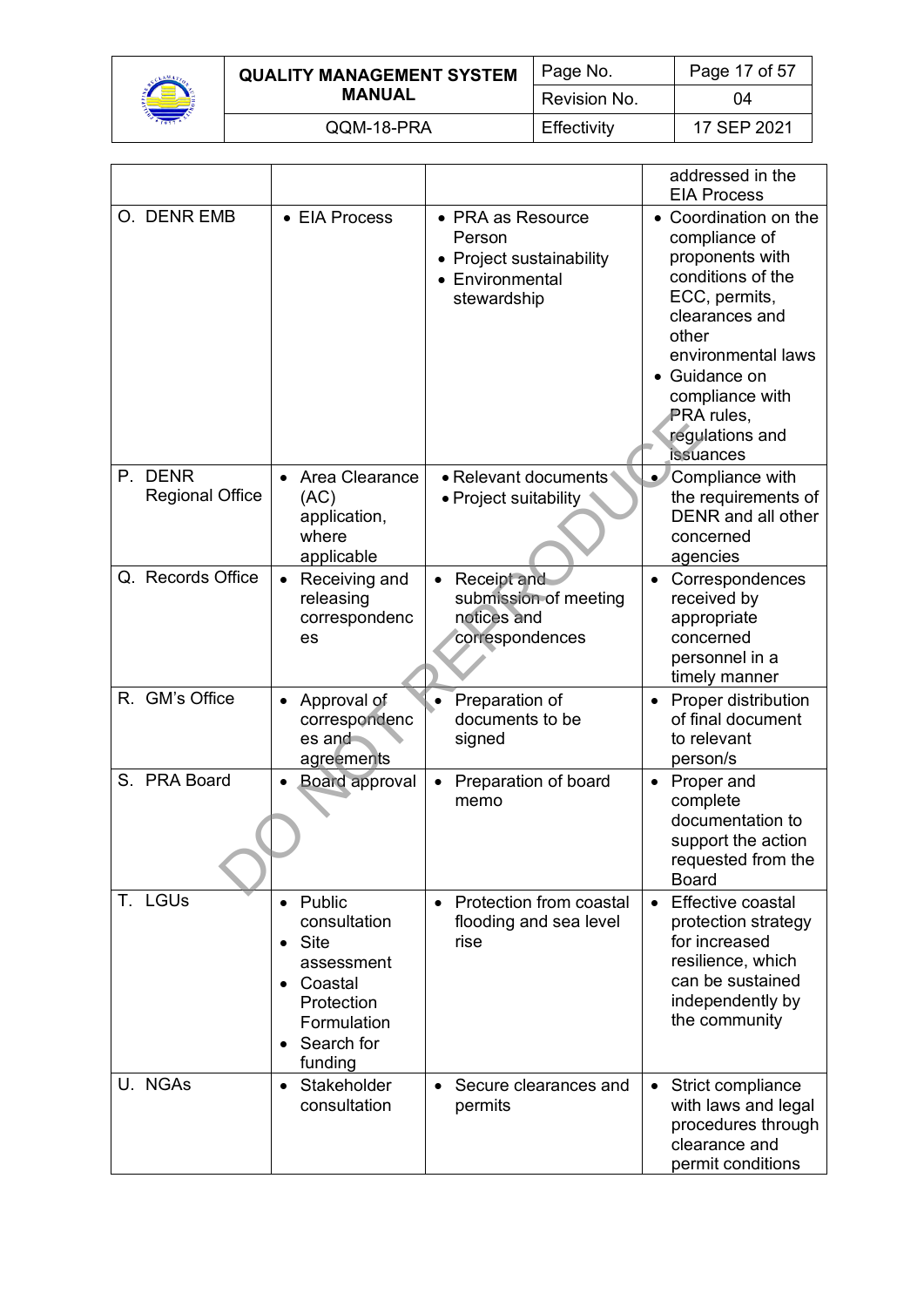| <b>QUALITY MANAGEMENT SYSTEM</b> | Page No.     | Page 18 of 57 |
|----------------------------------|--------------|---------------|
| <b>MANUAL</b>                    | Revision No. | 04            |
| QQM-18-PRA                       | Effectivity  | 17 SEP 2021   |

| V. Funding<br>Agencies/<br>Grantors                         | • Search for<br>funding                                                                   | • Formulation of coastal<br>protection strategy                                                              | • Timely completion<br>of effective coastal<br>protection strategy<br>through:<br>• Provision of<br>accurate and<br>complete data and<br>information<br>• Effective regular<br>coordination with<br>government<br>agencies<br>• Proper fund<br>management                        |
|-------------------------------------------------------------|-------------------------------------------------------------------------------------------|--------------------------------------------------------------------------------------------------------------|----------------------------------------------------------------------------------------------------------------------------------------------------------------------------------------------------------------------------------------------------------------------------------|
| W. Foreign/Local<br><b>Experts</b>                          | $\bullet$ Site<br>assessment<br>• Coastal<br>Defense<br><b>Master Plan</b><br>preparation | • Formulation of coastal<br>protection strategy<br>• Promotion of their<br>expertise                         | • Provide<br>comprehensive and<br>responsive<br>assistance<br>throughout<br>formulation of the<br>strategy through:<br>• Provision of<br>complete and<br>accurate data and<br>information<br>• Act as an effective<br>and reliable conduit<br>to other<br>government<br>agencies |
| X. Community                                                | · Public<br>consultation<br>• Site assessment<br>• Coastal<br>Protection<br>Formulation   | • Increased community<br>resilience through:<br>• Coastal protection<br>strategy<br>• Training and workshops | • Effective coastal<br>protection strategy<br>which can be<br>sustained<br>independently by the<br>community<br>• Provision of effective<br>and comprehensive<br>trainings and<br>workshops                                                                                      |
| Y. LGU/Private<br>Proponent                                 | • MMT Monitoring                                                                          | • Project monitoring<br>• Activities conducted as<br>response to complaint/<br>violation                     | • Assistance in<br>compliance with<br>conditions of the<br><b>ECC and AC</b>                                                                                                                                                                                                     |
| Z.<br><b>DENR EMB</b><br>and DENR<br><b>Regional Office</b> | • MMT Monitoring                                                                          | Project sustainability<br>• Environmental<br>stewardship                                                     | • Compliance with<br>conditions of the<br>ECC, AC, permits,<br>clearances and other<br>environmental laws                                                                                                                                                                        |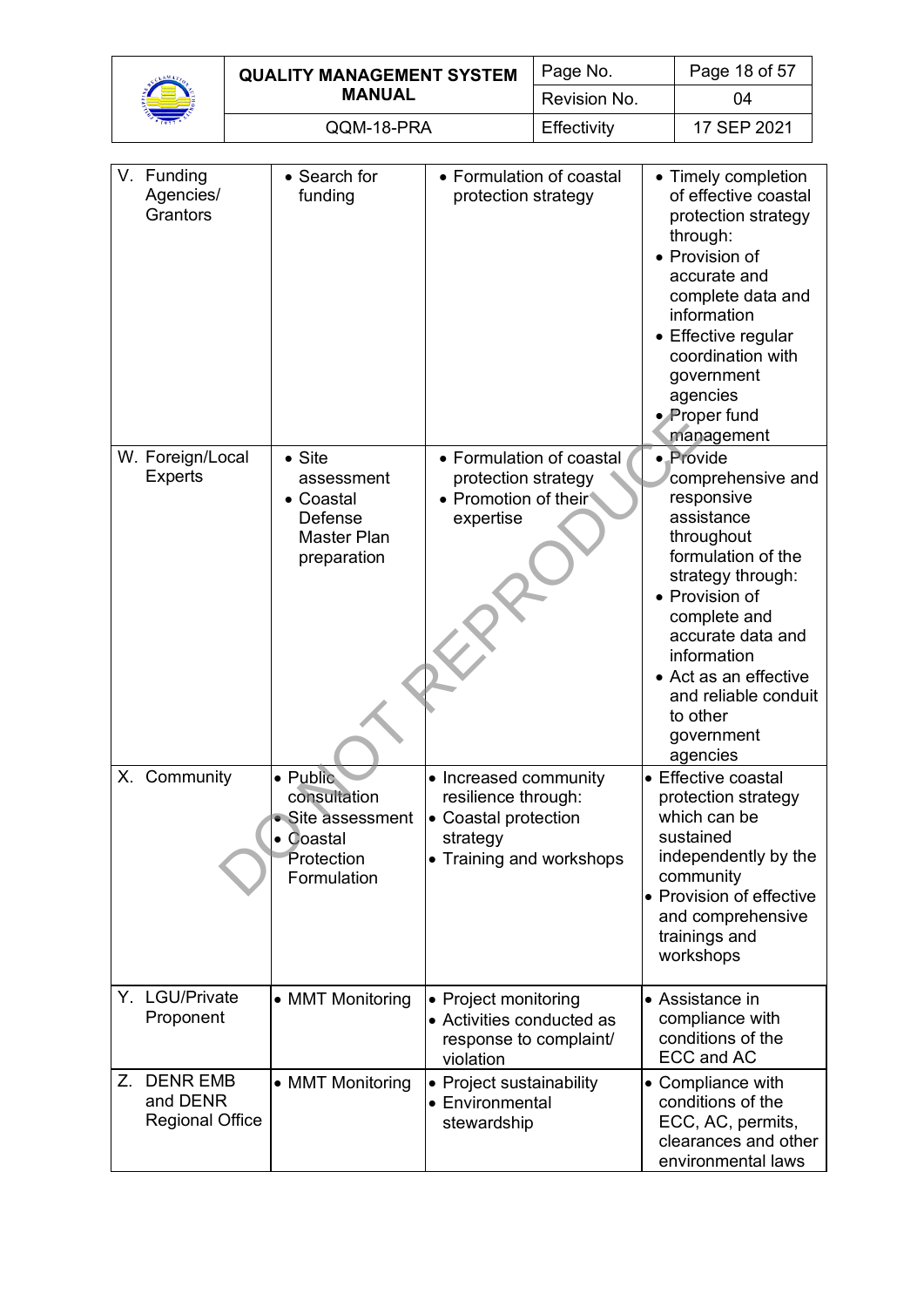

| <b>QUALITY MANAGEMENT SYSTEM</b> | Page No.     | Page 19 of 57 |
|----------------------------------|--------------|---------------|
| <b>MANUAL</b>                    | Revision No. | 04            |
| QQM-18-PRA                       | Effectivity  | 17 SEP 2021   |

| <b>AA.MMT Members</b>                      | • MMT monitoring<br>activities and<br>regular meetings     | • Participation in MMT<br>activities<br>• ECC, AC, EIS, CMR and<br><b>SMR</b>              | • Ensure compliance<br>to ECC and AC<br>conditions and<br>environmental laws<br>• Guidance on<br>compliance with PRA<br>rules, regulations<br>and issuances and<br>other commitments |
|--------------------------------------------|------------------------------------------------------------|--------------------------------------------------------------------------------------------|--------------------------------------------------------------------------------------------------------------------------------------------------------------------------------------|
| <b>BB.Complainant</b>                      | • Complaint<br>mechanism and<br>Stakeholder<br>involvement | • Complaint must be<br>addressed and action<br>must be documented                          | • Correspondence of<br>Proponent, PRA and<br>MMT to<br>complaint/violation                                                                                                           |
| CC.<br>Concerned<br>Government<br>Agencies | • MMT Monitoring                                           | • Involvement in the<br>implementation of laws<br>relative to their<br>respective mandates | • Compliance with<br>their rules,<br>regulations and<br>issuances and other<br>commitments                                                                                           |
| DD.<br>Records<br>Office                   | • Receiving and<br>releasing<br>correspondences            | • Receipt and submission<br>of meeting notices and<br>correspondences                      | • Correspondences of<br>Proponent received<br>by appropriate<br>concerned personnel<br>in a timely manner                                                                            |
| EE.GM's Office                             | • MMT Monitoring                                           | <b>Report of monitoring</b><br>activities                                                  | • Accurate and timely<br>report                                                                                                                                                      |
| FF.LGU/Private<br>Proponent                | • Monitoring                                               | • Project monitoring                                                                       | • Assistance in<br>compliance with<br>conditions of the<br><b>ECC</b>                                                                                                                |
| <b>DENR EMB</b><br>GG.                     | • Monitoring                                               | Project sustainability<br>$\bullet$<br>Environmental<br>$\bullet$<br>stewardship           | • Compliance with<br>conditions of the<br>ECC, permits,<br>clearances and<br>other<br>environmental laws                                                                             |
| HH. Monitoring<br>Team                     | • Monitoring<br>activities and<br>regular<br>meetings      | • Participation in<br>monitoring activities                                                | • Ensure compliance<br>to ECC conditions<br>and environmental<br>laws                                                                                                                |
| <b>Records Office</b><br>Ш.                | Receiving and<br>releasing<br>correspondenc<br>es          | • Receipt and submission<br>of meeting notices and<br>correspondences                      | Correspondences<br>received by<br>appropriate<br>concerned<br>personnel in a<br>timely manner                                                                                        |
| JJ. GM's Office                            | • Monitoring                                               | • Report of monitoring<br>activities                                                       | • Accurate and timely<br>report                                                                                                                                                      |
| <b>KK.LGU/Private</b><br>Proponent         | • Policy<br>Formulation                                    | • Policy awareness and<br>guidance                                                         | • Clear and effective<br>policy with<br>balanced                                                                                                                                     |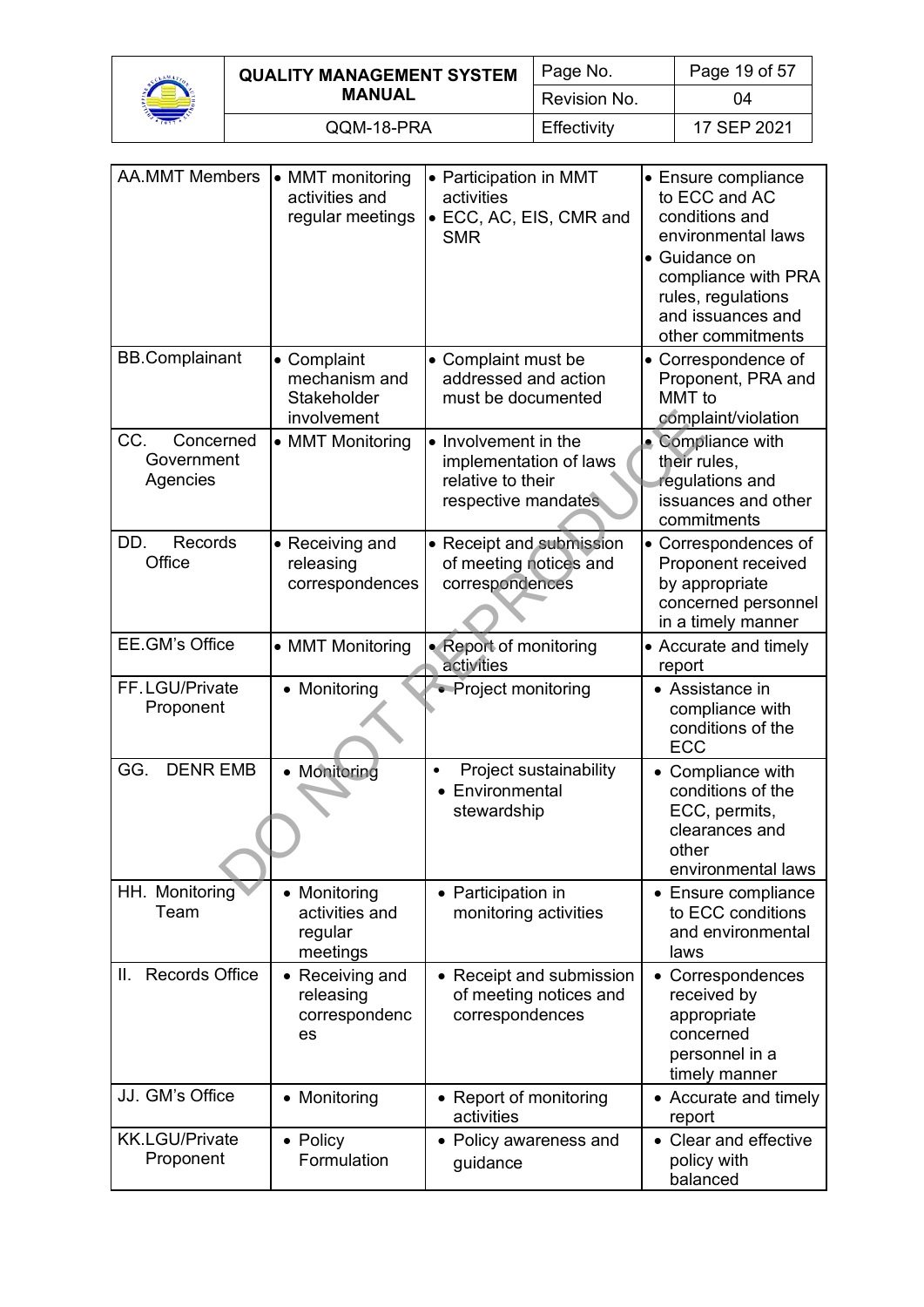

| <b>QUALITY MANAGEMENT SYSTEM</b> | Page No.     | Page 20 of 57 |
|----------------------------------|--------------|---------------|
| <b>MANUAL</b>                    | Revision No. | 04            |
| QQM-18-PRA                       | Effectivity  | 17 SEP 2021   |

|                                          | and<br>Implementation                                     |                                                                                                                         | consideration of<br>economic and<br>environmental<br>concerns                                                                                                                                                                                                                                               |
|------------------------------------------|-----------------------------------------------------------|-------------------------------------------------------------------------------------------------------------------------|-------------------------------------------------------------------------------------------------------------------------------------------------------------------------------------------------------------------------------------------------------------------------------------------------------------|
| LL. DENR EMB                             | • Policy<br>Formulation<br>and<br>Implementation          | Project sustainability<br>$\bullet$<br>Environmental<br>stewardship                                                     | • Mainstreaming of<br>environmental<br>concerns and<br>climate change<br>considerations in<br>government<br>policies                                                                                                                                                                                        |
| MM.<br>Legal<br>Department               | Review of legal<br>documents<br>Issue legal<br>opinions   | Preparation of<br>$\bullet$<br>documents to be<br>reviewed<br>• Request for review with<br>corresponding<br>attachments | Complete<br>information<br>provided in<br>documents to be<br>reviewed with<br>complete relevant<br>attachments<br>Thorough<br>preparation of<br>agreement's final<br>version which<br>should be in<br>accordance with<br>legal standards<br>• Strictly<br>implement/adhere<br>to legal opinion              |
| Anti-Red<br>NN.<br><b>Tape Authority</b> | • Review of<br>policy and<br>issuance of<br>legal opinion | • Preparation of<br>documents to be<br>reviewed<br>Request for review with<br>$\bullet$<br>corresponding<br>attachments | Complete<br>$\bullet$<br>information<br>provided in<br>documents to be<br>reviewed with<br>complete relevant<br>attachments<br>• Thorough<br>preparation of<br>agreement's final<br>version which<br>should be in<br>accordance with<br>legal standards<br>Strictly<br>implement/adhere<br>to legal opinion |
| GM's Office<br>OO.                       | • Approval of the<br>Policy                               | • Submission and<br>presentation of the<br>Policy                                                                       | • Clear and accurate<br>presentation of the<br>Policy                                                                                                                                                                                                                                                       |
| PP.PRA Board                             | • Board approval                                          | • Preparation of board<br>memo                                                                                          | • Proper and<br>complete                                                                                                                                                                                                                                                                                    |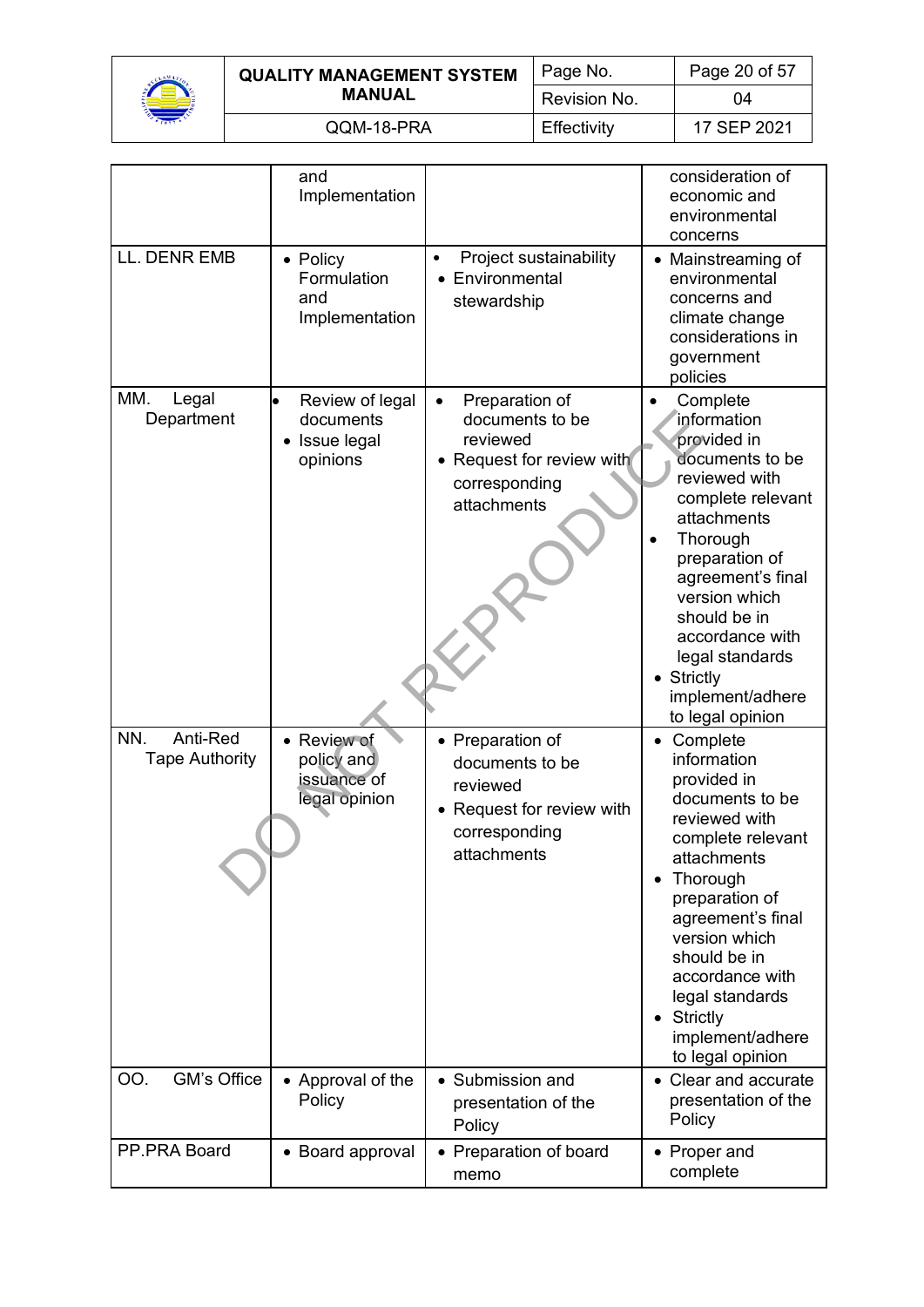

| <b>QUALITY MANAGEMENT SYSTEM</b> | Page No.     | Page 21 of 57 |
|----------------------------------|--------------|---------------|
| <b>MANUAL</b>                    | Revision No. | 04            |
| QQM-18-PRA                       | Effectivity  | 17 SEP 2021   |

|                                              |                                                                                                                                                                                                                                                      |                                                                                                                           | documentation to<br>support the action<br>requested from the<br><b>Board</b>                                                                                                                                             |
|----------------------------------------------|------------------------------------------------------------------------------------------------------------------------------------------------------------------------------------------------------------------------------------------------------|---------------------------------------------------------------------------------------------------------------------------|--------------------------------------------------------------------------------------------------------------------------------------------------------------------------------------------------------------------------|
| QQ.<br><b>LGUs</b>                           | $\bullet$ Site<br>assessment<br>and data<br>gathering<br>• Search for<br>technical/financ<br>ial assistance<br>• Coastal<br>Defense/<br>Management<br>Strategy (CMS)<br>Formulation<br>• Detailed<br><b>Activities/Action</b><br>Plan<br>Formulation | • Protection from coastal<br>flooding and sea level<br>rise<br>• Strategic and Detailed<br><b>Activities/Action Plans</b> | • Effective CMS for<br>increased<br>resilience, which<br>can be sustained<br>independently by<br>the community<br>Guidance on<br>compatibility of<br>detailed<br>activities/action<br>plans with the<br>strategy         |
| RR.<br><b>NGAs</b>                           | • Stakeholder<br>consultation                                                                                                                                                                                                                        | • Secure clearances and<br>permits<br>Harmonize projects and<br>plans                                                     | • Strict compliance<br>with laws and legal<br>procedures through<br>clearance and<br>permit conditions<br>• Coordination for<br>harmonization of<br>projects and plans                                                   |
| SS. Funding<br>Agencies/<br>Grantors         | • Search for<br>technical<br>and/or financial<br>assistance<br><b>CMS</b><br>Formulation<br>Liquidation of<br>funds                                                                                                                                  | $\bullet$ CMS<br>• Report submission<br>• Detailed Activities<br>/Action Plan Report<br>submission                        | • Timely completion<br>of effective CMS<br>through:<br>Provision of<br>accurate and<br>complete data<br>and information<br>Effective regular<br>coordination with<br>government<br>agencies<br>Proper fund<br>management |
| Foreign/Local<br>TT.<br>Experts/Partn<br>ers | $\bullet$ CMS<br>Formulation<br>• Detailed<br>Activities<br>/Action Plan<br>Formulation                                                                                                                                                              | • Formulation of CMS<br>• Promotion of their<br>expertise                                                                 | Provide<br>$\bullet$<br>comprehensive<br>and responsive<br>assistance<br>throughout<br>formulation of the<br>strategy through:<br>Provision of<br>complete and                                                           |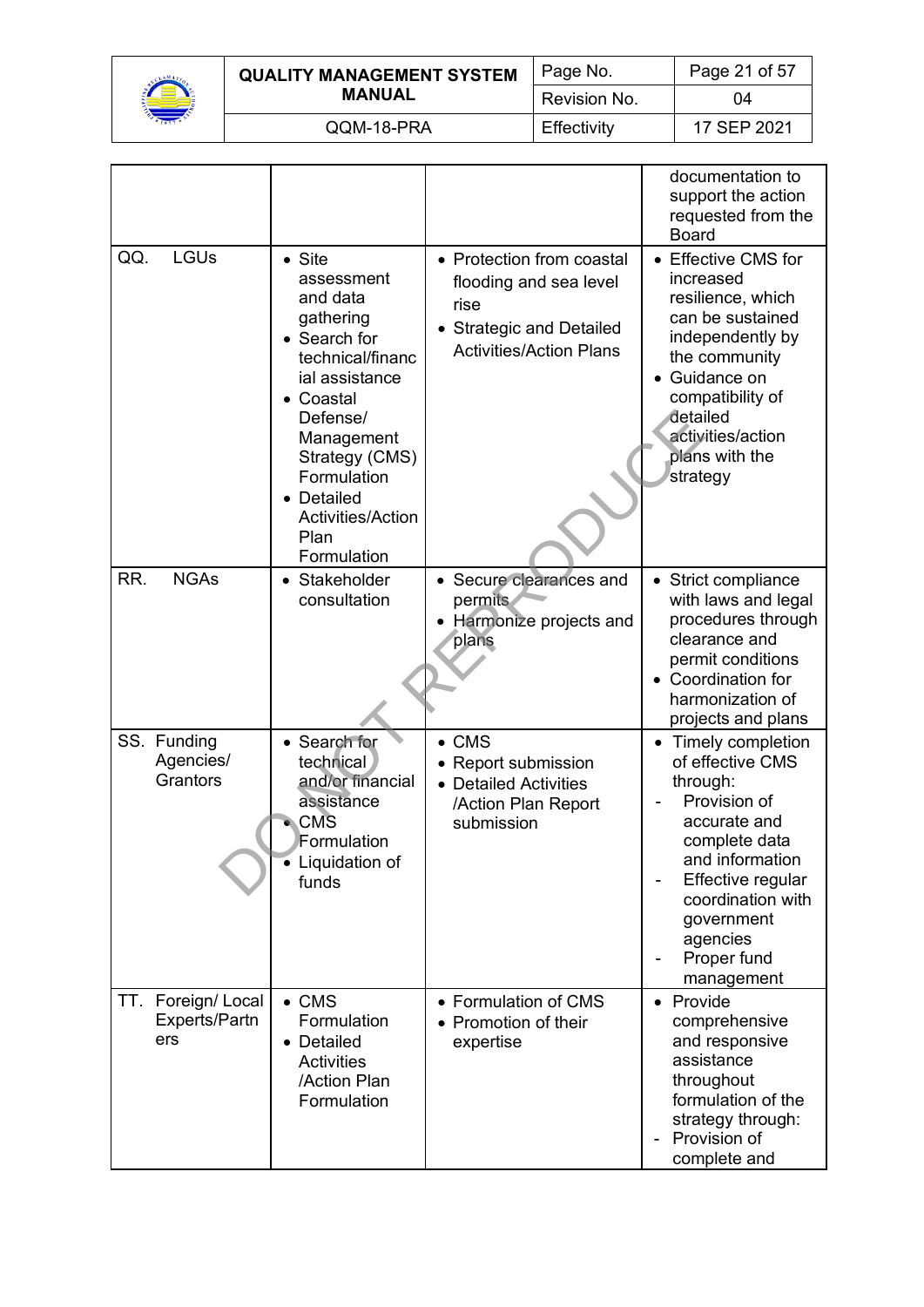

| <b>QUALITY MANAGEMENT SYSTEM</b> | Page No.     | Page 22 of 57 |
|----------------------------------|--------------|---------------|
| <b>MANUAL</b>                    | Revision No. | 04            |
| QQM-18-PRA                       | Effectivity  | 17 SEP 2021   |

|                                     |                                                                                                                                                                                                                                             |                                                                                                                             | accurate data and<br>information<br>Act as an effective<br>and reliable<br>conduit to other<br>government<br>agencies                                                                                                                       |
|-------------------------------------|---------------------------------------------------------------------------------------------------------------------------------------------------------------------------------------------------------------------------------------------|-----------------------------------------------------------------------------------------------------------------------------|---------------------------------------------------------------------------------------------------------------------------------------------------------------------------------------------------------------------------------------------|
| UU.<br>Community                    | • Public<br>consultation<br>$\bullet$ CMS<br>Formulation<br>• Detailed<br><b>Activities</b><br>/Action Plan<br>Formulation                                                                                                                  | • Increased community<br>resilience through:<br><b>CMS</b><br>Training and<br>workshops                                     | • Effective CMS<br>which can be<br>sustained<br>independently by<br>the community<br>• Provision of<br>effective and<br>comprehensive<br>trainings and<br>workshops                                                                         |
| <b>VV.LGUs</b>                      | $\bullet$ Site<br>assessment<br>and data<br>gathering<br>• Search for<br>technical/financ<br>ial assistance<br>• Coastal<br>Protection<br><b>Masterplan</b><br>Formulation<br>• Detailed<br>Activities/Action<br><b>Plan</b><br>Formulation | • Protection from coastal<br>flooding and sea level<br>rise<br>• Strategic and Detailed<br><b>Activities/Action Plans</b>   | • Effective coastal<br>protection strategy<br>for increased<br>resilience, which<br>can be sustained<br>independently by<br>the community<br>Guidance on<br>compatibility of<br>detailed<br>activities/action<br>plans with the<br>strategy |
| <b>NGAs</b><br>WW.                  | Stakeholder<br>consultation                                                                                                                                                                                                                 | • Secure clearances and<br>permits<br>• Harmonize projects and<br>plans                                                     | • Strict compliance<br>with laws and legal<br>procedures through<br>clearance and<br>permit conditions<br>• Coordination for<br>harmonization of<br>projects and plans                                                                      |
| XX.Funding<br>Agencies/<br>Grantors | • Search for<br>technical<br>and/or financial<br>assistance<br>• Coastal<br>Protection<br>Masterplan<br>Formulation<br>• Liquidation of<br>funds                                                                                            | • Coastal Protection<br>Masterplan Report<br>submission<br>• Detailed<br><b>Activities/Action Plan</b><br>Report submission | • Timely completion<br>of effective coastal<br>protection strategy<br>through:<br>• Provision of<br>accurate and<br>complete data and<br>information<br>• Effective regular<br>coordination with                                            |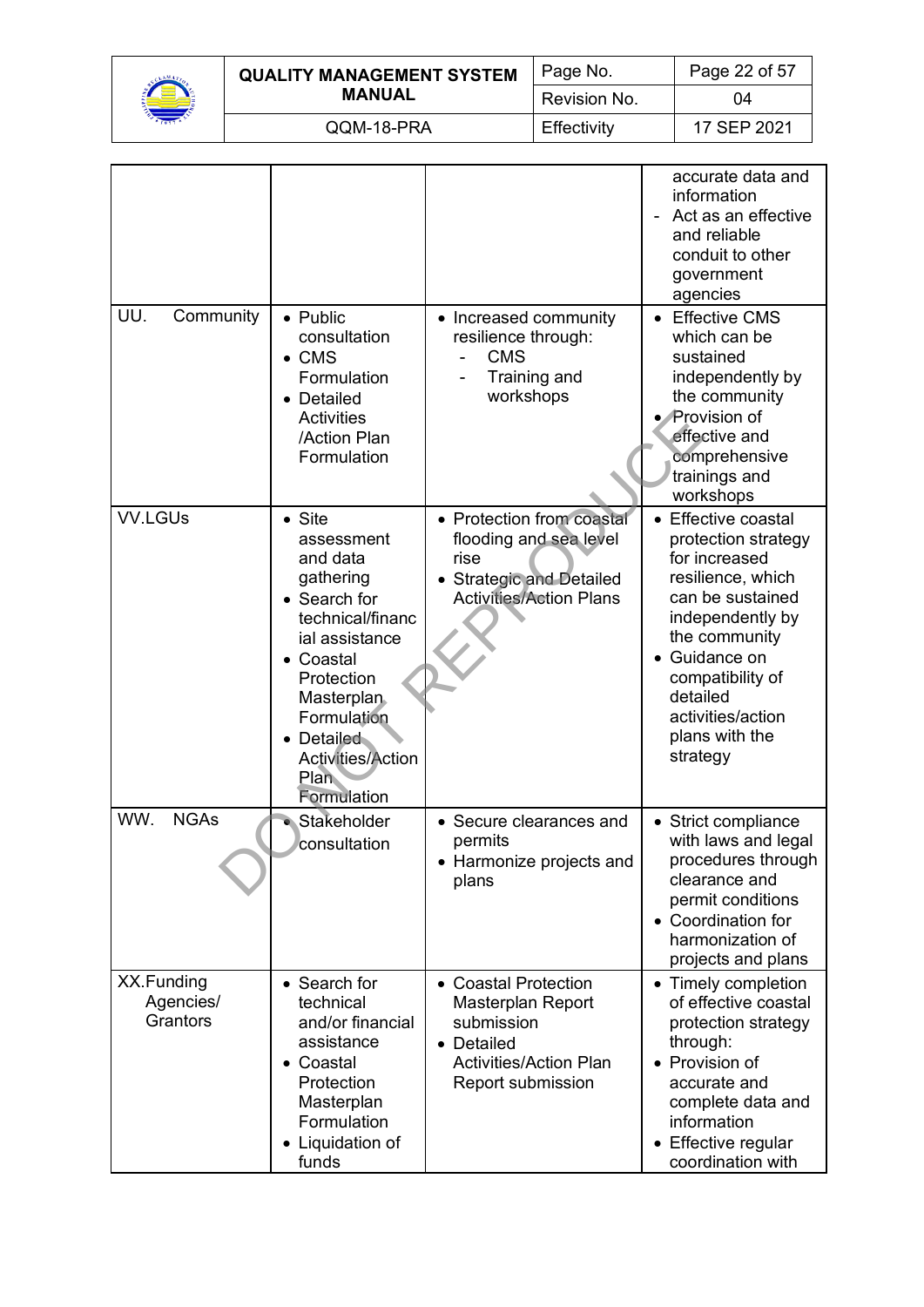

| <b>QUALITY MANAGEMENT SYSTEM</b> | Page No.     | Page 23 of 57 |
|----------------------------------|--------------|---------------|
| MANUAL                           | Revision No. | 04            |
| QQM-18-PRA                       | Effectivity  | 17 SEP 2021   |

|                                                                    |                                                                                                                                                   |                                                                                                                                   | government<br>agencies<br>• Proper fund                                                                                                                                                                                                                                                      |
|--------------------------------------------------------------------|---------------------------------------------------------------------------------------------------------------------------------------------------|-----------------------------------------------------------------------------------------------------------------------------------|----------------------------------------------------------------------------------------------------------------------------------------------------------------------------------------------------------------------------------------------------------------------------------------------|
| YY. Foreign/Local<br>Experts/Partn<br>ers                          | • Coastal<br>Protection<br>Masterplan<br>Formulation<br>• Detailed<br>Activities/Action<br>Plan<br>Formulation                                    | • Formulation of coastal<br>protection strategy<br>• Promotion of their<br>expertise                                              | management<br>• Provide<br>comprehensive and<br>responsive<br>assistance<br>throughout<br>formulation of the<br>strategy through:<br>• Provision of<br>complete and<br>accurate data and<br>information<br>Act as an effective<br>and reliable conduit<br>to other<br>government<br>agencies |
| ZZ. Community                                                      | • Public<br>consultation<br>• Coastal<br>Protection<br>Masterplan<br>Formulation<br>• Detailed<br><b>Activities/Action</b><br>Plan<br>Formulation | • Increased community<br>resilience through:<br>• Coastal protection<br>strategy<br>• Training and workshops                      | • Effective coastal<br>protection strategy<br>which can be<br>sustained<br>independently by<br>the community<br>• Provision of<br>effective and<br>comprehensive<br>trainings and<br>workshops                                                                                               |
|                                                                    |                                                                                                                                                   | LAND DEVELOPMENT, CONSTRUCTION MANAGEMENT AND TECHNICAL SERVICES                                                                  |                                                                                                                                                                                                                                                                                              |
| <b>Relevant</b>                                                    | <b>Affected</b>                                                                                                                                   | <b>Requirements</b>                                                                                                               |                                                                                                                                                                                                                                                                                              |
| <b>Interested Party</b>                                            | Process(es)                                                                                                                                       | <b>NEEDS</b>                                                                                                                      | <b>EXPECTATIONS</b>                                                                                                                                                                                                                                                                          |
| A. Contractor                                                      | Approval<br>process                                                                                                                               | Contracts<br>Notice of Award (NOA),<br>Notice to Proceed<br>(NTP)                                                                 | Adherence to the<br>$\bullet$<br>Contract<br>Agreements<br>Facilitate the early<br>$\bullet$<br>issuance of NOA<br>and NTP                                                                                                                                                                   |
| <b>B.</b> Consultant                                               | Approval<br>process                                                                                                                               | All requirements:<br>Technical (schematic<br>lay-out plans & TCT's)<br>• Legal (TOR, Contract<br>Agreement)<br>Financial (Budget) | PRA's prompt<br>$\bullet$<br>provision of these<br>documents                                                                                                                                                                                                                                 |
| C. Private Entities<br>$\bullet$ (CBP-1A<br>Association,<br>ABPEA) | Documentation<br>and approval<br>process                                                                                                          | Relevant documents for<br>$\bullet$<br>the turn-over/<br>acceptance of the<br>project.                                            | Facilitate the timely<br>and favourable<br>processing of the<br>relevant and                                                                                                                                                                                                                 |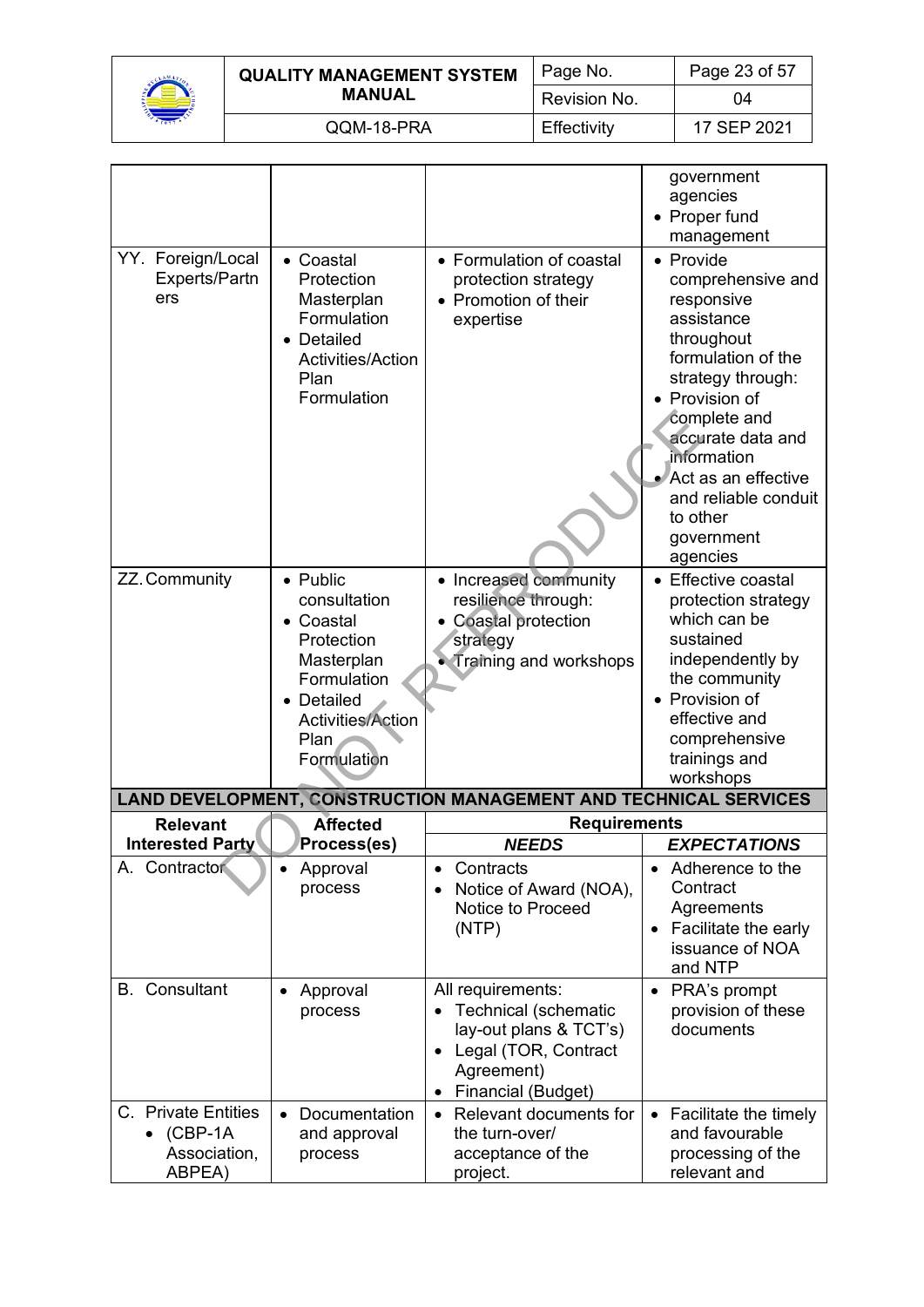

| <b>QUALITY MANAGEMENT SYSTEM</b> | Page No.     | Page 24 of 57 |
|----------------------------------|--------------|---------------|
| <b>MANUAL</b>                    | Revision No. | 04            |
| QQM-18-PRA                       | Effectivity  | 17 SEP 2021   |

|    | Utility<br>Providers<br>$etc.$ )                 | Approval of the<br>request                           | Inspection and<br>$\bullet$<br>technical assessment<br>as basis for the release<br>of permit                                                          | complete<br>documents<br>• Permit for<br>immediate<br>issuance to the<br>requesting party/s                                                                                                                                                                         |
|----|--------------------------------------------------|------------------------------------------------------|-------------------------------------------------------------------------------------------------------------------------------------------------------|---------------------------------------------------------------------------------------------------------------------------------------------------------------------------------------------------------------------------------------------------------------------|
|    | D. PRA Allied<br>Departments/<br>Office          | • Data gathering<br>and site<br>investigation        | Technical Assistance:<br>Survey<br>$\bullet$<br><b>Cost Estimates</b><br>$\bullet$<br>Design Plans<br>$\bullet$<br>Monitoring of in-house<br>projects | Accurate and<br>$\bullet$<br>actual positive<br>results on the<br>basis of technical<br>evaluation<br>Issuance of<br>complete Const. &<br>Survey Plans &<br>detailed and<br>accurate Cost<br><b>Estimates</b><br>Turn-over of<br>completed and<br>accepted Projects |
|    | E. All RIPs                                      | • See respective<br>Affected<br><b>Processes</b>     | • See respective needs                                                                                                                                | Timely and<br>$\bullet$<br>consistent<br>coordination<br>regardless of<br>local/national state<br>(e.g. pandemic due<br>to COVID-19)                                                                                                                                |
|    |                                                  |                                                      |                                                                                                                                                       |                                                                                                                                                                                                                                                                     |
|    |                                                  | <b>MARKETING AND ESTATES MANAGEMENT</b>              |                                                                                                                                                       |                                                                                                                                                                                                                                                                     |
|    | <b>Relevant</b>                                  | <b>Affected</b>                                      | <b>Requirements</b>                                                                                                                                   |                                                                                                                                                                                                                                                                     |
|    | <b>Interested Party</b>                          | Process(es)                                          | <b>NEEDS</b>                                                                                                                                          | <b>EXPECTATIONS</b>                                                                                                                                                                                                                                                 |
|    | A. Investors/<br>Potential<br>Buyers/<br>Lessees | Formulation of<br>Marketing/<br><b>Business Plan</b> | Fairly-valued land<br>$\bullet$                                                                                                                       | • Accurate appraisal<br>of market value of<br>land                                                                                                                                                                                                                  |
|    | <b>B.</b> Advertisers/<br>Events<br>Organizers   |                                                      | Terms and conditions in<br>the Permit                                                                                                                 | Viability of the<br>undertaking                                                                                                                                                                                                                                     |
|    | C. Interested<br><b>Bidders</b>                  |                                                      | <b>Terms of Reference</b><br>$\bullet$<br>Contracts<br>$\bullet$<br><b>Bidding Documents</b>                                                          | Successful public<br>$\bullet$<br>bidding                                                                                                                                                                                                                           |
|    | D. Lot Buyers                                    | Disposition/<br>Development<br>of PRA<br>Properties  | Lot plan<br>Tax declaration<br><b>Title</b><br>$\bullet$<br>Contract<br>$\bullet$                                                                     | Timely execution of<br>contract<br>Timely release of<br>clean title                                                                                                                                                                                                 |
| Е. | Lessees                                          |                                                      | Contract                                                                                                                                              | Timely execution of<br>contract                                                                                                                                                                                                                                     |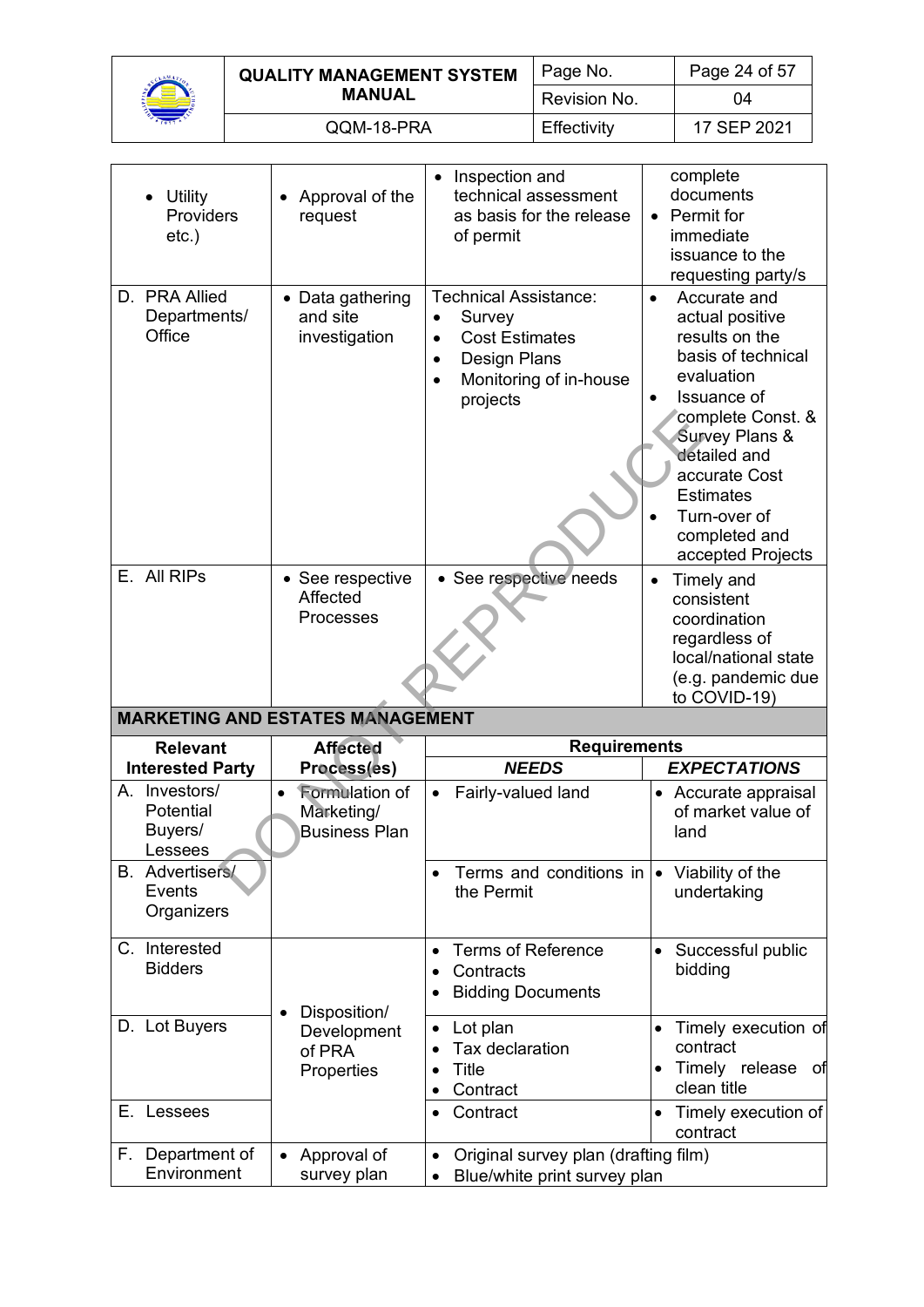

|  | <b>QUALITY MANAGEMENT SYSTEM</b><br><b>MANUAL</b> | Page No.     | Page 25 of 57 |
|--|---------------------------------------------------|--------------|---------------|
|  |                                                   | Revision No. | 04            |
|  | QQM-18-PRA                                        | Effectivity  | 17 SEP 2021   |

| and Natural<br><b>Resources</b>           |                                                                                                                            | <b>Field Notes</b><br>$\bullet$<br>Lot data computation (Original and duplicate)<br>Boundary computation<br>$\bullet$<br>Certified true copy of title<br>$\bullet$<br>Secretary's certificate (authorizing the<br>$\bullet$<br>consolidation/ subdivision)<br>Payment of GE and consolidation/ subdivision<br>fee                                                                                                                                                                                                                         |  |
|-------------------------------------------|----------------------------------------------------------------------------------------------------------------------------|-------------------------------------------------------------------------------------------------------------------------------------------------------------------------------------------------------------------------------------------------------------------------------------------------------------------------------------------------------------------------------------------------------------------------------------------------------------------------------------------------------------------------------------------|--|
| G. Bureau of<br>Internal<br>Revenue (BIR) | Registration<br>and Titling of<br>Properties<br>Secure<br>$\bullet$<br>Certificate<br>Authorizing<br>Registration<br>(CAR) | Certified true copy of title<br>Certified true copy of tax declaration<br>Certificate of no improvement (lot only)<br>BIR Returns for payment of CWT (1606)<br>BIR Returns for payment of DST (2000 OT)<br>BIR Returns for payment of CF (0605)<br>Secretary's certificate authorizing the sale<br>$\bullet$<br>and authority of the signatory (corporation)<br>Articles of Incorporation/By-Laws<br><b>Official Receipt (cash sales)</b><br>History of payment with copies of receipt<br>If installment sales<br><b>Contract to Sell</b> |  |
| H. Local<br>Government<br>Unit (LGU)      | Payment of<br><b>Transfer of Tax</b><br><b>Transfer of Tax</b><br>Declaration                                              | CAR (Original and photocopy)<br>Certified true copy of title (Original and<br>photocopy)<br>Tax Declaration (Original and photocopy)<br>Tax Clearance (Original and photocopy)<br>Deed of Absolute Sale (Original and photocopy)<br>Secretary's Certificate (corporation)<br>Secretary's Certificate (corporation)<br>Letter request<br>Certified true copy of title<br>Approved survey plan                                                                                                                                              |  |
|                                           | <b>Relocation of</b><br>families to be<br>affected by<br>reclamation<br>project                                            | Technical<br>Timely, effective and<br>$\bullet$<br>efficient coordination<br>information during<br>the formulation<br>and<br>implementation of<br>the relocation and<br>socio-economic<br>program for the<br>affected families.<br>Assistance,<br>security and<br>logistical support<br>during actual<br>relocation/<br>demolition.                                                                                                                                                                                                       |  |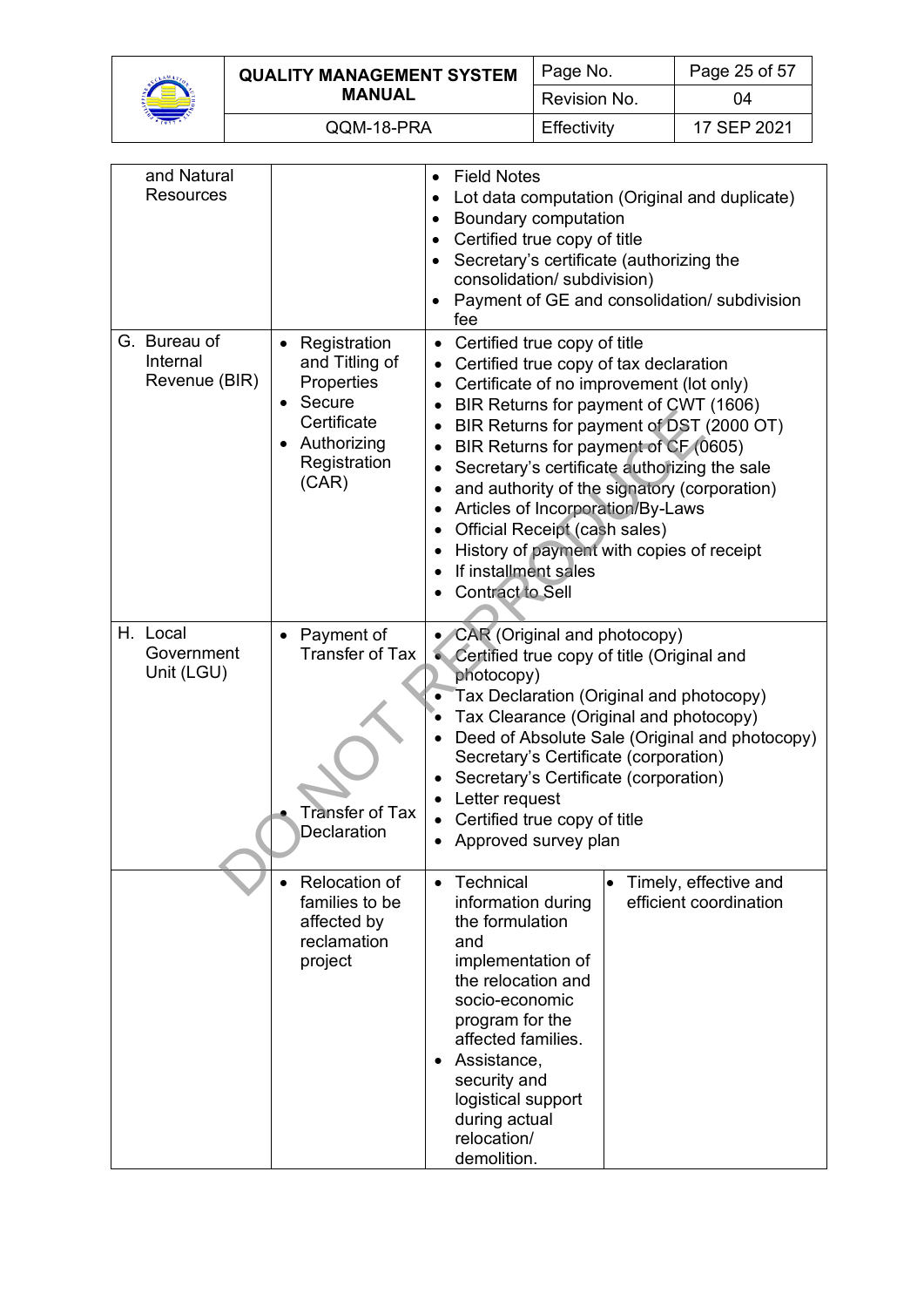

|  | <b>QUALITY MANAGEMENT SYSTEM</b><br><b>MANUAL</b> | Page No.     | Page 26 of 57 |
|--|---------------------------------------------------|--------------|---------------|
|  |                                                   | Revision No. | 04            |
|  | QQM-18-PRA                                        | Effectivity  | 17 SEP 2021   |

|                                                                | Certificate of<br>Compliance<br>$(COC)$ .                                                                                                                                                                                                                                                                                                                                              |  |
|----------------------------------------------------------------|----------------------------------------------------------------------------------------------------------------------------------------------------------------------------------------------------------------------------------------------------------------------------------------------------------------------------------------------------------------------------------------|--|
| Registration of<br>approved plan<br>Registration of<br>Deed of | • Notarized letter request<br>Narrative owner's copy of technical description<br>Owner's copy of approved plan<br>$\bullet$<br>• Secretary's certificate (authorizing the<br>consolidation/ subdivision)<br>Certified true copy of title<br>Certified true copy of tax declaration<br>Tax clearance<br><b>Registration fee</b><br>Original copy of CAR<br>Certified true copy of title |  |
|                                                                | Certified true copy of tax declaration<br>Deed of Absolute Sale<br>Tax clearance<br>Secretary's Certificate (corporation)<br>Articles of Incorporation/By-Laws<br>Receipt of payment of transfer tax<br><b>Registration and IT fee</b>                                                                                                                                                 |  |
|                                                                | Clear and updated<br><b>Issuance of Barangay</b><br>information.<br><b>ID, Community Tax</b><br>Certificate and other<br>Transparency and<br>data pertaining to the<br>residents.<br>dependability<br>Presence during actual<br>relocation and<br>implementation of<br>socio-economic<br>programs.                                                                                     |  |
|                                                                | Close coordination<br>Endorsement on the<br>$\bullet$<br>proposed relocation<br>and socio-economic<br>programs<br>Presence during actual<br>$\bullet$<br>relocation/ demolition                                                                                                                                                                                                        |  |
|                                                                | <b>Absolute Sale</b>                                                                                                                                                                                                                                                                                                                                                                   |  |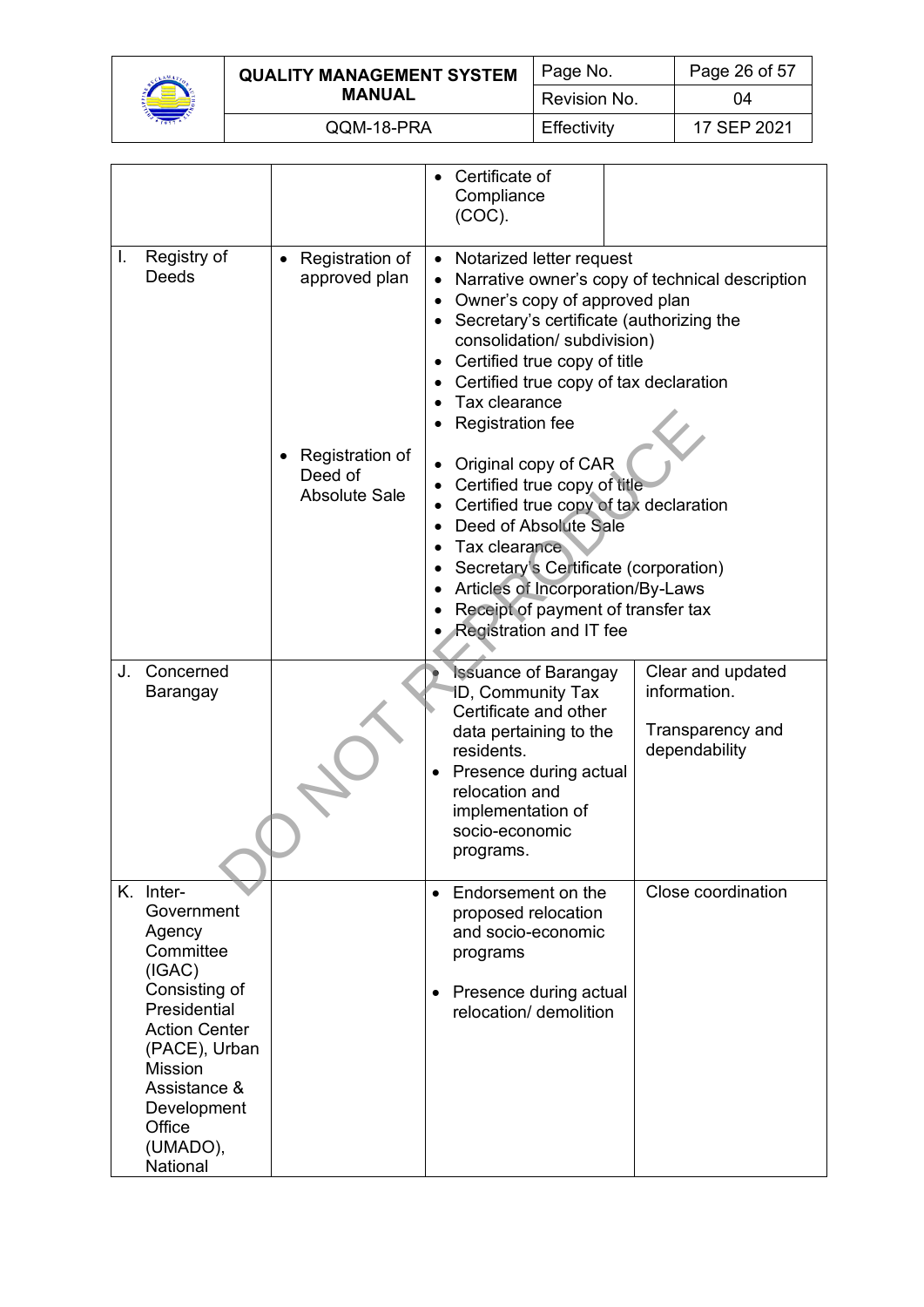| <b>QUALITY MANAGEMENT SYSTEM</b> | Page No.     | Page 27 of 57 |
|----------------------------------|--------------|---------------|
| <b>MANUAL</b>                    | Revision No. | 04            |
| QQM-18-PRA                       | Effectivity  | 17 SFP 2021   |

| Housing                              |                                          |                                    |                                    |
|--------------------------------------|------------------------------------------|------------------------------------|------------------------------------|
| Authority<br>$(NHA)$ ,               |                                          |                                    |                                    |
| Presidential                         |                                          |                                    |                                    |
| Commission on                        |                                          |                                    |                                    |
| Urban Poor                           |                                          |                                    |                                    |
| (PCUP),                              |                                          |                                    |                                    |
| Commission on                        |                                          |                                    |                                    |
| Human Rights                         |                                          |                                    |                                    |
| (CHR), Office<br>of the Solicitor    |                                          |                                    |                                    |
| General                              |                                          |                                    |                                    |
| (OSG),                               |                                          |                                    |                                    |
| Philippine                           |                                          |                                    |                                    |
| <b>National Police</b>               |                                          |                                    |                                    |
| (PNP), Metro                         |                                          |                                    |                                    |
| Manila<br>Development                |                                          |                                    |                                    |
| Authority                            |                                          |                                    |                                    |
| (MMDA),                              |                                          |                                    |                                    |
| Department of                        |                                          |                                    |                                    |
| <b>Social Services</b>               |                                          |                                    |                                    |
| and<br>Development                   |                                          |                                    |                                    |
| (DSWD),                              |                                          |                                    |                                    |
| Department of                        |                                          |                                    |                                    |
| Transportation                       |                                          |                                    |                                    |
| (DOTr), City<br><b>Health Office</b> |                                          |                                    |                                    |
|                                      |                                          |                                    |                                    |
| Families<br>L.                       | Implementation                           | Relocation and socio-<br>$\bullet$ | Cooperation<br>$\bullet$           |
| affected by                          | of Reclamation                           | economic programs                  |                                    |
| reclamation                          | Project                                  |                                    |                                    |
| project<br>M. LGU                    | Payment of                               | <b>Real Property Tax</b>           | Timely payment of<br>$\bullet$     |
|                                      | real property                            |                                    | taxes to sustain                   |
|                                      | taxes                                    |                                    | operations of the LGU              |
|                                      | <b>LEGAL AND ADMINISTRATIVE SERVICES</b> |                                    |                                    |
| <b>Relevant</b>                      | <b>Affected</b>                          | <b>Requirements</b>                |                                    |
| <b>Interested Party</b>              | Process(es)                              | <b>NEEDS</b>                       | <b>EXPECTATIONS</b>                |
| <b>LEGAL</b><br>A. All PRA           | Documentation                            | Assistance in<br>$\bullet$         | Contracts<br>$\bullet$             |
| Departments                          | and contracts                            | negotiation, review, or            | reviewed are in                    |
| PRA Board of                         |                                          | drafting of contracts              | accordance with                    |
| <b>Directors</b>                     |                                          |                                    | existing laws,                     |
|                                      |                                          |                                    | rules and                          |
|                                      |                                          |                                    | regulations                        |
|                                      | Legal advisory                           | Legal review of reply/             | Timely reply to<br>$\bullet$       |
|                                      | services                                 | correspondence to<br>stakeholders  | stakeholders in<br>accordance with |

stakeholders

accordance with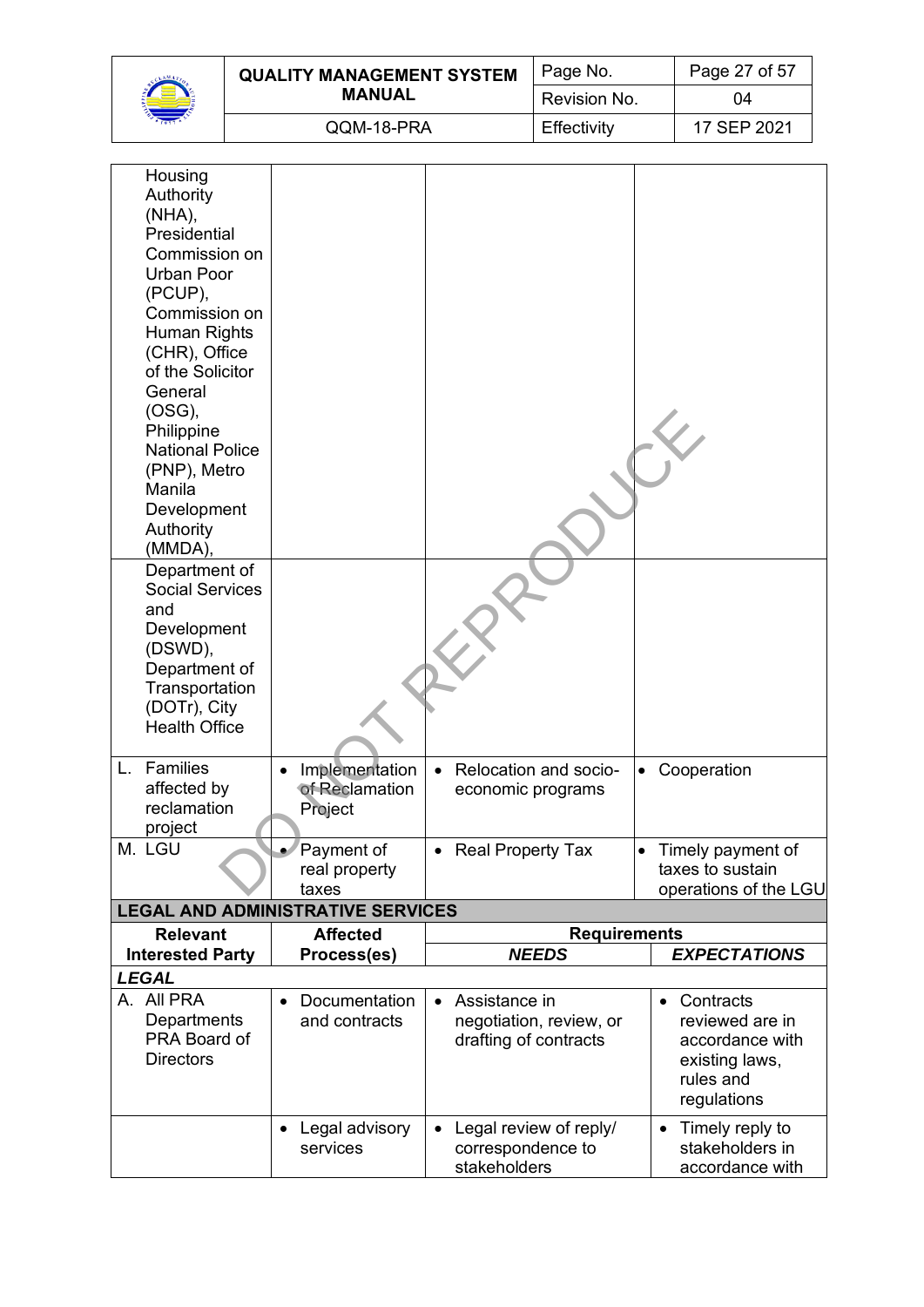

| <b>QUALITY MANAGEMENT SYSTEM</b> | Page No.     | Page 28 of 57 |
|----------------------------------|--------------|---------------|
| <b>MANUAL</b>                    | Revision No. | 04            |
| QQM-18-PRA                       | Effectivity  | 17 SEP 2021   |

|                                                                                                 |                                             | Legal opinion/ advice in<br>order to take appropriate<br>action                                                                                                           | existing laws,<br>rules and<br>regulations<br>Resolution of<br>problem, dispute,<br>claim or issues in<br>accordance with<br>existing laws,<br>rules and<br>regulations                                                                                              |
|-------------------------------------------------------------------------------------------------|---------------------------------------------|---------------------------------------------------------------------------------------------------------------------------------------------------------------------------|----------------------------------------------------------------------------------------------------------------------------------------------------------------------------------------------------------------------------------------------------------------------|
| B. PRA<br>employees                                                                             | Investigation<br>Legal advisory<br>services | • Give due course to the<br>complaint filed.<br>Legal opinion, advice, or<br>recommendation<br>on human resource<br>matters such as salaries,<br>benefits, promotion etc. | • Due process and<br>prompt resolution<br>of the case in<br>accordance with<br>existing laws,<br>rules and<br>regulation<br>Opinion, advice or<br>recommendation<br>in accordance<br>with civil service<br>rules and<br>regulations.                                 |
| C. Office of the<br>Solicitor<br>General<br>Office of the<br>Government<br>Corporate<br>Counsel | $\bullet$<br>Case<br>Management             | <b>Relevant case</b><br>information, documents,<br><b>PRA's legal position,</b><br>budget resources<br>Legal counsel<br>allowances                                        | Provide adequate<br>resources,<br>relevant and<br>complete<br>information and<br>supporting<br>documents<br>needed in the<br>prosecution of the<br>case.<br>Consistency in<br>communication in<br>handling the case.<br>Timely payment of<br>$\bullet$<br>allowances |
| D. Winning<br>bidders in<br>procurement<br>transactions                                         | Documentation<br>$\bullet$<br>and contracts | Contracts<br>$\bullet$                                                                                                                                                    | Endorsement of<br>$\bullet$<br>contracts for<br>approval and<br>signing of<br>authorities<br>• Contracts are in<br>accordance with<br>existing laws,<br>rules and<br>regulations                                                                                     |
| E. Reclamation<br>Project<br>Proponents                                                         | Documentation<br>$\bullet$<br>and contracts | Contracts<br>$\bullet$                                                                                                                                                    | Endorsement of<br>$\bullet$<br>contracts for<br>approval and                                                                                                                                                                                                         |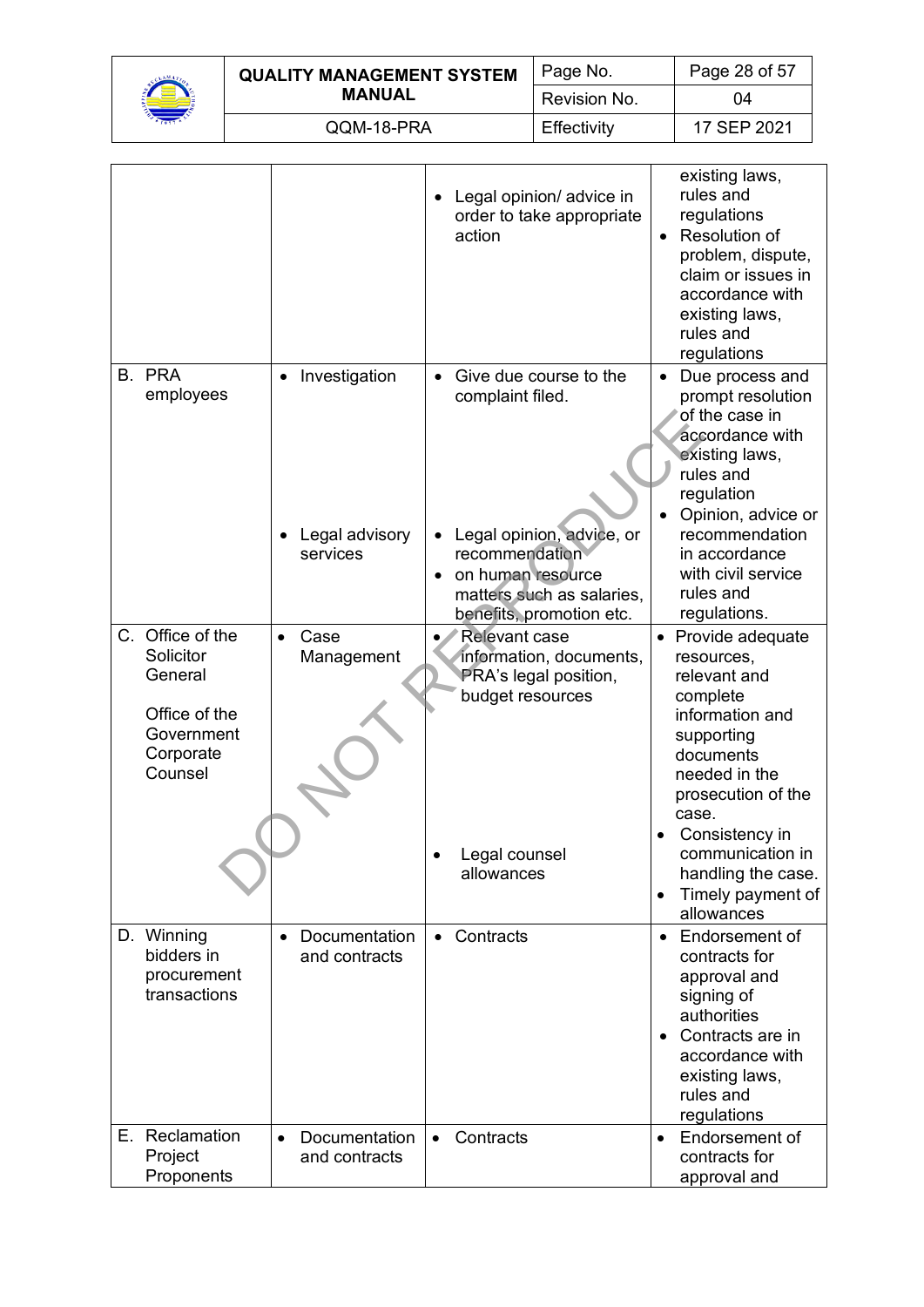| <b>QUALITY MANAGEMENT SYSTEM</b> | Page No.     | Page 29 of 57 |
|----------------------------------|--------------|---------------|
| <b>MANUAL</b>                    | Revision No. | ገ4            |
| QQM-18-PRA                       | Effectivity  | 17 SEP 2021   |

| (Government<br>entities)                                                                                    | Legal advisory<br>services                                   | Legal requirements,<br>opinion, advice                           | signing of<br>authorities<br>Contracts are in<br>$\bullet$<br>accordance with<br>existing laws,<br>rules and<br>regulations<br>Opinion, advice,<br>response, or<br>recommendation<br>in accordance<br>with existing laws<br>rules and<br>regulations                                                                  |
|-------------------------------------------------------------------------------------------------------------|--------------------------------------------------------------|------------------------------------------------------------------|-----------------------------------------------------------------------------------------------------------------------------------------------------------------------------------------------------------------------------------------------------------------------------------------------------------------------|
| F. House of<br>Representatives<br>/Senate                                                                   | Response to<br>stakeholders                                  | Position paper relative to<br>$\bullet$<br>legislative proposals | <b>Timely</b><br>submission of<br>position papers<br>that will aid them<br>in legislation.<br>Attend hearings/<br>meeting as<br>scheduled.                                                                                                                                                                            |
| G. Individual/s,<br>corporate, or<br>government<br>entities filing<br>lawsuits<br>against the<br><b>PRA</b> | Case<br>Management                                           | <b>Address their claims</b>                                      | Appropriate action<br>$\bullet$<br>to their claims in<br>accordance with<br>existing laws rules<br>and regulations                                                                                                                                                                                                    |
| Н.<br>Government<br>entities<br>involving non-<br>reclamation<br>transactions                               | Documentation<br>and contracts<br>Legal advisory<br>services | Contracts<br>$\bullet$<br>Legal requirements,<br>opinion, advice | Endorsement of<br>$\bullet$<br>contracts for<br>approval and<br>signing of<br>authorities.<br>Contracts are in<br>accordance with<br>existing laws,<br>rules and<br>regulations<br>Opinion, advice,<br>$\bullet$<br>response, or<br>recommendation<br>in accordance<br>with existing laws<br>rules and<br>regulations |
| <b>PRA</b><br>L.<br>contracting<br>parties                                                                  | • Legal advisory<br>services                                 | • Address their claims or<br>issues arising from<br>contracts    | • Appropriate action<br>to their claims or<br>resolution of<br>issues in<br>accordance with                                                                                                                                                                                                                           |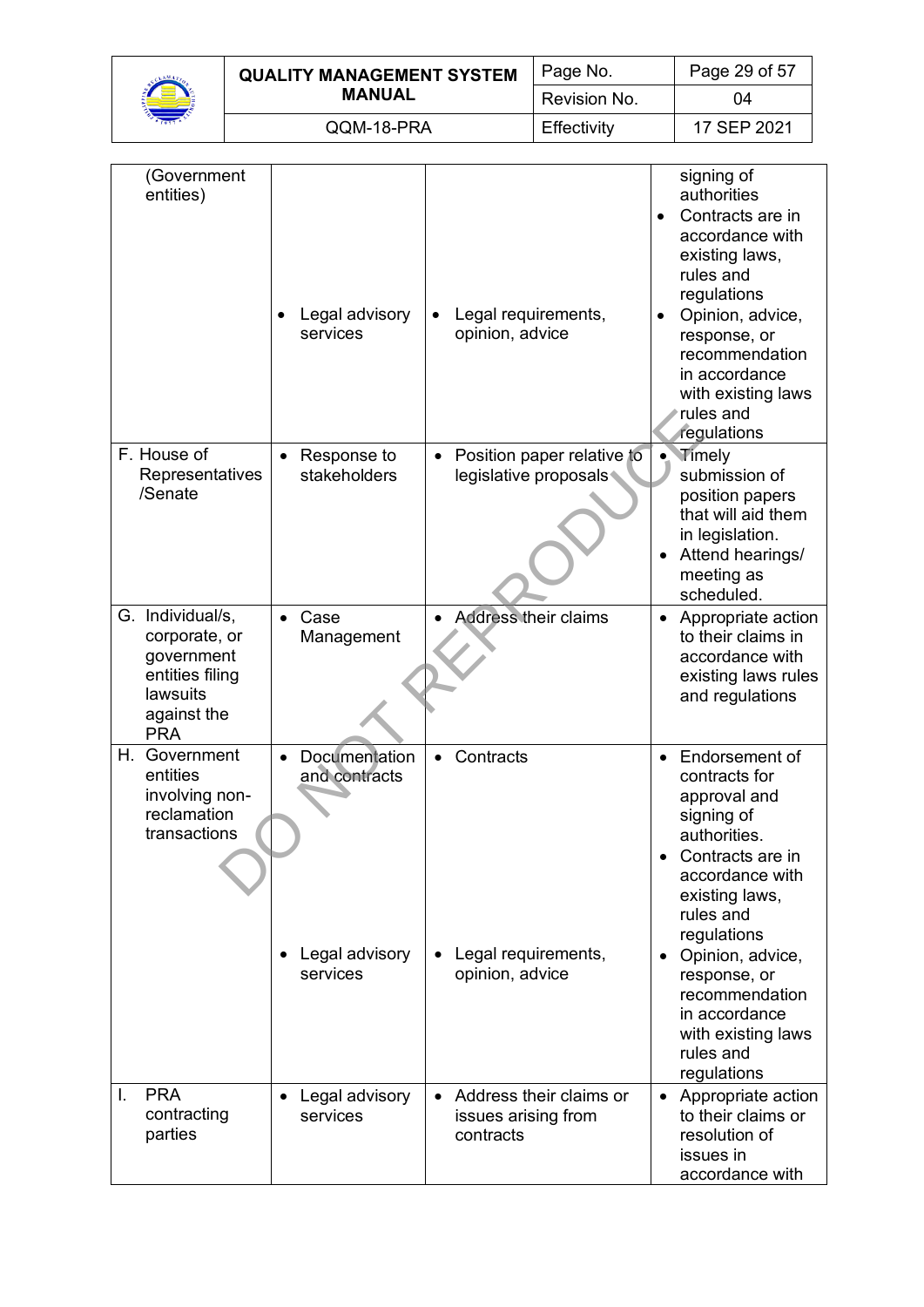

| <b>QUALITY MANAGEMENT SYSTEM</b> | Page No.     | Page 30 of 57 |
|----------------------------------|--------------|---------------|
| <b>MANUAL</b>                    | Revision No. | 04            |
| QQM-18-PRA                       | Effectivity  | 17 SEP 2021   |

|    |                                                                                                                                                                            |                                                                                                                                                                                      |                                                                                                                                                                                                | existing laws rules<br>and regulations                                                                                                                                                                                              |
|----|----------------------------------------------------------------------------------------------------------------------------------------------------------------------------|--------------------------------------------------------------------------------------------------------------------------------------------------------------------------------------|------------------------------------------------------------------------------------------------------------------------------------------------------------------------------------------------|-------------------------------------------------------------------------------------------------------------------------------------------------------------------------------------------------------------------------------------|
| J. | <b>Citizens</b>                                                                                                                                                            | Legal advisory<br>services                                                                                                                                                           | Response on legal<br>$\bullet$<br>matters/Legal<br>requirements                                                                                                                                | • Respond within<br>15 working days<br>in accordance<br>with Code of<br>Conduct and<br><b>Ethical Standards</b><br>for Public Officials<br>and Employees<br>and EO No. 2<br>(Freedom of<br>Information)                             |
|    |                                                                                                                                                                            | Investigation                                                                                                                                                                        | Give due course to the<br>complaint filed                                                                                                                                                      | Act in accordance<br>with applicable<br>administrative<br>rules and<br>regulations                                                                                                                                                  |
|    | <b>ADMINISTRATIVE SERVICES</b>                                                                                                                                             |                                                                                                                                                                                      |                                                                                                                                                                                                |                                                                                                                                                                                                                                     |
|    | A. PhilGEPS/PS,<br>DBM, Supplier                                                                                                                                           | Procurement of<br>common-used<br>office supplies<br>and materials                                                                                                                    | • Requisition Issue Slip<br>• Annual Procurement Plan<br>• Agency Procurement<br>Request                                                                                                       | Availability of<br>supplies, materials<br>and equipment.                                                                                                                                                                            |
|    |                                                                                                                                                                            | and non-<br>common use<br>supplies and/or<br>equipment,<br>including<br>Covid-19<br>medical<br>supplies and/or<br>equipment.                                                         | • Approved<br><b>Budget/Payment</b><br>• Purchase Orders<br><b>Request for Quotation</b><br>(RFQ) Form                                                                                         | On-time delivery<br>of procured<br>supplies,<br>materials and<br>equipment.                                                                                                                                                         |
|    | B. PRA<br>Employees                                                                                                                                                        | Provision/dispat<br>ch of service<br>vehicle<br>Provision of<br>$\bullet$<br>shuttle service                                                                                         | <b>Approved Service</b><br>$\bullet$<br>Vehicle Request Form<br>(trip ticket)<br>Vehicle in good condition<br>$\bullet$<br><b>Alternative Work</b><br>$\bullet$<br><b>Arrangement Schedule</b> | To transport PRA<br>employees safe and<br>sound in their<br>intended<br>destinations                                                                                                                                                |
|    | C. Service<br>Providers:<br><b>Security Agency</b><br>Janitorial<br>Agency<br>Disinfection &<br>Sanitation<br>Purified<br><b>Drinking Water</b><br>Photocopier<br>Machines | Security<br><b>Services</b><br>Janitorial<br><b>Services</b><br>Disinfection &<br>$\bullet$<br>Sanitation<br><b>Services</b><br>Purified<br><b>Drinking Water</b><br><b>Services</b> | • Terms of Reference<br>Contract / Agreement<br>• Manpower requirement<br>for deployment<br>• Approved Budget<br>• Payment / Funds                                                             | • Office Building<br>premises and other<br>PRA properties are<br>maintained and<br>secured by<br>outsourced<br>housekeeping/utilit<br>y services and<br>security services.<br>• Regular<br>disinfection and<br>sanitation of entire |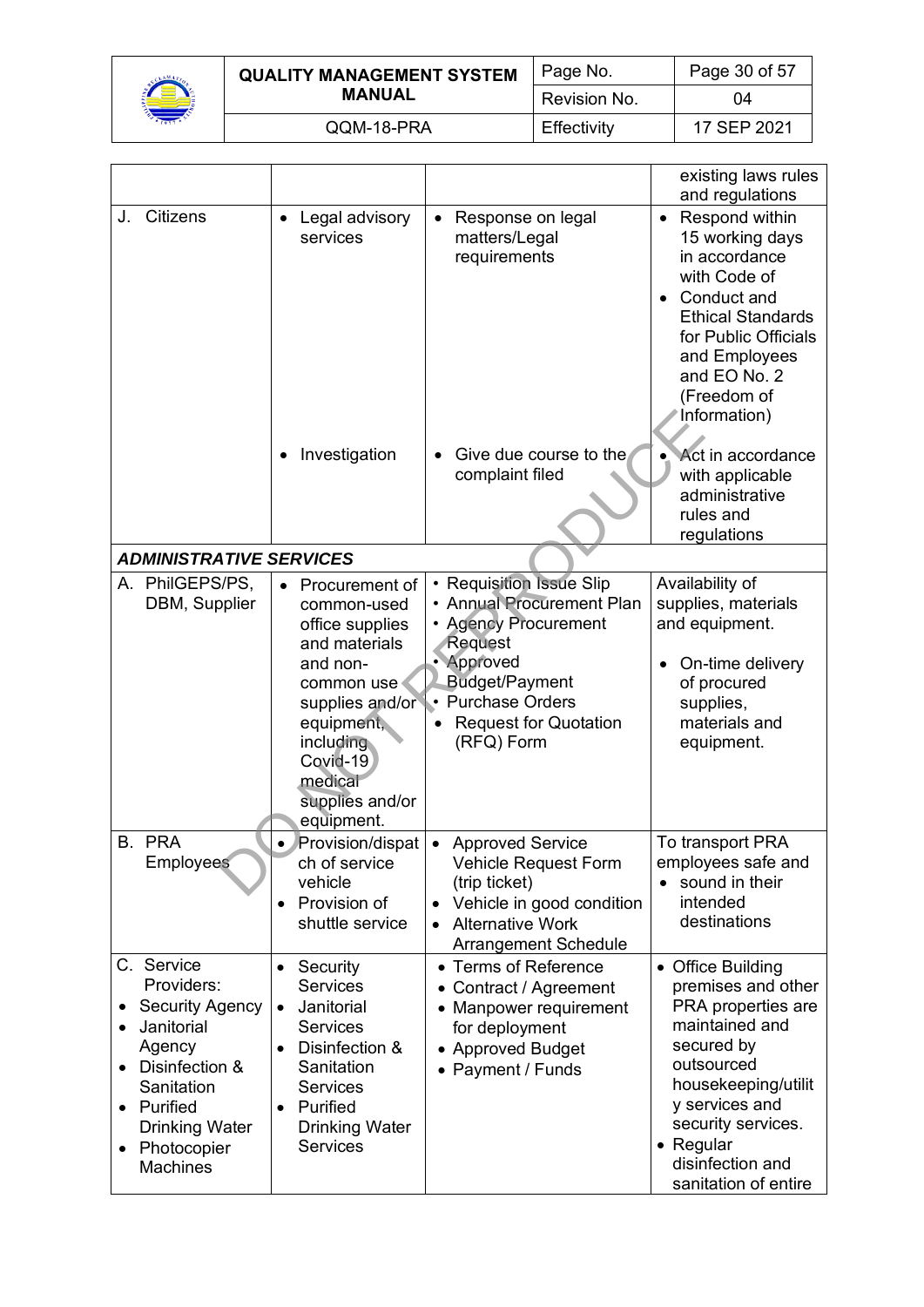

| <b>QUALITY MANAGEMENT SYSTEM</b> | Page No.     | Page 31 of 57 |
|----------------------------------|--------------|---------------|
| <b>MANUAL</b>                    | Revision No. | 04            |
| QQM-18-PRA                       | Effectivity  | 17 SEP 2021   |

| <b>Color Network</b><br><b>Printers</b><br><b>ACU Preventive</b><br>Maintenance                                                                                                                                                                 | Photocopying<br><b>Machine Lease</b><br><b>Color Network</b><br>$\bullet$<br><b>Printer Lease</b><br><b>ACU-PM</b><br>$\bullet$<br><b>Services</b>                                                                                                                                      |                                                                                                                                                                                                                                                                                                          | office premises<br>including service<br>vehicles by trained<br>service providers.<br>• Provision of<br>required equipment<br>not available to<br>accomplish tasks<br>through lease<br>agreement.                                           |
|-------------------------------------------------------------------------------------------------------------------------------------------------------------------------------------------------------------------------------------------------|-----------------------------------------------------------------------------------------------------------------------------------------------------------------------------------------------------------------------------------------------------------------------------------------|----------------------------------------------------------------------------------------------------------------------------------------------------------------------------------------------------------------------------------------------------------------------------------------------------------|--------------------------------------------------------------------------------------------------------------------------------------------------------------------------------------------------------------------------------------------|
| D. Commission<br>On Audit<br>(COA);<br><b>PRA</b><br><b>Employees</b>                                                                                                                                                                           | Periodic<br>$\bullet$<br>Inventory of<br>Property, Plant<br>and Equipment<br>(PPE) and<br>office supplies<br>and materials                                                                                                                                                              | • Semi-annual and Annual<br>Inventory Report of<br>Supplies, Materials and<br>Equipment<br>Monthly Report of<br><b>Supplies and Material</b><br>Issued                                                                                                                                                   | Submission of<br>reconciled<br>Reports on or<br>before the<br>deadline                                                                                                                                                                     |
| E. PRA<br><b>Employees</b><br>Partners/<br>Contractors<br><b>Suppliers</b><br>Concerned<br>Citizens (Public)<br><b>National Archives</b><br>of the Philippines<br>(NAP)<br>Presidential<br>Communications<br><b>Operations Office</b><br>(PCOO) | Records/<br>information<br>Management:<br>Receiving<br>$\bullet$<br>Incoming<br>Records/<br>Documents<br>Releasing of<br>Records/Docu<br>ments<br>Records<br>$\bullet$<br>Keeping<br><b>Retention</b> and<br><b>Disposition</b><br>Freedom of<br>$\bullet$<br>Information<br>Compliance | Official letter-request for<br>$\bullet$<br>information/records<br>Official/legal documents<br>$\bullet$<br>Inventory of Records for<br>disposition/retention<br><b>Updated People's FOI</b><br>$\bullet$<br><b>Manual</b><br>• FOI Reports<br>$\bullet$<br><b>Agency's Website</b><br>1-page FOI Manual | • Immediate release<br>of the requested<br>information/records<br>• Application for<br>records disposition/<br>retention<br>• Records<br>Disposition<br>Schedule<br>• FOI Agency<br>Compliance                                             |
| F. Applicants<br><b>PRA</b><br>Employees                                                                                                                                                                                                        | Recruitment,<br><b>Selection and</b><br><b>Placement:</b><br>Screening<br>$\bullet$<br>and<br>Evaluation                                                                                                                                                                                | <b>Application Letter</b><br>Updated/Properly<br>accomplished Personal<br>Data Sheet (PDS)<br><b>Transcript of Records</b><br>$\bullet$<br><b>Training Certificates</b><br>Certificate of<br>Eligibility/Rating/<br>License<br>Assessment/<br>Comparative<br><b>Assessment Result</b>                    | <b>Summary Data</b><br>٠<br>Sheet<br>Interview and<br>$\bullet$<br><b>Written Exam</b><br><b>Results</b><br>Evaluation<br>$\bullet$<br><b>Results</b><br><b>Initial</b><br>$\bullet$<br>Assessment/<br>Comparative<br>Assessment<br>Result |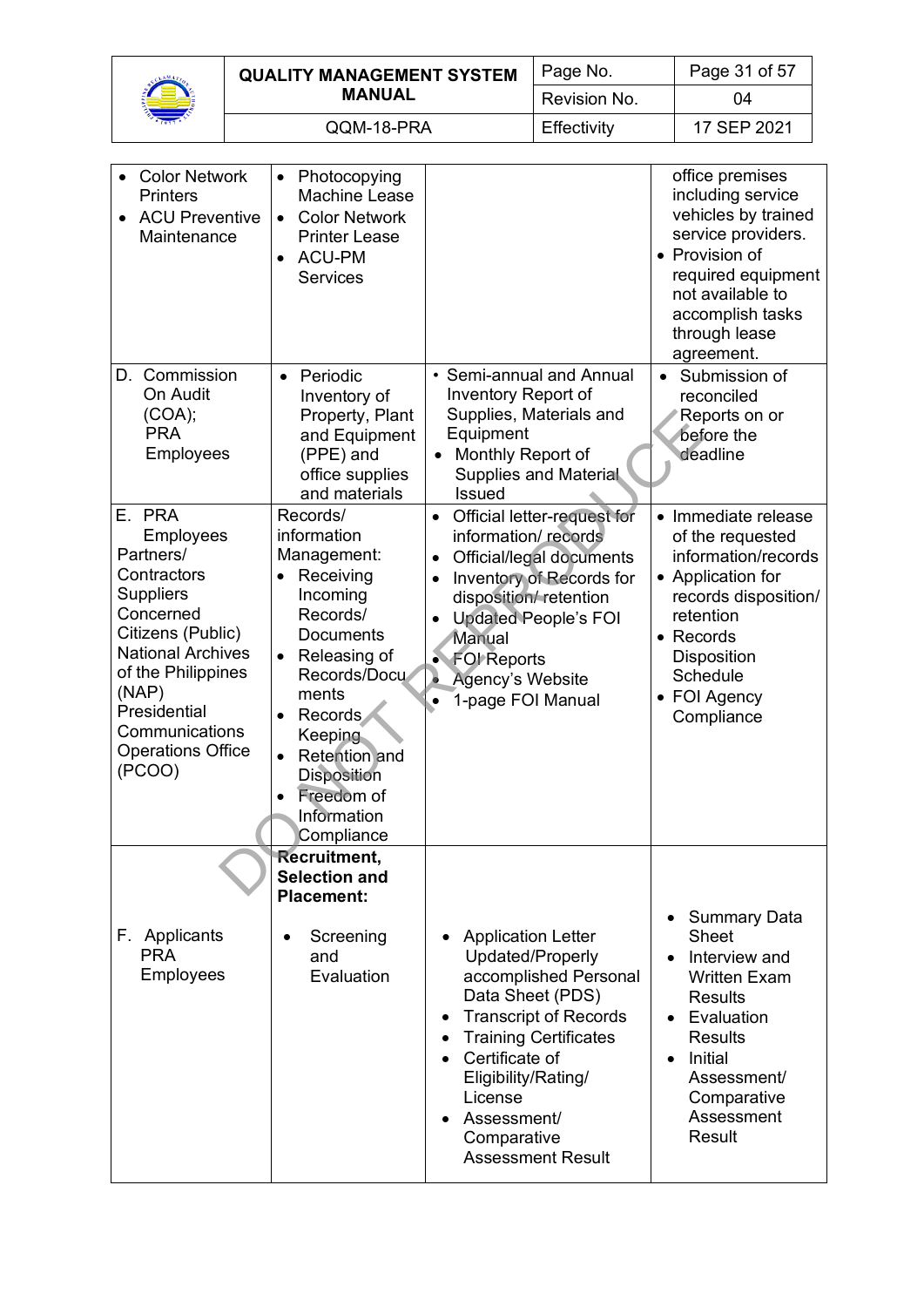

|  | <b>QUALITY MANAGEMENT SYSTEM</b><br><b>MANUAL</b> | Page No.     | Page 32 of 57 |
|--|---------------------------------------------------|--------------|---------------|
|  |                                                   | Revision No. | 04            |
|  | QQM-18-PRA                                        | Effectivity  | 17 SEP 2021   |

|    | G. Human<br>Resource<br>Merit,<br>Promotion and<br>Selection<br><b>Board</b>          | Deliberation                                                                                 | <b>Personal Data Sheet</b><br>$\bullet$<br>(PDS)<br>Authenticated copy of<br>Certificate of<br>Eligibility/Rating/<br>License                                                                                                                                                                                   | Minutes of the<br>$\bullet$<br>Meeting/Delibera<br>tion HRMPSB<br>Resolution<br>Memo for<br>Approving<br>Authority |
|----|---------------------------------------------------------------------------------------|----------------------------------------------------------------------------------------------|-----------------------------------------------------------------------------------------------------------------------------------------------------------------------------------------------------------------------------------------------------------------------------------------------------------------|--------------------------------------------------------------------------------------------------------------------|
|    | H. Civil Service<br>Commission                                                        | Issuance/<br>$\bullet$<br>validation of<br>Appointment<br>Paper                              | <b>Appointment Paper</b><br><b>Personal Data Sheet</b><br>(PDS)<br>Authenticated copy of<br>Certificate of<br>Eligibility/Rating/<br>License<br><b>Position Description</b><br>Form/Job Description<br>Oath of Office<br>Certificate of<br><b>Assumption of Duty</b><br>Report on<br><b>Appointments Issued</b> | Validated/Atteste<br>$\bullet$<br>d Appointment<br>Paper                                                           |
|    |                                                                                       | Payroll/<br><b>Employee</b><br><b>Benefits and</b><br><b>Welfare:</b>                        |                                                                                                                                                                                                                                                                                                                 |                                                                                                                    |
| I. | <b>PRA</b><br><b>Employees</b><br>Retirees,<br>Resigned and<br>Separated<br>Employees | <b>Monthly Payroll</b>                                                                       | $\bullet$ DTR<br>Leave Application<br><b>Leave Summary</b><br>Leave Ledger<br><b>Budget Allocation</b><br>Clearance                                                                                                                                                                                             | On time release of<br>final salary                                                                                 |
| J. | Finance Office/<br>K. COA                                                             | Government<br>Accounting<br>Process relative to<br>payment of<br>salaries and<br>Allowances  | <b>BUR/DV and Payroll</b><br><b>Accomplished Payroll</b><br><b>Official Receipts</b><br><b>Bank Transmittal</b>                                                                                                                                                                                                 | Signed BUR/DV<br>and Payroll<br>Approval of the<br>payroll/transaction                                             |
| L. | <b>GSIS</b>                                                                           | Retirement /<br><b>Benefit Claim</b>                                                         | <b>Service Record</b><br>Certificate of LWOP                                                                                                                                                                                                                                                                    | Early completion<br>and submission of<br>documentary<br>requirements for<br>the immediate<br>release of benefits   |
|    | M. HDMF                                                                               | • Benefit Claim<br>• Refund of<br>contribution<br>and/or maturity<br>as the cause<br>may be. | • Service Record<br>• Certificate of LWOP                                                                                                                                                                                                                                                                       | • Early completion<br>and submission of<br>documentary<br>requirements for<br>the immediate<br>release of benefits |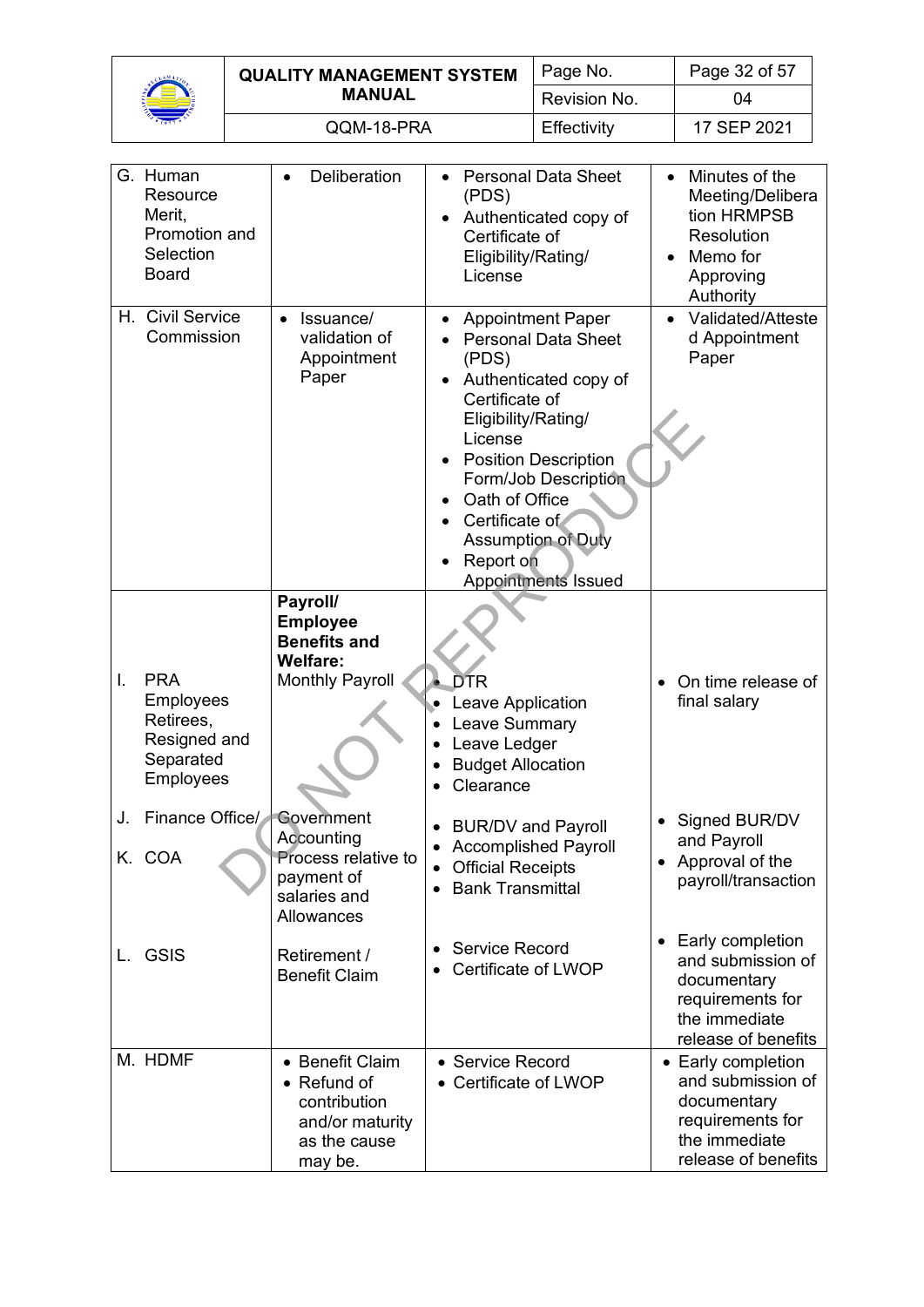

| Hor<br>₹ | <b>QUALITY MANAGEMENT SYSTEM</b> | Page No.     | Page 33 of 57 |
|----------|----------------------------------|--------------|---------------|
|          | <b>MANUAL</b>                    | Revision No. | 04            |
|          | QQM-18-PRA                       | Effectivity  | 17 SEP 2021   |

|                                                                         | Learning<br>and<br>Development:                                                                    |                                                                                                                                                                                                                                                   |                                                                                                                                                                                               |
|-------------------------------------------------------------------------|----------------------------------------------------------------------------------------------------|---------------------------------------------------------------------------------------------------------------------------------------------------------------------------------------------------------------------------------------------------|-----------------------------------------------------------------------------------------------------------------------------------------------------------------------------------------------|
| N. PRA<br><b>Employees</b><br><b>Civil Service</b><br>Commission<br>GCG | • Learning and<br>Development<br>continued<br>training and<br>innovation in<br>the<br>organization | Competency<br>$\bullet$<br>Assessment<br><b>Competency Gap Result</b><br>$\bullet$<br><b>Individual Development</b><br>$\bullet$<br>Plan (IDP)                                                                                                    | Training /<br>Development Plan<br>Provision of<br>$\bullet$<br>Trainings/<br><b>Seminars</b><br>Certificate of<br>Attendance/<br>Completion<br>Accomplished<br>Training Report/<br>Evaluation |
| O. COA/ Finance                                                         | • Government<br>Accounting<br>Process<br>relative to<br>attendance to<br>trainings/<br>seminars    | Office Order / Travel<br>Order<br><b>Training Invitations</b><br><b>Approval of Budget</b><br><b>Budget Allocation for the</b>                                                                                                                    | <b>Official Receipt</b><br>Liquidation of<br>Cash Advance, if<br>applicable                                                                                                                   |
| P. DBM                                                                  | • Government<br>budgeting<br>process/<br>allocation of<br>budget for<br>trainings                  |                                                                                                                                                                                                                                                   | Inclusion in the<br>Approved<br>Corporate<br><b>Operating Budget</b><br>of the cost<br>estimates for<br>training/<br>scholarship and<br>related expense<br>items                              |
|                                                                         | <b>Occupational</b><br><b>Health and</b>                                                           |                                                                                                                                                                                                                                                   |                                                                                                                                                                                               |
| Q. PRA<br><b>Employees</b>                                              | Safety:                                                                                            | <b>Philippine Reclamation</b><br><b>Authority - Quality</b><br><b>Workplace Standard</b><br>(PRA-QWS)<br>Sanitation and Hygiene<br>$\bullet$<br>Protocols and<br>Guidelines for the New<br>Normal at Work to<br>Prevent the Spread of<br>Covid-19 | Full<br>implementation<br>and observance<br>of the Principles<br>of 5S in the<br>workplace. Safety<br>and health<br>seminars and<br>trainings. Less<br>infection from<br>Covid-19.            |
| <b>FINANCE</b>                                                          |                                                                                                    |                                                                                                                                                                                                                                                   |                                                                                                                                                                                               |
| <b>Relevant</b><br><b>Interested Party</b>                              | <b>Affected</b><br>Process(es)                                                                     | <b>Requirements</b><br><b>NEEDS</b>                                                                                                                                                                                                               | <b>EXPECTATIONS</b>                                                                                                                                                                           |
| A. Commission on                                                        | <b>Financial Audit</b>                                                                             | <b>Financial Statements</b>                                                                                                                                                                                                                       | Timely<br>$\bullet$                                                                                                                                                                           |
| Audit (COA)                                                             |                                                                                                    | and schedules<br><b>Accounting policy</b>                                                                                                                                                                                                         | submission of<br><b>Annual Audit</b><br>Report                                                                                                                                                |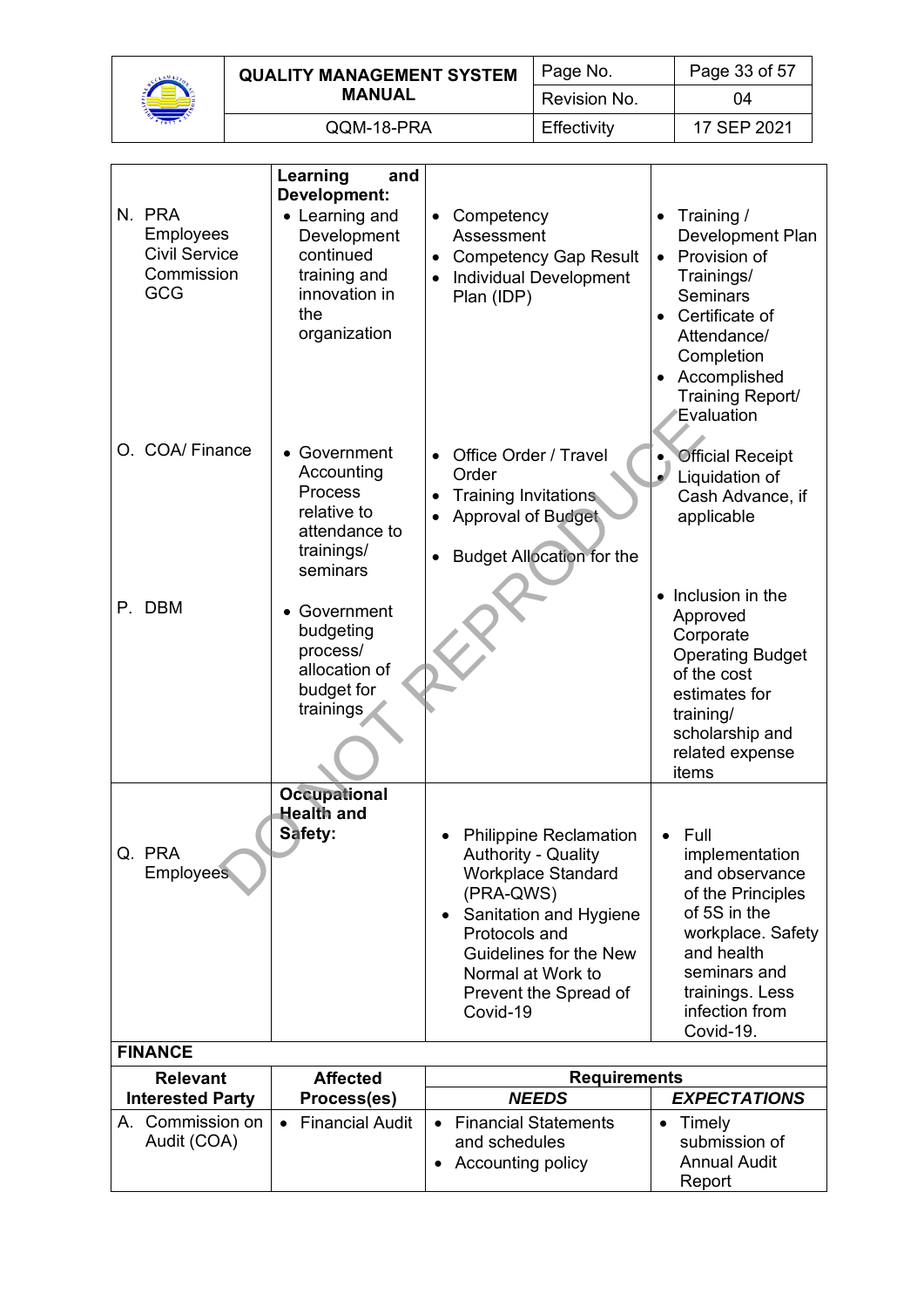

| <b>QUALITY MANAGEMENT SYSTEM</b> | Page No.     | Page 34 of 57 |
|----------------------------------|--------------|---------------|
| <b>MANUAL</b>                    | Revision No. | 04            |
| QQM-18-PRA                       | Effectivity  | 17 SEP 2021   |

| <b>B.</b> Administrative<br>Department                                            | Inventory of<br>PPE and<br>supplies                                  | Updated List of<br>purchases and actual<br>inventory of PPE and<br>supplies                                                                                                                                                                                                                                                                                                | Timely<br>$\bullet$<br>submission of<br><b>Inventory Report</b>                                                                                          |
|-----------------------------------------------------------------------------------|----------------------------------------------------------------------|----------------------------------------------------------------------------------------------------------------------------------------------------------------------------------------------------------------------------------------------------------------------------------------------------------------------------------------------------------------------------|----------------------------------------------------------------------------------------------------------------------------------------------------------|
| C. Marketing and<br><b>Estates</b><br>Management<br>(PRA)                         | Financial<br>$\bullet$<br>Reporting                                  | <b>Updated Appraisal</b><br>Report of PRA's lots                                                                                                                                                                                                                                                                                                                           | Timely<br>submission of<br><b>Appraisal Report</b>                                                                                                       |
| D. Bureau of<br>Treasury (BTr)                                                    | Remittance of<br>$\bullet$<br>Dividends to<br>National<br>Government | • Issued check for<br>dividend remittance<br>Letter of dividend<br>remittance to the<br><b>National Government</b>                                                                                                                                                                                                                                                         | Timely release of<br>dividends<br>pursuant to<br><b>Revised</b><br>Implementing<br><b>Rules and</b><br><b>Regulations to</b><br>Republic Act No.<br>7656 |
| E. Department of<br><b>Budget and</b><br>Management<br>(DBM)                      | Approval of<br>Corporate<br>Operating<br>Budget (COB)                | Proposed and revised<br>budget<br>Prior years' audited and<br>unaudited<br>PS/MOOE/CAPEX<br>accounts and Financial<br><b>Statements</b><br><b>Approved Board</b><br><b>Resolution for COB</b><br><b>Financial Statements</b><br>and schedules<br>Corporate objectives,<br>priorities and<br>performance measures<br>Annual GAD plan/budget<br>and accomplishment<br>report | Timely<br>$\bullet$<br>submission of<br>COB for the<br>Proposed and<br><b>Revised Budget</b>                                                             |
| F.Lessees,<br>Installment<br>buyers<br>Subsidiary<br>(PEATC)<br><b>JV Partner</b> | <b>Collection/Rece</b><br>ipt of Payment                             | <b>Collection Letter with</b><br><b>SOA</b>                                                                                                                                                                                                                                                                                                                                | Early delivery of<br><b>Collection Letter</b><br>& accurate<br>Statement of<br>Account.                                                                  |
| (CIC)                                                                             |                                                                      | <b>PRA Official Receipt</b><br>$\bullet$<br><b>Tax Certificates</b>                                                                                                                                                                                                                                                                                                        | <b>Issuance of valid</b><br>$\bullet$<br>and completely<br>filled-out official<br>receipt and tax<br>certificates upon<br>receipt of<br>payment.         |
|                                                                                   |                                                                      |                                                                                                                                                                                                                                                                                                                                                                            | Availability of<br>$\bullet$<br>enough supply of                                                                                                         |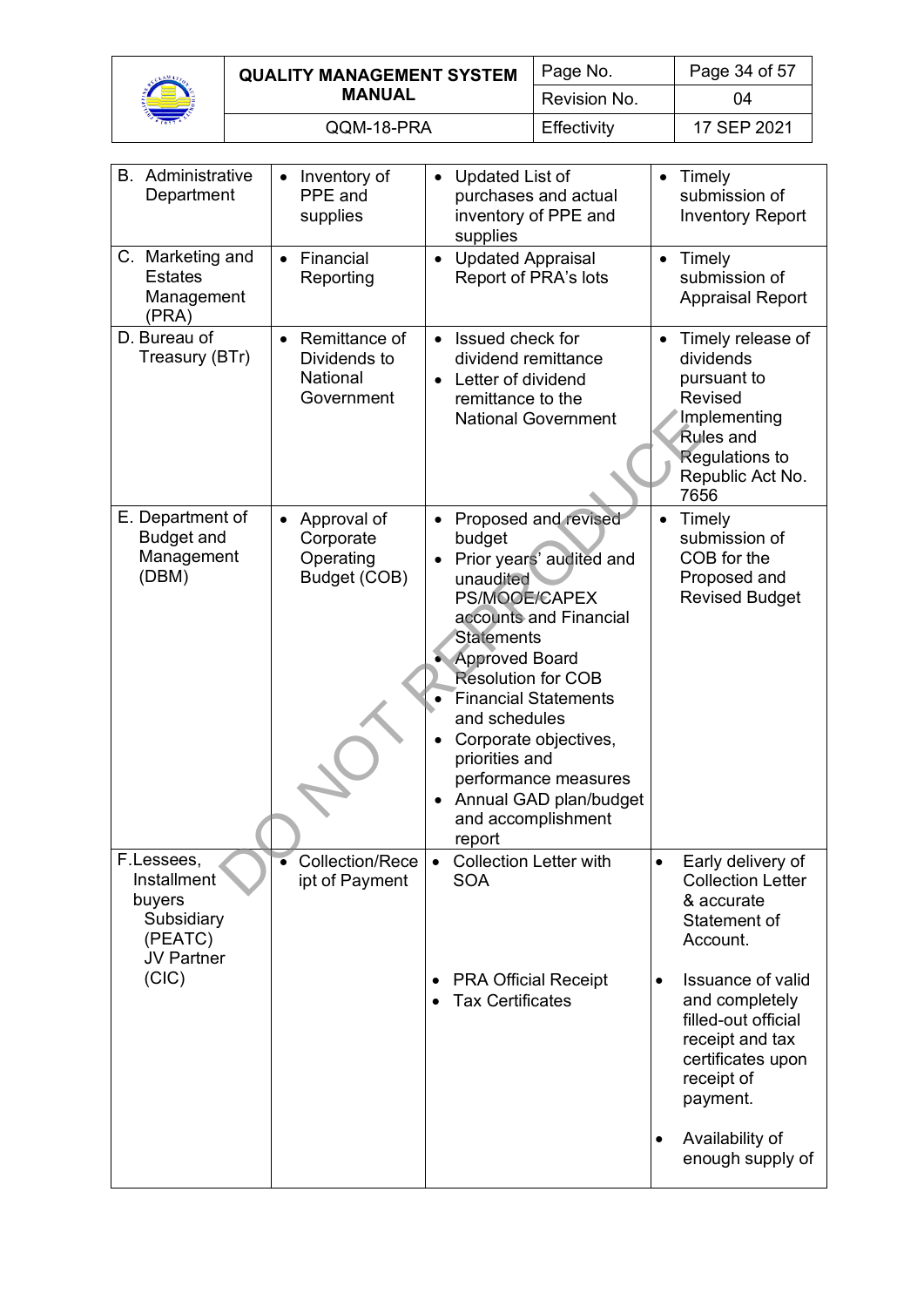| $\eta_{\theta_p}$<br>ç.C |
|--------------------------|
| г<br>٦<br>197            |

|  | <b>QUALITY MANAGEMENT SYSTEM</b><br><b>MANUAL</b> | Page No.     | Page 35 of 57 |
|--|---------------------------------------------------|--------------|---------------|
|  |                                                   | Revision No. | 04            |
|  | QQM-18-PRA                                        | Effectivity  | 17 SEP 2021   |

|  |                                 | official receipts                         |
|--|---------------------------------|-------------------------------------------|
|  |                                 | upon request                              |
|  |                                 |                                           |
|  | <b>PRA Authorization Letter</b> | Authorization<br>$\bullet$                |
|  |                                 | Letter shall have                         |
|  |                                 | the following:                            |
|  |                                 | 1) the name of the                        |
|  |                                 | person authorized to                      |
|  |                                 | claim the                                 |
|  |                                 | check/payment is                          |
|  |                                 | similar with the name                     |
|  |                                 | in identification                         |
|  |                                 | document.                                 |
|  |                                 | 2) signature, name                        |
|  |                                 | and designation of                        |
|  |                                 | the officer issuing the<br>authorization. |
|  |                                 |                                           |
|  | Rental/amortization relief      | For covered<br>$\bullet$                  |
|  | during the pandemic.            | entities,                                 |
|  |                                 | compliance by                             |
|  |                                 | PRA to DTI                                |
|  |                                 | issued MC No.                             |
|  |                                 | 20-12 (Guidelines                         |
|  |                                 | on the                                    |
|  |                                 | Concessions on                            |
|  |                                 | <b>Residential Rents</b>                  |
|  |                                 | and Commercial<br><b>Rents of MSMEs</b>   |
|  |                                 | dated April 04,                           |
|  |                                 | 2020 as amended                           |
|  |                                 | by MC No. 20-29                           |
|  |                                 | issued on June 2,                         |
|  |                                 | 2020 and MC No.                           |
|  |                                 | 20-31 issued on                           |
|  |                                 | June 4, 2020                              |
|  |                                 | (Amendment to                             |
|  |                                 | the Supplemental                          |
|  |                                 | Guidelines on the                         |
|  |                                 | Concession of<br><b>Residential Rents</b> |
|  |                                 | and Commercial                            |
|  |                                 | Rents). For non-                          |
|  |                                 | covered entities,                         |
|  |                                 | deferral of                               |
|  |                                 | rent/lease/install                        |
|  |                                 | ment sale                                 |
|  |                                 | amortization                              |
|  |                                 | during the                                |
|  |                                 | pandemic by the                           |
|  |                                 | <b>PRA</b>                                |
|  |                                 | Management.                               |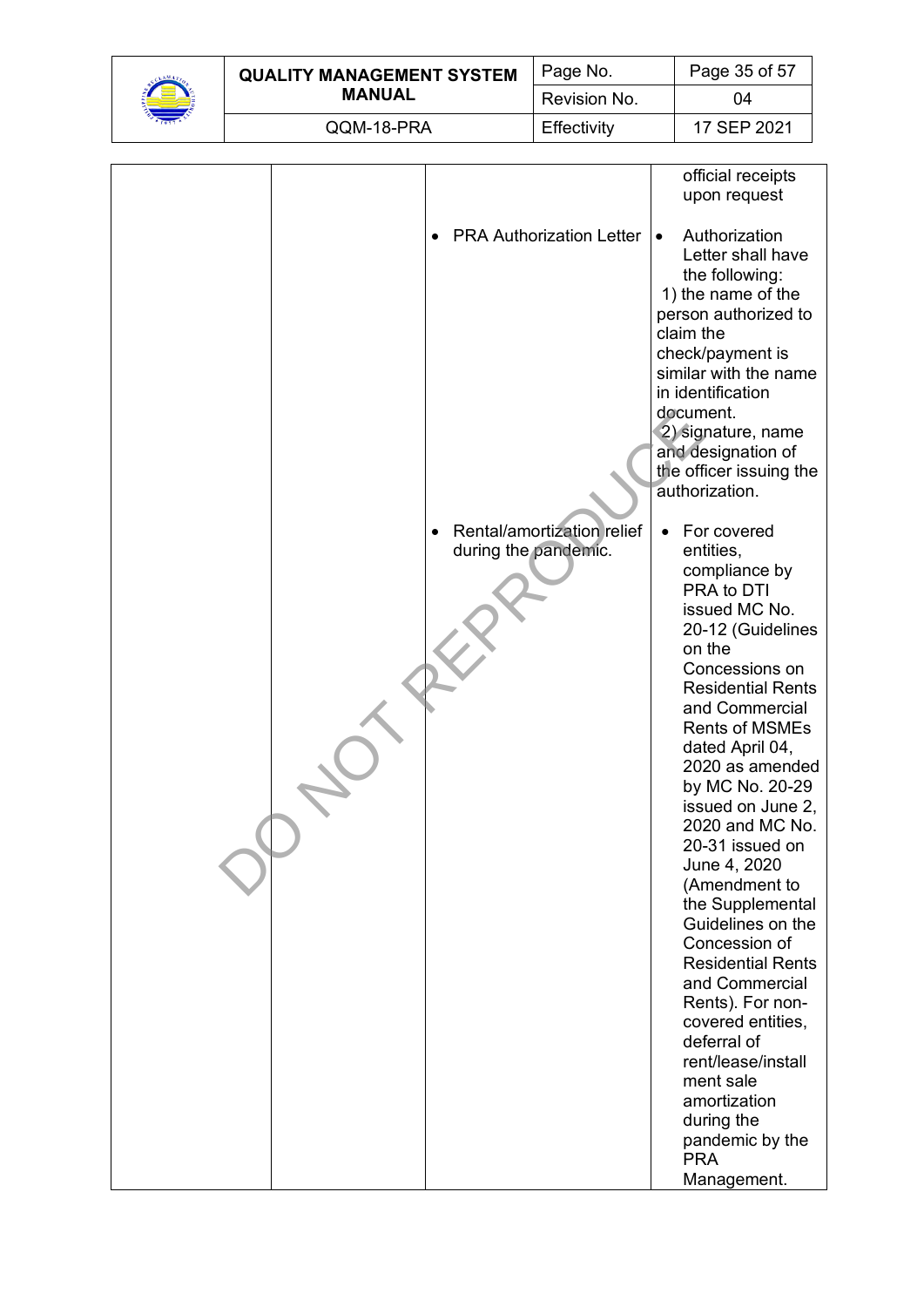

|  | <b>QUALITY MANAGEMENT SYSTEM</b><br><b>MANUAL</b> | Page No.     | Page 36 of 57 |
|--|---------------------------------------------------|--------------|---------------|
|  |                                                   | Revision No. | 04            |
|  | QQM-18-PRA                                        | Effectivity  | 17 SEP 2021   |

|                                                             |                                                                                                                                                                                           | Contactless mode of<br>payment to PRA.                                                   | Digital-initiated<br>mode of payment<br>to PRA                               |  |
|-------------------------------------------------------------|-------------------------------------------------------------------------------------------------------------------------------------------------------------------------------------------|------------------------------------------------------------------------------------------|------------------------------------------------------------------------------|--|
| G. Suppliers/<br>Service<br>Providers &<br><b>Employees</b> | Disbursement/<br>$\bullet$<br>Payment                                                                                                                                                     | • Approved Disbursement<br><b>Vouchers</b><br>Check/cash payment                         | Receipt of<br>$\bullet$<br>payment on or<br>before due date.<br>Check funded |  |
|                                                             |                                                                                                                                                                                           |                                                                                          | with no technical<br>defects.                                                |  |
|                                                             |                                                                                                                                                                                           | Tax certificates<br>$\bullet$                                                            | Availability of tax<br>certificates upon<br>claiming of<br>payment           |  |
|                                                             |                                                                                                                                                                                           | Contactless mode of<br>$\bullet$<br>payment by PRA.                                      | Receipt of PRA's<br>payment thru a<br>digital medium.                        |  |
| <b>PRA Depository</b><br>Banks:<br>H. (PVB, LBP,            | Investment<br>$\bullet$                                                                                                                                                                   | Deposit/Investment and<br>$\bullet$<br>to avail of the other cash<br>management products | Growing ADB of<br>$\bullet$<br>low cost deposits<br>• Roll-over of           |  |
| DBP, UCPB)                                                  |                                                                                                                                                                                           | and services.                                                                            | placement<br>Long-term<br>investment                                         |  |
|                                                             |                                                                                                                                                                                           | Letter of Instruction (LOI)<br><b>Tax Certificates</b>                                   | Receipt of the duly<br>$\bullet$<br>signed (hard<br>copies) LOI and          |  |
|                                                             |                                                                                                                                                                                           |                                                                                          | <b>Tax Certificates</b><br>on the settlement<br>date.                        |  |
| (Table No. 2)                                               |                                                                                                                                                                                           |                                                                                          |                                                                              |  |
|                                                             | <b>Scope of The Quality Management System (QMS)</b>                                                                                                                                       |                                                                                          |                                                                              |  |
|                                                             | All the requirements of the ISO 9001:2015 Standards are being adopted by the PRA and<br>before incolangly of all the course on the formalities of DDA's incomercity menintuity and incor- |                                                                                          |                                                                              |  |

# **Scope of The Quality Management System (QMS)**

All the requirements of the ISO 9001:2015 Standards are being adopted by the PRA and being implemented to serve as the foundation of PRA's journey to maintain and improve its quality and efficiency.

The PRA's QMS covers the following operational processes considered as its core process, as well as its interacting management and support process indicated in the process map, which are performed at its Head Office located at the 7<sup>th</sup> Floor Legaspi Towers 200 Building No. 107, Paseo de Roxas St., Legaspi Village, Makati City 1226.

- 1. Reclamation (including coastal defense strategy formulation)
- 2. Forfeiture of Unauthorized Reclaimed Lands
- 3. Public Estates Management and Development
- 4. Infrastructure Development

PRA's QMS will not cover processes performed by its subsidiaries/affiliates, namely the Bay Dredging, Inc. and the PEA Tollways Corp.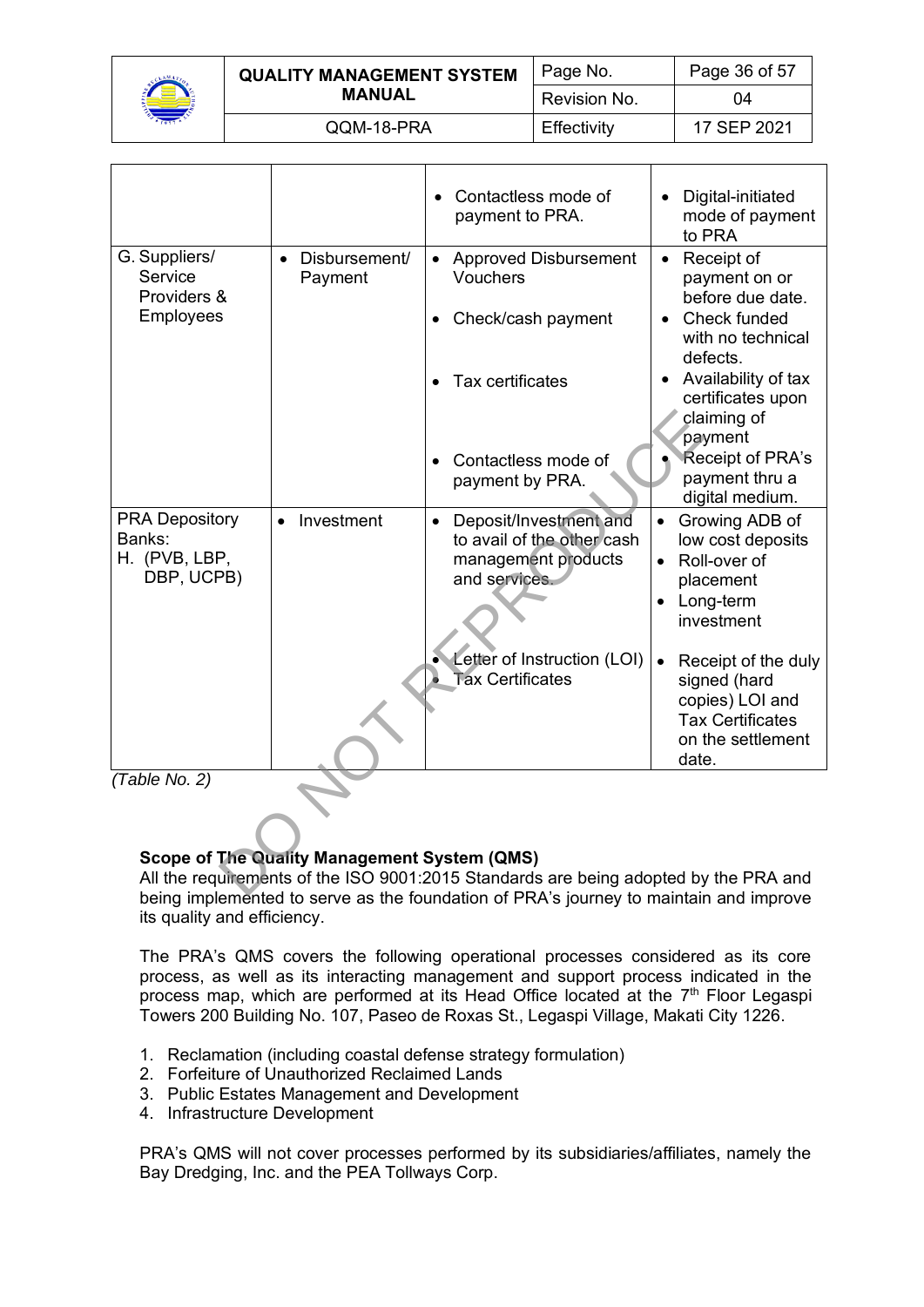|  | <b>QUALITY MANAGEMENT SYSTEM</b><br><b>MANUAL</b> | Page No.     | Page 37 of 57 |
|--|---------------------------------------------------|--------------|---------------|
|  |                                                   | Revision No. | 04            |
|  | QQM-18-PRA                                        | Effectivity  | 17 SEP 2021   |

# **2.2 PRA QMS MODEL**

The **Plan – Do – Check – Act** cycle below enables PRA to make certain that the management, core and support processes including the outsourced services and products are adequately managed, resources are readily made available and that opportunities for improvement are met and acted upon.



The PRA QMS Model is based on the ISO 9001:2015 Standard.

The organization and its content, stakeholders' requirements, and the needs and expectations of relevant interested parties are the sources of inputs for the planning process. Once these inputs are realized into strategies, plans and targets, they shall be implemented by the core management through the support units and operations. Simultaneously, the performance of the agency is evaluated through the assessment and monitoring of accomplishments vis-à-vis targets.

The planning, implementation and performance evaluation shall result to products and services in the areas of Reclamation, Estates Management, and Infrastructure Development, consistent with the aim of achieving stable and comfortable lives for Filipinos, allowing Filipinos to greater access to additional and improved land areas, and creating islands for coastal defense. These results are in line with the goal towards achieving stakeholders' satisfaction.

Upon achieving these outcomes, they shall be used in the feedback mechanism for the performance evaluation purposes. Such evaluation would be utilized by the agency to identify and work on areas of improvements. Finally, these improvements will be incorporated in the ongoing planning process to serve as an additional input.

Overall, PRA recognizes that Leadership from the Management must be present at all levels and in all aspects of the system to ensure that quality objectives are met.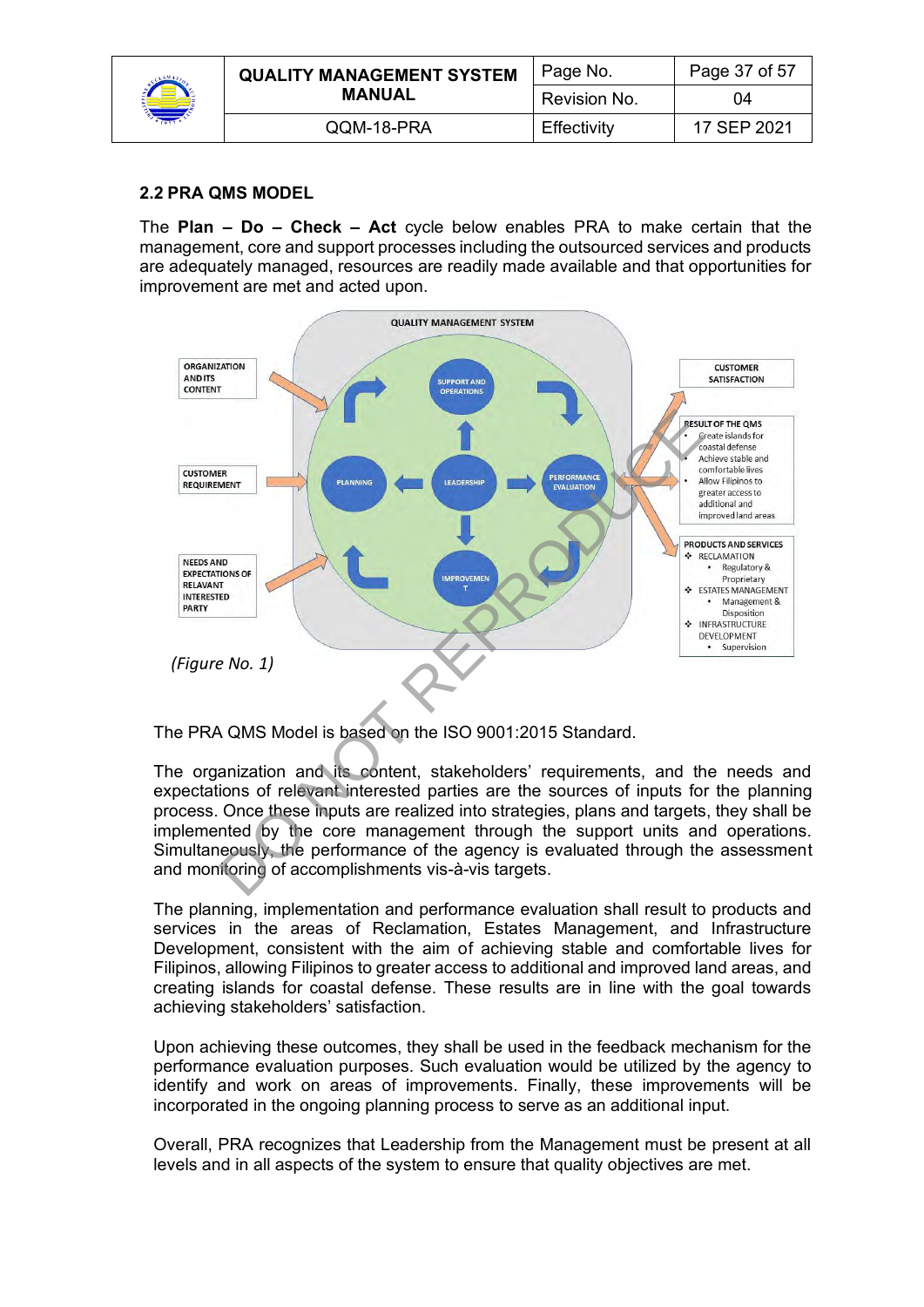

|  | <b>QUALITY MANAGEMENT SYSTEM</b><br><b>MANUAL</b> | Page No.     | Page 38 of 57 |
|--|---------------------------------------------------|--------------|---------------|
|  |                                                   | Revision No. | 04            |
|  | QQM-18-PRA                                        | Effectivity  | 17 SEP 2021   |

#### **2.3 Process Map**

| <b>SOURCE</b>                   | <b>INPUTS</b>                                   | <b>PROCESS</b>                                                                                                                                                        | <b>OUTPUTS</b>                                                                                                                                                                                                                                                                                                                  | <b>CUSTOMERS</b>                                          |
|---------------------------------|-------------------------------------------------|-----------------------------------------------------------------------------------------------------------------------------------------------------------------------|---------------------------------------------------------------------------------------------------------------------------------------------------------------------------------------------------------------------------------------------------------------------------------------------------------------------------------|-----------------------------------------------------------|
| PROPONENT<br>PRA                | PROJ.<br>PROPOSAL                               | <b>RECLAMATION</b><br>A. Evaluation Stage<br>B. Bidding Out the<br><b>Reclamation Project Stage</b><br>C. Implementation Stage<br>(Serviced Land)<br>D. Titling Stage | Supervision and Regulatory<br>Services<br>Reclaimed Land<br><b>Government Land Share</b>                                                                                                                                                                                                                                        | Proponent<br>Partner<br>Developer<br>Government           |
| DENR, LGU,<br>Community,<br>PRA | Reported case<br>of unauthorized<br>reclamation | Forfeiture                                                                                                                                                            | Forfeited land                                                                                                                                                                                                                                                                                                                  | Government                                                |
| PRA                             | Government<br>Properties                        | Reclaimed Land Estates Development &<br>Management                                                                                                                    | Disposable and Saleable Reclaimed<br>Lots<br>Management and Supervisory Services                                                                                                                                                                                                                                                | <b>Buyers</b><br>Lessees<br>Government<br>Agencies        |
| PRA                             | Government<br>Properties                        | Reclaimed Land Infrastructure Development                                                                                                                             | Management and Supervisory<br>Services<br><b>PRA Operated Toll Roads</b><br>Roads and Bridges on Reclaimed<br>Land                                                                                                                                                                                                              | Pedestrians<br><b>Motorists</b><br>Government<br>Agencies |
| <b>SUPPORT PROCESS</b>          | UU SOURCED SERVICES AND PRODUCTS                | JV Guidelines/Unsolicited proposal (non-reclamation), Procurement                                                                                                     | <b>Government Buildings</b><br>HRMD, Finance Management, General Services, IT Management, Procurement Management, Documentation & Records Management, Legal Services,<br>Security and Janitorial Services, Repair and Renovation, Repair and Renovation Materials, Supplies, Equipment, Equipment Rental, Equipment and Vehicle |                                                           |
| ire No. 2)                      |                                                 |                                                                                                                                                                       | Repair and Maintenance, Individual Services through Service Contract, Utilities, Training Services, Office and Parking Space                                                                                                                                                                                                    |                                                           |
| <b>EADERSHIP</b>                |                                                 |                                                                                                                                                                       |                                                                                                                                                                                                                                                                                                                                 |                                                           |
|                                 | .1 Leadership and Commitment                    |                                                                                                                                                                       |                                                                                                                                                                                                                                                                                                                                 |                                                           |

*(Figure No. 2)*

#### **3. LEADERSHIP**

# **3.1 Leadership and Commitment**

The leadership and management of PRA commits to promote quality, communicate effectively, engage stakeholders, and supervise and direct the employees to ensure the successful implementation of the QMS. They shall ensure that the quality policy and objectives are established and compatible with the strategic direction of the Agency.

PRA's leaders shall direct and support employees to contribute to the effectiveness of the QMS and shall likewise support other relevant management roles to demonstrate their leadership as it applies to their areas of responsibility.

Furthermore, the top management of PRA shall review the QMS to ensure its effectiveness and suitability. The said review includes assessing opportunities for improvement and identifying the need for changes to the QMS, including its quality policy and objectives.

The leadership and management shall be accountable to the success of PRA's QMS and shall provide evidence of its commitment to the development and implementation of the same.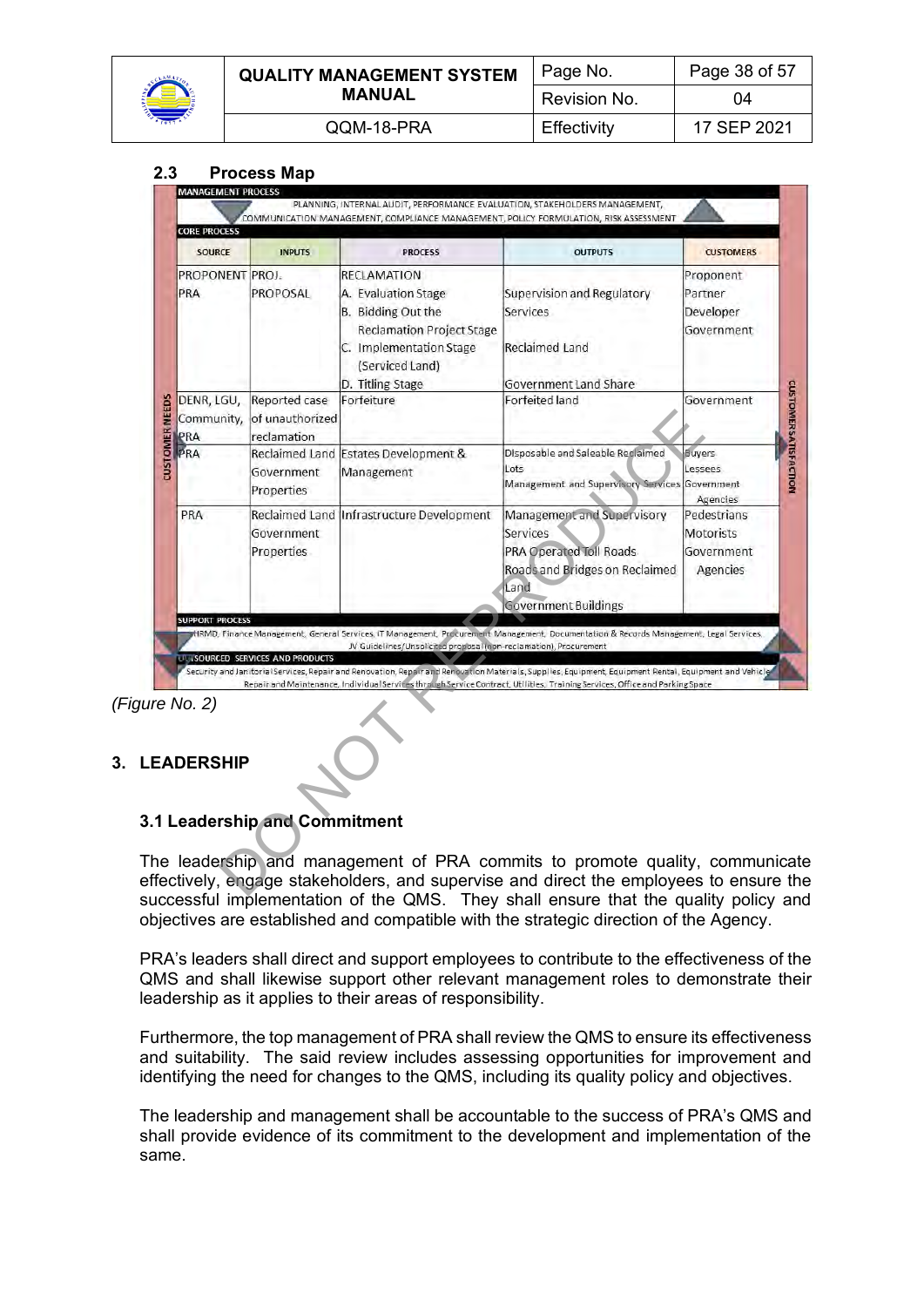

| <b>QUALITY MANAGEMENT SYSTEM</b><br>MANUAL | Page No.     | Page 39 of 57 |
|--------------------------------------------|--------------|---------------|
|                                            | Revision No. | 04            |
| QQM-18-PRA                                 | Effectivity  | 17 SEP 2021   |

#### **3.2 Stakeholder Management**

To realize its vision, PRA developed a Stakeholder Engagement and Management Plan (SEMP) envisioned to determine stakeholders' concerns, issues, and feedback and integrate them into PRA's decision-making process – i.e. all throughout the project identification, implementation, and post-reclamations stages.

As a government instrumentality with corporate functions, the agency seriously assumes responsibility over the lives and welfare of the involved and affected communities relevant to the environmental and societal impact of PRA projects. The PRA shall ensure that stakeholder requirements are identified and met with the end goal of boosting stakeholders' confidence and satisfaction.

Within its organization, PRA believes in enhancing and maintaining a cohesive organization by instilling a culture of professionalism, integrity, and accountability among its workforce to be able to better serve its stakeholders.

#### **3.3 Quality Policy**

We at Philippine Reclamation Authority, commit to provide quality public service in the creation of well-planned and environmentally sustainable reclaimed lands, promotion of coastal protection and resilience, and efficient management of government properties for the benefit of the Filipino people. Figure the state in the state in the state in the state in enhancing and maintaining<br>organization, PRA believes in enhancing and maintaining<br>on by instilling a culture of professionalism, integrity, and account<br>ce to be ab

We also affirm our unified commitment to fulfill our roles and responsibilities in the effective implementation and sustenance of the ISO 9001 – Certified Quality Management System.

To achieve this, we shall:

- **P**rovide excellence in everything we do by complying with all requirements, maintaining world-class infrastructure, and continually improving our Quality Management System (QMS);
- **R**espect the environment and be responsive to the society's needs while safeguarding government resources to achieve maximum returns; and,
- **A**ct with transparency and accountability through our highly motivated and competent workforce.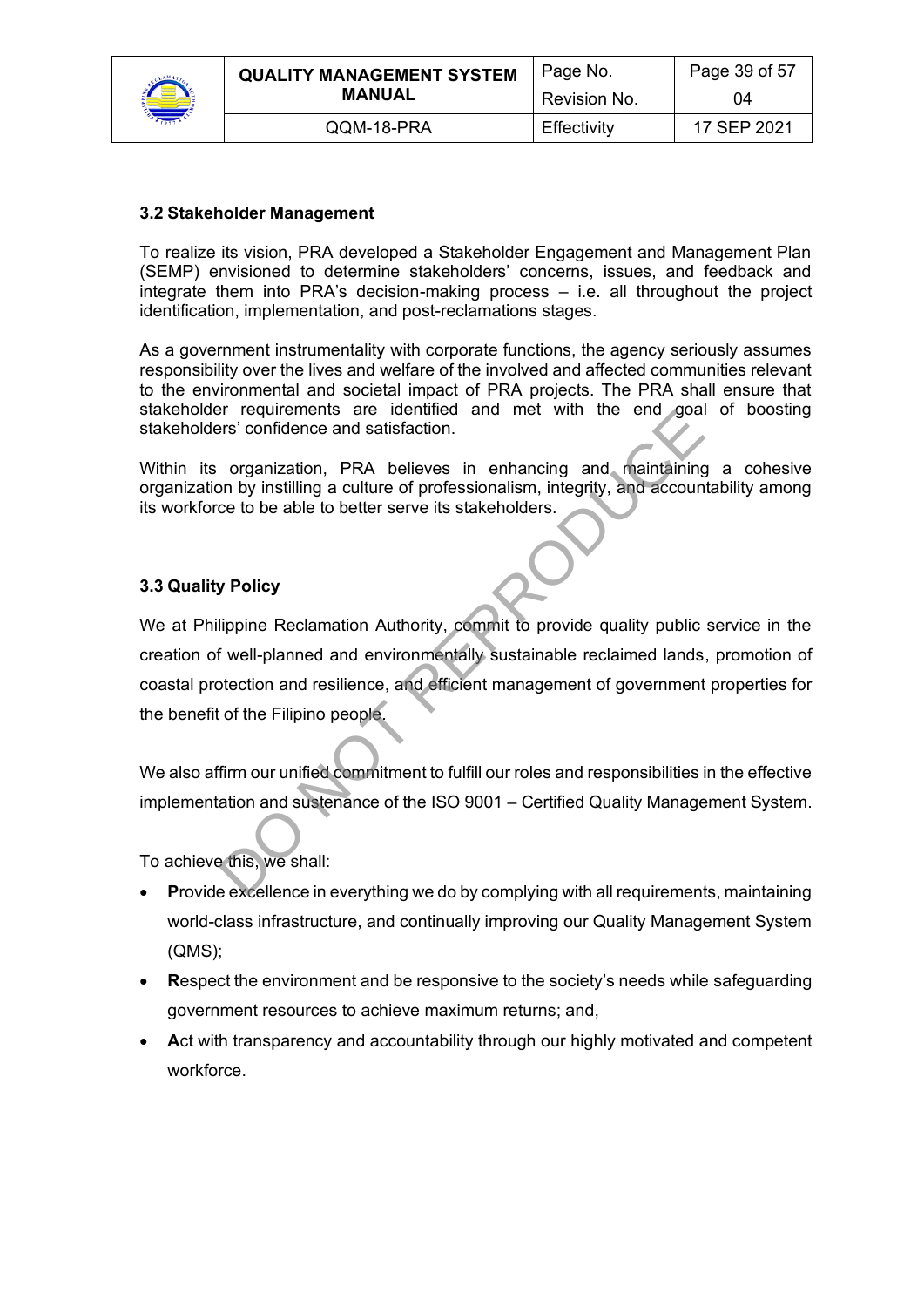

| <b>QUALITY MANAGEMENT SYSTEM</b> | Page No.     | Page 40 of 57 |
|----------------------------------|--------------|---------------|
| <b>MANUAL</b>                    | Revision No. | 04            |
| QQM-18-PRA                       | Effectivity  | 17 SEP 2021   |

# **3.4 Organizational Structure and General Functions/Responsibilities**

# **Organizational Structure**



Board of Directors:

- Responsible for the governance and policy direction of the Authority
- Exercises the corporate powers of a corporation, discharges its function, conducts all its business and controls its properties
- To do any and every lawful act necessary and proper to carry into effect the purposes, objectives, and powers of PRA.

Chairman of the Board:

• The Chairman of the Board shall preside at all meetings of the stockholders and of the Board of Directors, for which he shall be authorized to call meetings thereof. He shall also have such powers and perform such duties as the Board of Directors may, from time to time, assign to him.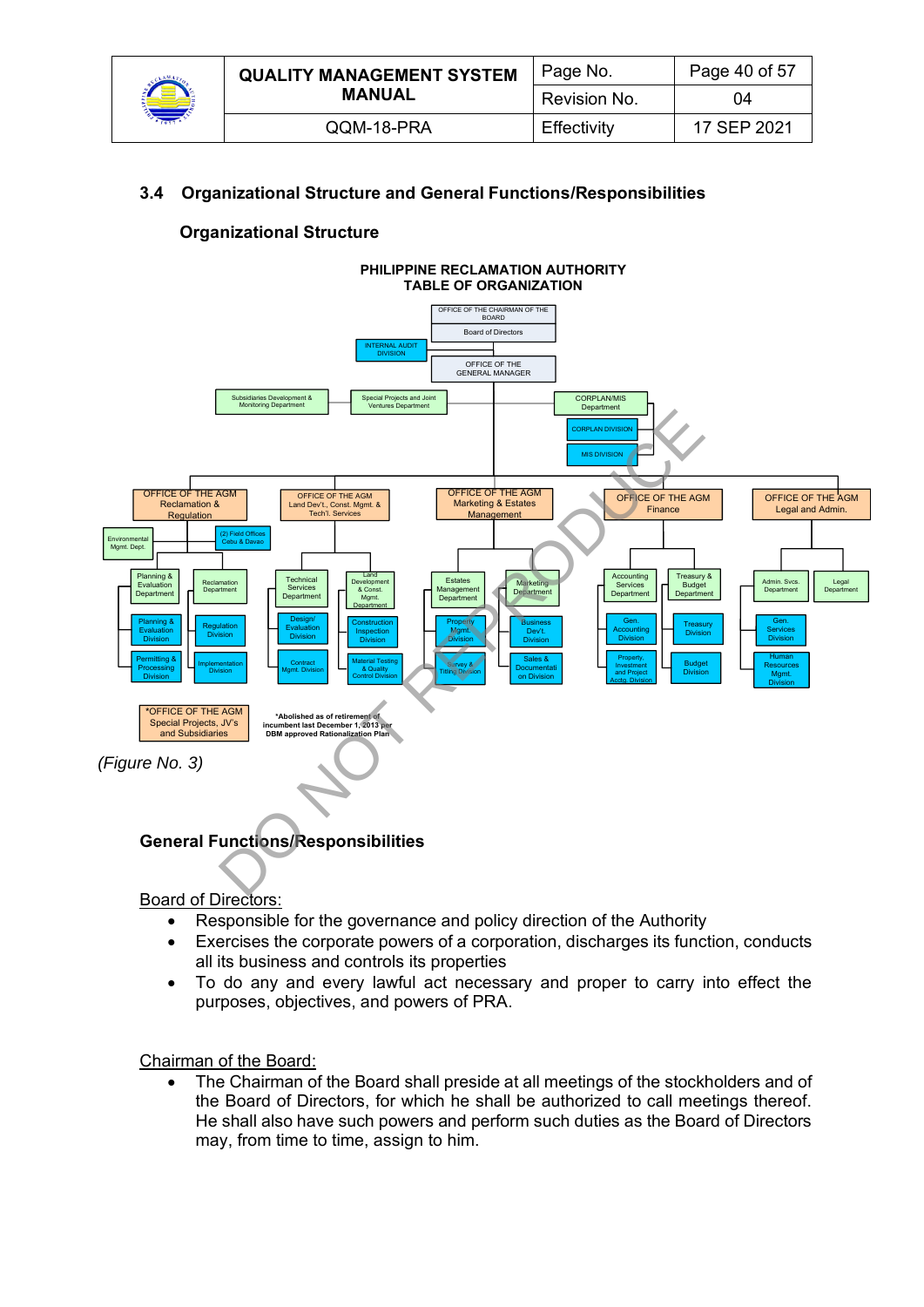

| <b>QUALITY MANAGEMENT SYSTEM</b> | Page No.     | Page 41 of 57 |
|----------------------------------|--------------|---------------|
| <b>MANUAL</b>                    | Revision No. | 04            |
| QQM-18-PRA                       | Effectivity  | 17 SEP 2021   |

#### Board Secretary:

• The Board Secretary shall attend all meetings of the Board of Directors; record the proceedings thereat in the minute book or books of the PRA, keep safely the corporate seal, By-Laws, and other fundamental and important corporate documents; give notice and prepare the agenda of all meetings of the Board of Directors. In the absence of the Chairman, the General Manager and the Directors of Offices, he/she shall call to order all such meetings and preside thereat until a temporary presiding officer is chosen. He/She shall also have and perform any other powers and duties customarily incidental to his/her office, and such other powers and duties as may be given to him/her under the By-Laws and as may be assigned to him/her from time to time by the Board of Directors and/or the Chairman.

#### Office of the General Manager/CEO:

• Manages and directs the operations and internal administration of the corporation in accordance with the policies, rules and regulations formulated by the Board of Directors. Provides general guidelines to the Assistant General Managers and other departments in directing, coordinating and controlling the substance and supportive activities of the corporation. The General Manager/CEO:<br>
Images and directs the operations and internal administration of the<br>
accordance with the policies, rules and regulations formulated b<br>
ectors. Provides general guidelines to the Assistant General

#### Corporate Planning/MIS Department:

• Plan, research, organize, develop, evaluate, install and control all information technology requirements of the corporation. Formulate overall corporate plans and programs, undertake program and policy research, and administer the management information system of the corporation.

#### Special Projects and Joint Ventures Department:

• Evaluates all proposals for joint ventures and special projects that the authority shall undertake.

#### Subsidiaries Development and Monitoring Department:

• Studies, evaluates, develops and organizes subsidiary companies where feasible in various areas of operations and monitors the performance of existing subsidiaries.

#### RECLAMATION AND REGULATION OFFICE:

Exercise over-all supervision in the planning, evaluation, regulation and implementation as well as monitoring of all reclamation projects.

#### Planning and Evaluation Department:

• To conceptualize, evaluate and recommend approval of proposed reclamation projects.

#### Reclamation Department:

• Regulate and/or administer the implementation of contracts involving reclamation projects.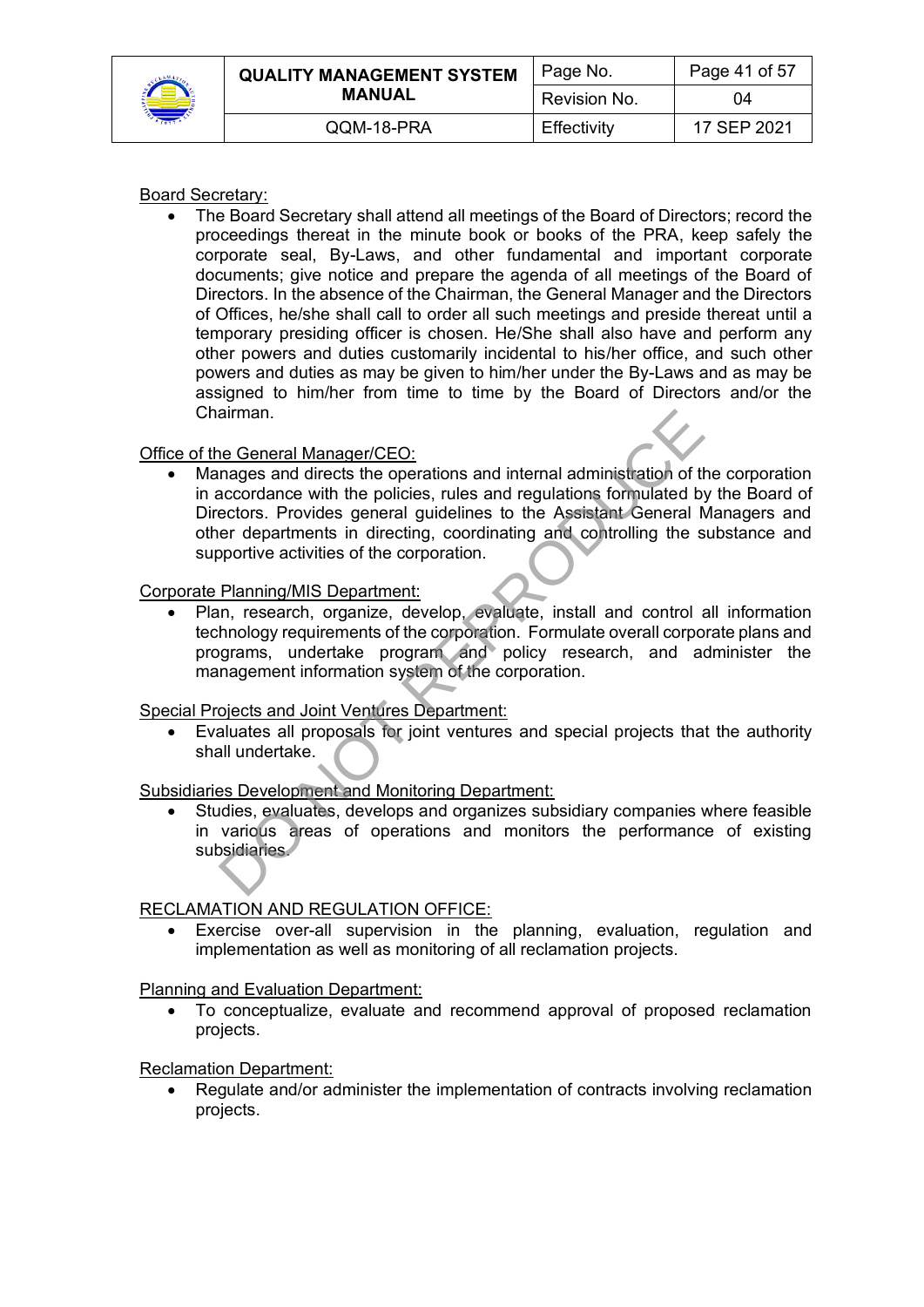

|  | <b>QUALITY MANAGEMENT SYSTEM</b><br><b>MANUAL</b> | Page No.       | Page 42 of 57 |
|--|---------------------------------------------------|----------------|---------------|
|  |                                                   | l Revision No. | 04            |
|  | QQM-18-PRA                                        | Effectivity    | 17 SEP 2021   |

#### Environmental Management Department:

• Oversee the compliance of Environmental Laws in all stages of PRA projects as well as other government units and private entities.

#### LAND DEVELOPMENT, CONSTRUCTION MANAGEMENT AND TECHNICAL SERVICES:

• Oversees vertical and horizontal construction projects of PRA.

Land Development and Construction Management Department:

• Responsible for the field supervision of all PRA (vertical and horizontal) projects under construction, as well as quality and cost controls on all projects on PRA reclaimed lands.

Technical Services Department:

• Responsible for the designs and contracts of vertical and horizontal development projects to be implemented on PRA reclaimed lands

#### MARKETING AND ESTATES MANAGEMENT:

• Oversees the management, administration and disposition of PRA real estate properties and the development and management of PRA owned and assigned projects. Services Department:<br>
Services Department:<br>
sponsible for the designs and contracts of vertical and horizonta<br>
jects to be implemented on PRA reclaimed lands<br>
NG AND ESTATES MANAGEMENT:<br>
resees the management, administrati

#### Marketing Department:

• Conceptualizes, strategizes, plans and implements the most advantageous and profitable disposition/development package for PRA real assets including post marketing/sales services.

#### Estates Management Department:

• Plans, strategizes, manages and implements development strategies, PRA real estate properties to generate optimum returns from its operations.

#### FINANCE:

• Executes and administers the plans, operating policies and procedures, rules and regulations approved for promulgation by the Board of Directors including but not limited to over-all supervision of finance services to the various offices of the corporation.

#### Budget and Treasury Department:

Safekeep and manage the assets and other cash records of the corporation. Monitor investments, collection and expenditure. Prepare PRA's annual corporate operating and project budgets as well as monitoring and rending of budget to reports.

#### Accounting Services Department:

• Ensures proper accounting and reporting of all transactions of the Authority and compliance to fiscal policies of the government as well as the accurate accounting of all its assets and liabilities including those that are in trust and costing/valuation of investments, investment property, reclaimed lands, inventories, supplies and property plant and equipment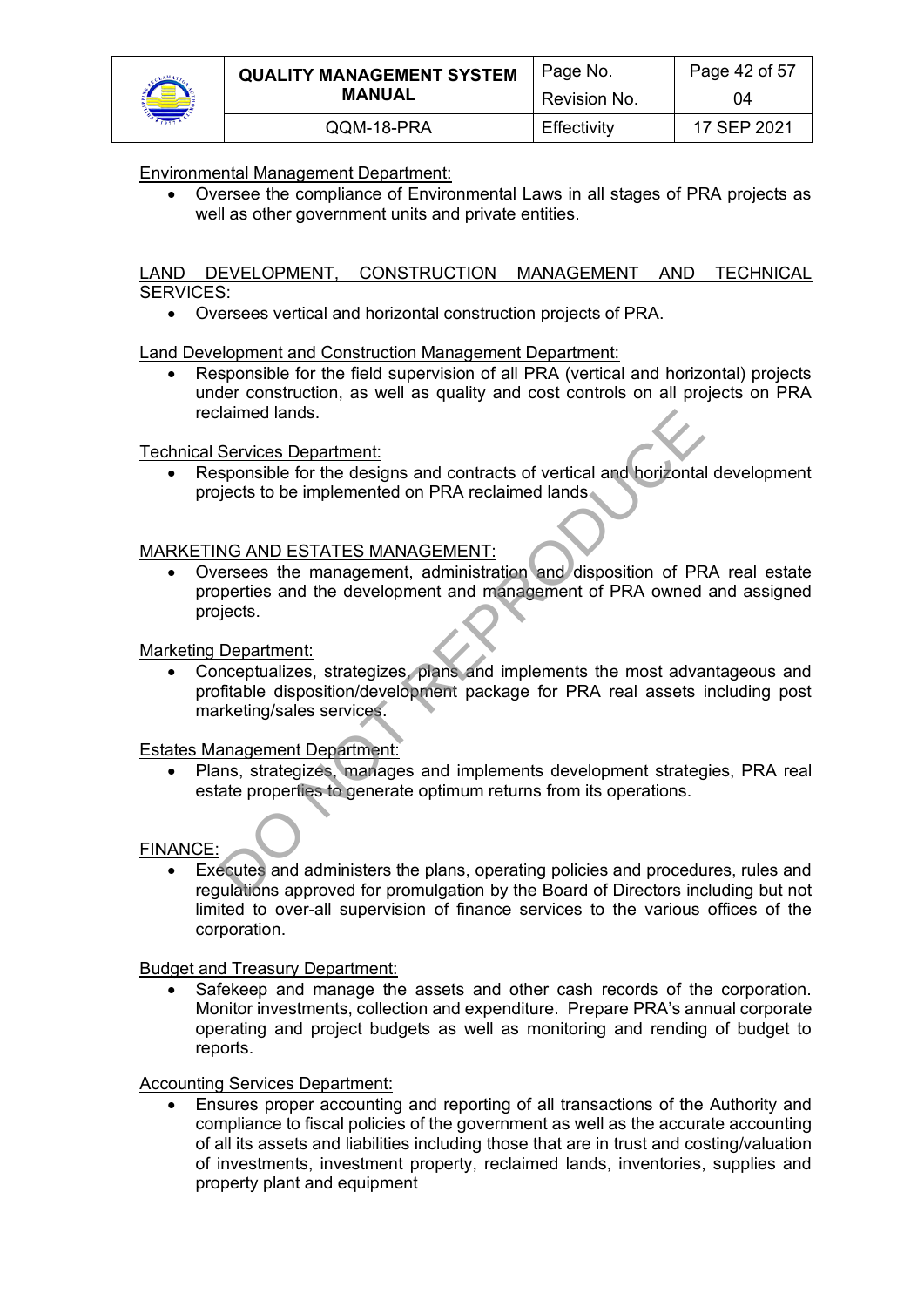

|  | <b>QUALITY MANAGEMENT SYSTEM</b><br><b>MANUAL</b> | Page No.     | Page 43 of 57 |
|--|---------------------------------------------------|--------------|---------------|
|  |                                                   | Revision No. | 04            |
|  | QQM-18-PRA                                        | Effectivity  | 17 SEP 2021   |

## LEGAL AND ADMINISTRATIVE SERVICES:

• Overall responsibility in day-to-day supervising and coordination of the functions of Legal and Administrative Services Department.

Legal Department:

• Exercises over-all supervision of legal services to the various offices of the corporation, to include but not limited to contract review and administration, review of reclamation policies, guidelines, procedures, investigation and litigation.

Administrative Services Department:

• Provide administrative and auxiliary service to the various department, develop, plan, organize, manage, evaluate and maintain a progressive system of personnel management and development for the corporation.

#### **3.5 QMS Organization and Functions**

The PRA through Office Order No. 143, series of 2017 created the composition of its QMS Organization with corresponding roles and responsibilities, to wit:



*(Figure No. 4)*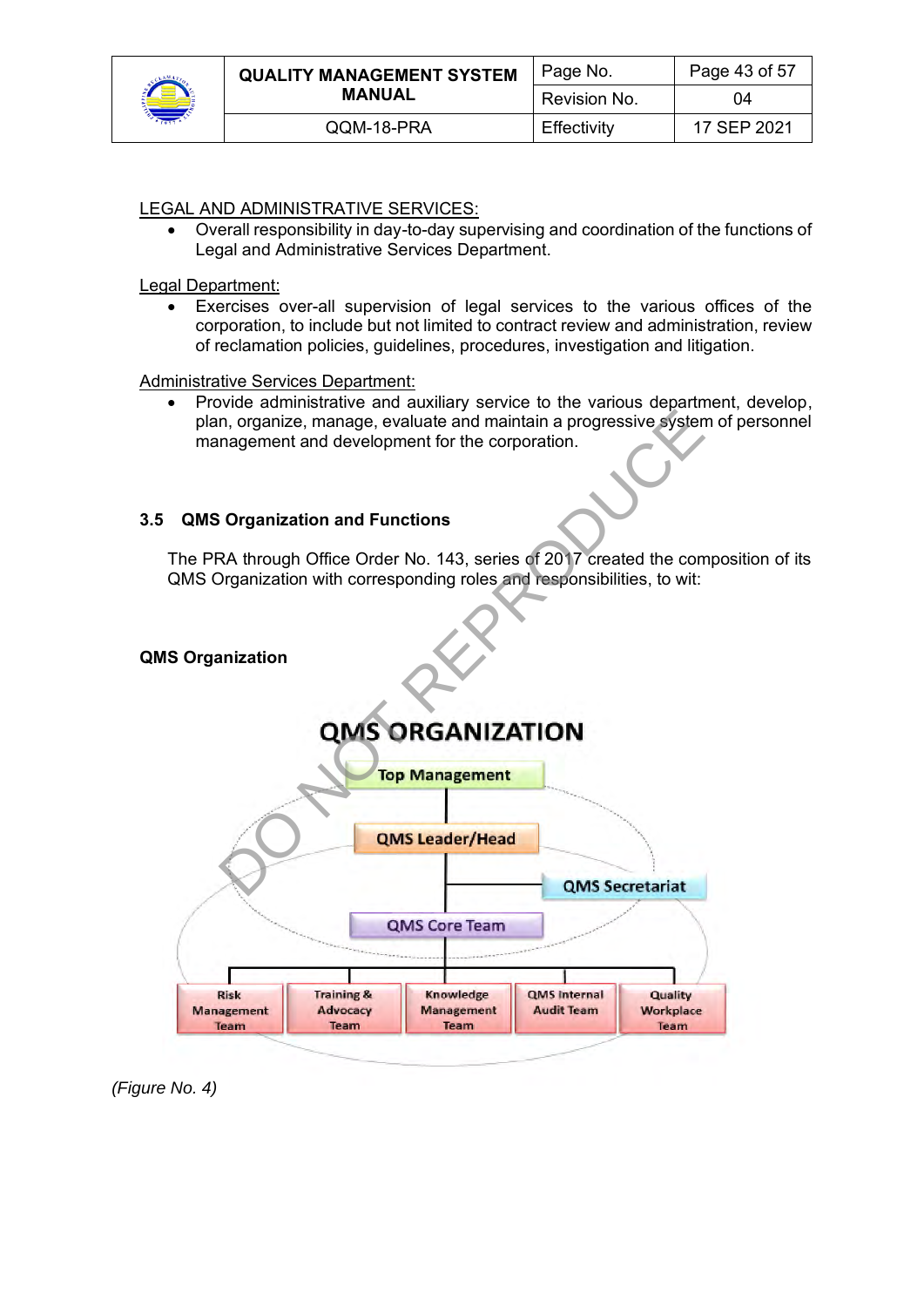

|  | <b>QUALITY MANAGEMENT SYSTEM</b><br><b>MANUAL</b> | Page No.     | Page 44 of 57 |
|--|---------------------------------------------------|--------------|---------------|
|  |                                                   | Revision No. | 04            |
|  | QQM-18-PRA                                        | Effectivity  | 17 SEP 2021   |

# **QMS Function**

#### *Top Management:*

- Leads the establishment, implementation and monitoring of the QMS;
- Ensures effectiveness of the QMS through risk-based thinking;
- Establishes and communicates quality policy;
- Ensures that quality objectives are established
- Communicates the importance of meeting customer requirements:
- Determines and provides necessary resources and ensures that they are adequately available; and
- Conducts Management Review meetings.

#### *QMS Leader/Head:*

- Oversees the establishment, documentation and effective implementation of the QMS;
- Promotes risk-based thinking in overseeing the effectiveness of the QMS;
- Acts as liaison with external parties on matters relating to QMS;
- Ensures that procedures for Internal Quality Audit, Management Review and Corrective Actions are established and implemented; and **Her/Head:**<br> **ersees** the establishment, documentation and effective implements<br>
AS;<br>
Signotes risk-based thinking in overseeing the effectiveness of the<br>
Is as liaison with external parties on matters relating to QMS;<br>
su
- Reports QMS performance to Top Management for review and continual improvement.

#### *Risk Management Team:*

- Performs oversight function in ensuring that the established risk controls and related activities are consistently implemented;
- Plans and coordinates effective and efficient use of risk control tools; and
- Ensures that risk-related information are maintained and retained.

#### *Training and Advocacy Team:*

- Provides administrative support in terms of training and advocacy in the successful implementation and sustenance of the QMS;
- Plans and coordinates effective deployment and efficient use of resources in-line with training and advocacy activities; and
- Plans and coordinates echoing/cascading sessions on QMS related training.

#### *Knowledge Management Team:*

- Ensures that the requirements for maintaining and retaining documented information are established and implemented; and
- Coordinates and oversees activities related to managing organizational knowledge.

#### *Internal Quality Audit Team:*

- Determines conformance of the QMS to the planned arrangements and to the requirements of ISO 9001;
- Determines whether the QMS is effectively implemented and maintained;
- Provides input to Management review regarding the results of audit; and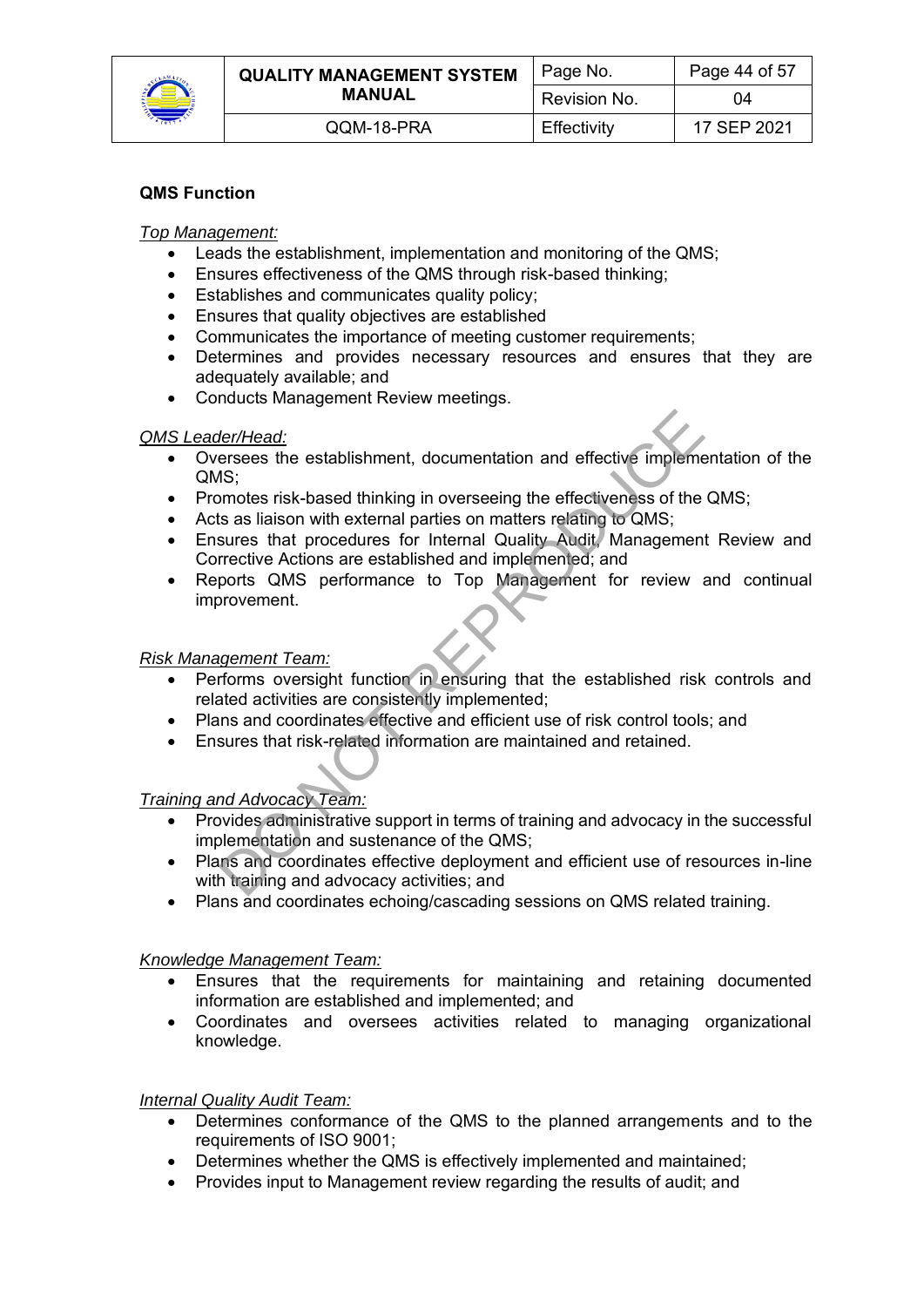

| <b>QUALITY MANAGEMENT SYSTEM</b> | Page No.     | Page 45 of 57 |
|----------------------------------|--------------|---------------|
| <b>MANUAL</b>                    | Revision No. | 04            |
| QQM-18-PRA                       | Effectivity  | 17 SEP 2021   |

• Keeps track of the implementation of the conformance and preventive actions for non-conformance during audits.

*Quality Workplace Team:*

- Ensures that the environment for the operation of processes needed to achieve conformity to service requirements are managed;
- Ensures consistent implementation of 5S programs, as applicable; and
- Monitors and assesses workplace cleanliness, orderliness and safety.

*Secretariat/Documentation Team:*

- Provides administrative support to successfully implement the QMS up to the third party certification;
- Facilitates the delivery of specific outputs in-line with the QMS:
- Plans and coordinates effective deployment and efficient use of human, financial and other physical resources for QMS; and
- Ensures that the requirements for maintaining and retaining documented information are established and implemented.

#### **3.6 Policy Formulation**

The PRA Board of Directors (BOD) is responsible for the governance and policy direction of the Agency while the Office of the GM/CEO administers the overall management and operation of the agency in accordance with policies and guidelines set forth by the Board of Directors. The Management together with the BOD through policy formulation leads the establishment, communication, implementation, and monitoring of the QMS. by certification;<br>
inty certification;<br>
dividents and elivery of specific outputs in-line with the QMS;<br>
cilitates the delivery of specific outputs in-line with the QMS;<br>
cilitates the delivery of specific outputs in-line

# **3.7 QMS Audit**

Internal audit for the QMS is conducted at least once a year, in a twelve-month interval, to ensure that QMS:

- conforms to the requirements of ISO 9001:2015, to planned arrangements, to the QMS requirements established by the Agency and legal requirements; and,
- is effectively implemented and maintained.

A QMS Audit Program is established through QMS Audit Plan prepared by the team assigned to each unit.

The processes involved in the audit are:

- Planning, which includes the creation and updating of audit program taking into consideration the status and importance of the processes, areas to be audited and the results of previous audits. This process also identifies and defines auditor assignments, audit criteria, and scope.
- Preparation, which starts with the Audit team's review of available documentation, followed by the preparation of checklist based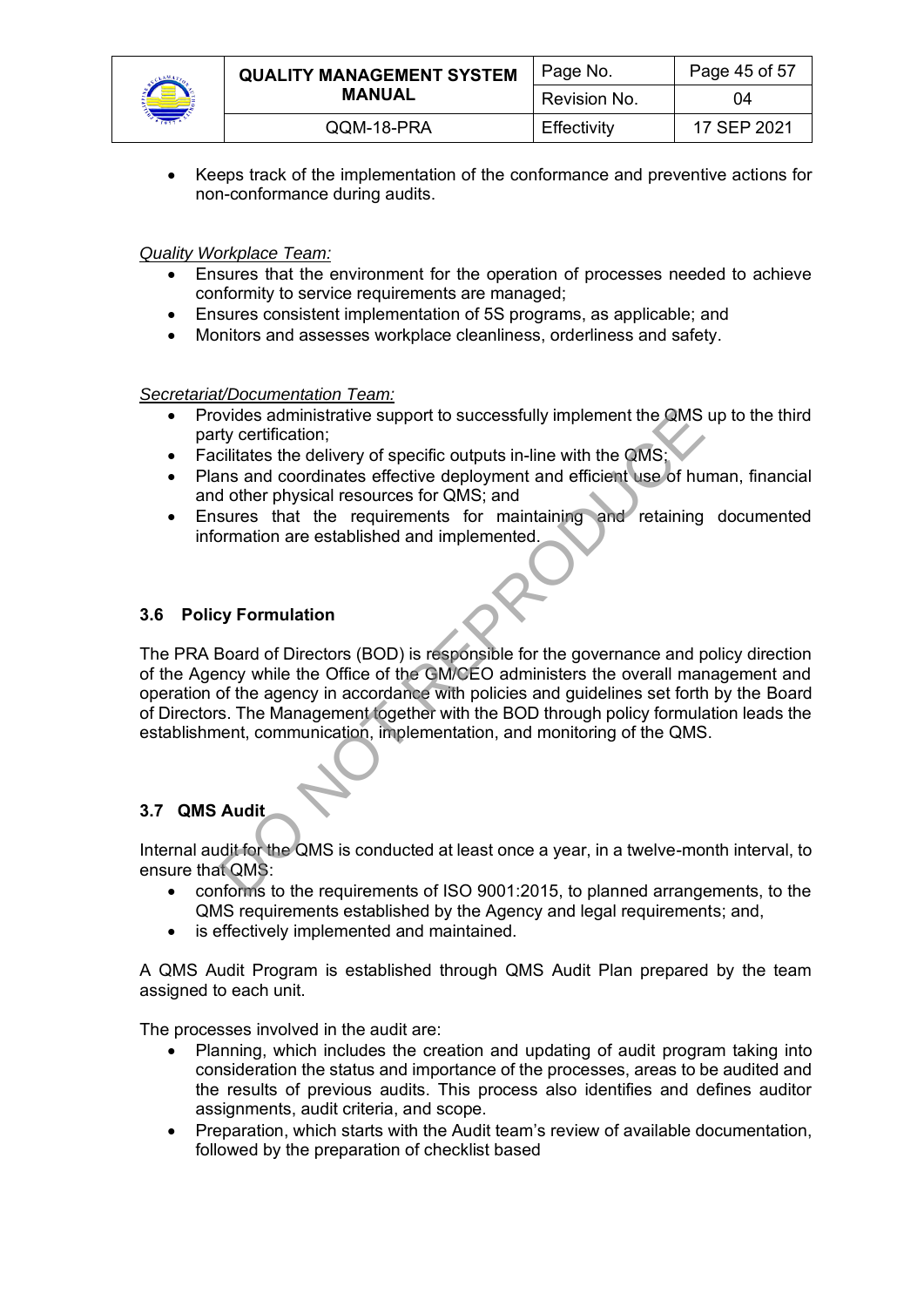

| <b>QUALITY MANAGEMENT SYSTEM</b><br><b>MANUAL</b> | Page No.     | Page 46 of 57 |
|---------------------------------------------------|--------------|---------------|
|                                                   | Revision No. | 04            |
| QQM-18-PRA                                        | Effectivity  | 17 SEP 2021   |

- Conduct of on-site Audit, which includes gathering of data through interview, verification of documents, recording and consolidation of audit findings and comparing these with set criteria.
- Reporting, which includes presentation of audit findings to the auditees.
- Audit Follow-up, which shall include verification of correction and corrective actions to audit findings, specifically the NCs.

#### **3.8 Management Review**

A Management Review for the PRA's QMS is undertaken once a year or whenever necessary as deemed by the General Manager and CEO to ensure continuing suitability, adequacy, effectiveness and alignment with strategic direction. as deemed by the General Manager and CEO to ensure continuer<br>effectiveness and alignment with strategic direction.<br>gement review shall include discussions on:<br>tters arising from the previous management review meeting;<br>ange

The management review shall include discussions on:

- Matters arising from the previous management review meeting;
- Changes in external and internal issues relevant to the QMS;
- Information, including trends in:
	- a. Customer Satisfaction and feedback from relevant interested parties;
	- b. Status/attainment of Quality Objectives;
	- c. Process performance and conformity of products and services;
	- d. Nonconformities and corrective actions;
	- e. Results of monitoring and measurement;
	- f. Audit results; and,
	- g. Performance of external providers
- Adequacy of resources;
- Effectiveness of actions taken to address risks and opportunities; and
- Opportunities for Improvement

The management review outputs include decisions and actions related to:

- opportunities for improvement;
- any need for changes in the QMS; and
- resource needs.

A documented information on these reviews shall be retained by the QMS Leader/Head.

#### **3.9 Continual Improvement**

PRA continually improves its QMS through:

- Review of the suitability of the quality policy and update as necessary
- Review alignment of the quality objectives with the targets and objectives of the PRA
- Analysis and implementation of actions to address Audit results
- Analysis of relevant data and implementation of appropriate actions
- Conduct of Management Review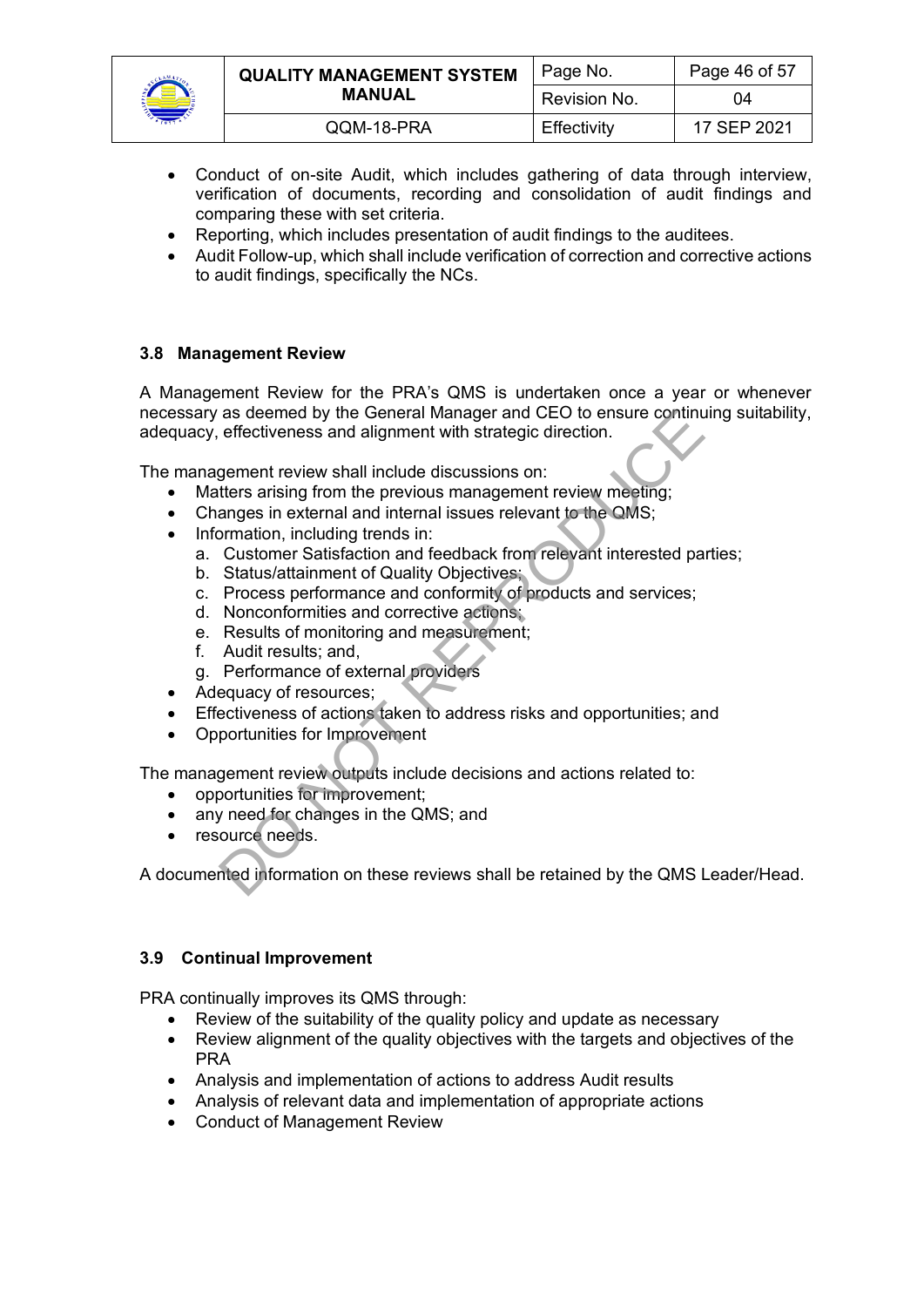

| <b>QUALITY MANAGEMENT SYSTEM</b><br><b>MANUAL</b> | Page No.     | Page 47 of 57 |
|---------------------------------------------------|--------------|---------------|
|                                                   | Revision No. | 04            |
| QQM-18-PRA                                        | Effectivity  | 17 SEP 2021   |

# **3.10 Control of Nonconformity**

Products and/or services, which do not conform to specified and explicit requirements are identified and controlled to prevent unintended use or delivery. Appropriate actions are undertaken to mitigate, if not eliminate, any negative effect or consequence. Related responsibilities and authorities for dealing with nonconforming products and services shall be defined through guidelines, procedures, manuals, as appropriate.

# **3.11 Corrective Action**

Corrective actions to eliminate the causes of nonconformities are established to prevent its recurrence. Guidelines and tools for corrective actions are established to ensure that:

- Nonconformities are reviewed:
- Root causes are determined:
- The need for action is evaluated to ensure that nonconformity/ies do not recur;
- Actions needed are determined and implemented;
- Documented information on the results of actions taken are retained; and
- The effectiveness of the actions taken is reviewed

#### **4. PLANNING**

# **4.1 Strategic Performance Management System**

PRA ensures the fulfillment of the functions of its offices and personnel and assesses accomplishment through the Performance Management System (PMS) and employs enabling mechanisms to achieve the same. It follows a four (4) stage PMS cycle: actions to eliminate the causes of nonconformities are established<br>nconformities and tools for corrective actions are established to<br>nconformities are reviewed;<br>of causes are determined;<br>to causes are determined;<br>eneed for

- a) performance planning and commitment;
- b) performance monitoring and coaching;
- c) performance review and evaluation;
- d) performance rewarding and development planning.

# **4.2 Risk and Opportunities**

PRA adopts a risk-based thinking in achieving an effective QMS. The PRA's Risk Assessment Process (PRAP) is used to ensure that the products and services are delivered, the intended results are achieved, and the undesired effects are reduced or prevented.

The process is integrated in the management system. When risks and/or opportunities are identified in the course of implementation of the corporate strategies, plans and targets, the same shall be analyzed and evaluated by the core operations in order to determine the appropriate actions to be adopted.

Implementation of actions to address risks may include the following:

- Avoiding the risk;
- Taking the risk to pursue an opportunity;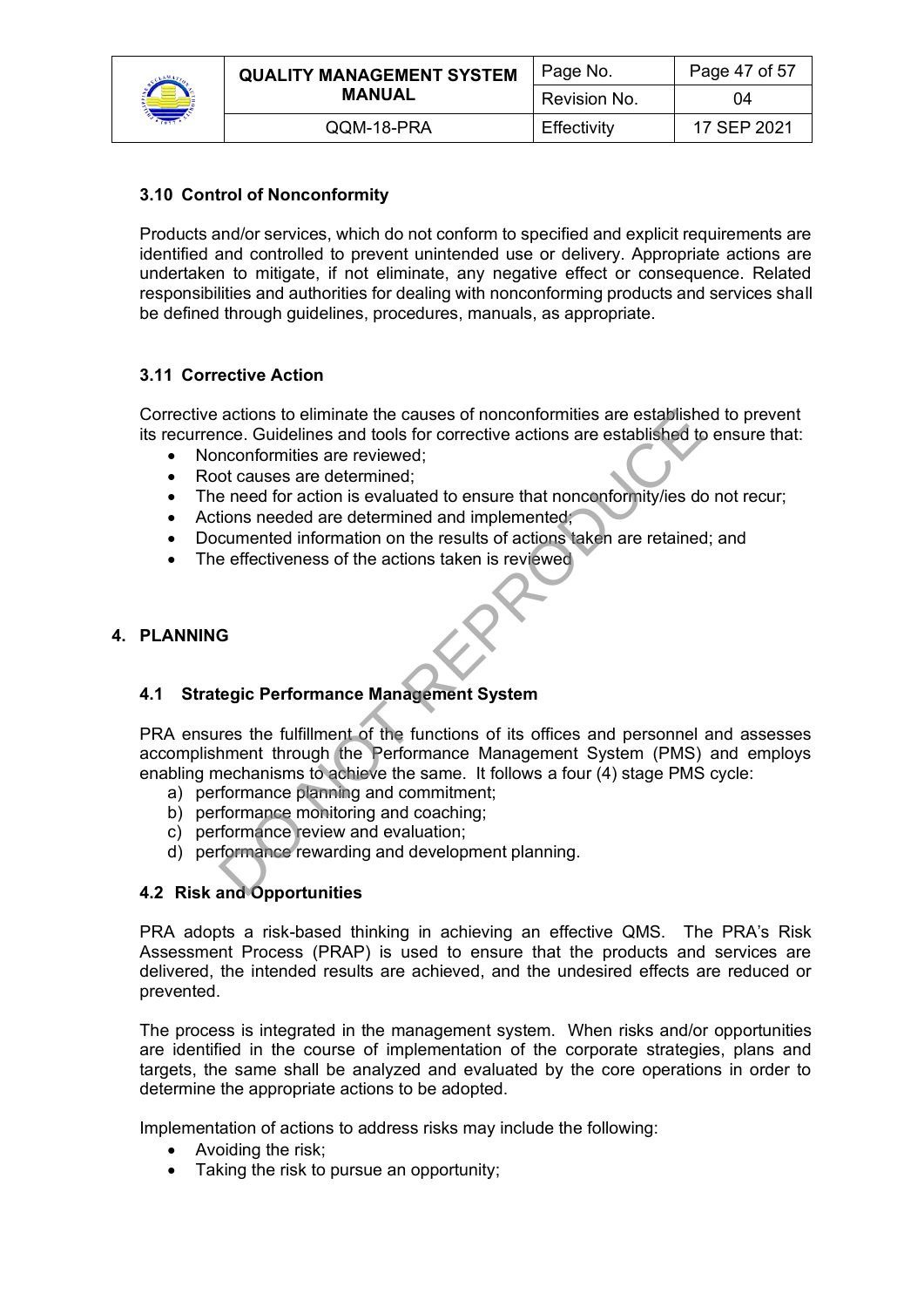

|  | <b>QUALITY MANAGEMENT SYSTEM</b><br>MANUAL | Page No.     | Page 48 of 57 |
|--|--------------------------------------------|--------------|---------------|
|  |                                            | Revision No. | 04            |
|  | QQM-18-PRA                                 | Effectivity  | 17 SEP 2021   |

- Eliminating the source;
- Mitigating its consequences; or
- Retaining it by informed decision

The nature of the risks and opportunities as well as the actions being adopted to address it shall be recorded, documented and monitored through a risk and opportunity registry. This way, the risks and opportunities are properly monitored in order to improve the QMS.

#### **4.3 Quality Objectives and Plan**

PRA's quality objectives and plan is based on the Agency's quality policy. It is a measurable tool which comprises all the strategic, tactical and operational objectives of the agency across relevant functions, levels and processes. The accomplishment of these objectives and plans result to the agency's delivery of its products and services, boosting stakeholders' satisfaction and confidence.

#### **4.4 Planning and Performance Evaluation**

The PRA's planning and performance evaluation is performed semi-annually through its Annual Planning Session and Mid-Year Assessment, conducted every January and July, respectively. These sessions serve as a forum for management to formulate policies and strategies, set plans and targets, and assess accomplishments. Furthermore, quarterly monitoring is being undertaken to ensure that the corporate plans and targets are achieved within the agreed timeline.

Moreover, PRA adheres to the Performance Evaluation System imposed by the Governance Commission on GOCCs (GCG). Through the creation of a Strategy Map, the agency guarantees that its products and services meets the requirements of operational excellence and transformational governance with respect to Social Impact, Finance, Stakeholders, Internal Process, and the Organization. PRA's periodic evaluation of accomplishments vis-à-vis its targets is conducted through the performance evaluation scorecards, being undertaken on the last quarter of the year. ality objectives and plan is based on the Agency's quality p<br>le tool which comprises all the strategic, tactical and operational<br>and plans result functions, levels and processes. The accomplist<br>and plans result to the agen

#### **4.5 Stakeholder Satisfaction**

As part of PRA's adherence and commitment to the needs of its stakeholders and cognizant of the public perceptions, vis-a-vis the delivery of its functions, the Stakeholders Satisfaction Survey is created in order to asses which areas of its services and functions need improvement in order to achieve greater efficiency. It is a tool to generate feedbacks from our stakeholders in terms of the delivery of PRA services.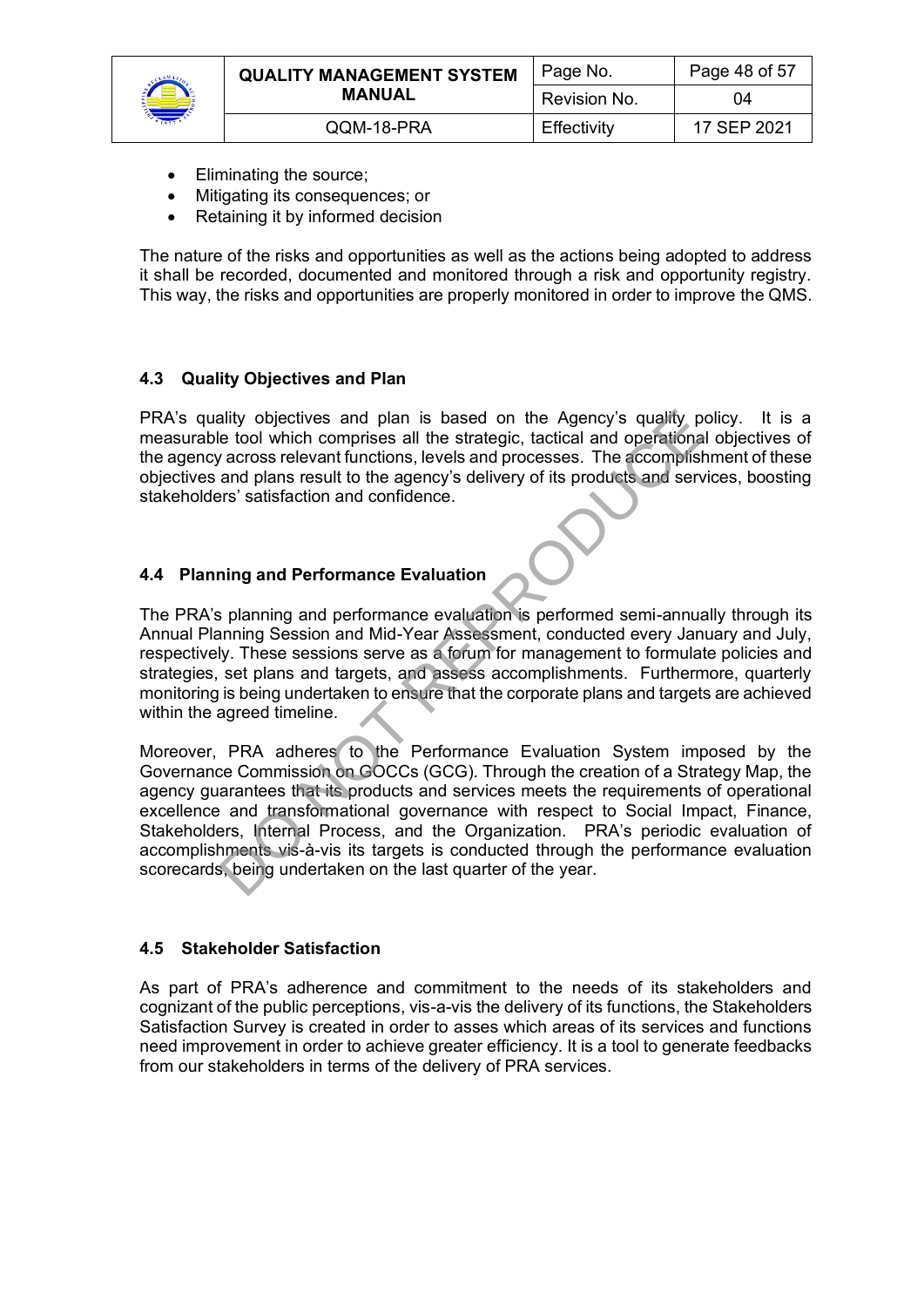

| <b>QUALITY MANAGEMENT SYSTEM</b><br><b>MANUAL</b> | Page No.     | Page 49 of 57 |
|---------------------------------------------------|--------------|---------------|
|                                                   | Revision No. | 04            |
| QQM-18-PRA                                        | Effectivity  | 17 SEP 2021   |

# **5. SUPPORT PROCESS**

# **5.1 Human Resources Management**

The Human Resource Management Division of the PRA provides assistance and services on the promulgation of office orders, rules and regulations related to the administrative, operational and strategic aspects of human resource management and development. Consistent with civil service rules and regulations and other related government issuances on Human Resource Management and Development, it develops, plans and administers a personnel program which shall include:

- Recruitment, Selection and placement;
- Learning and Development;
- Classification and pay;
- Staff/ Career development;
- Performance monitoring; and
- Employee benefits and welfare.

#### **5.2 Infrastructure Management**

The General Services Division ensures that proper preventive maintenance of all administrative facilities and structures are implemented. It conducts continuing research on how to effectively and efficiently serve the requirements of the various offices, supervises, evaluates and maintains the administration of program: cruitment, Selection and placement;<br>arning and Development;<br>assification and pay;<br>assification and pay;<br>formance monitoring; and<br>phoyee benefits and welfare.<br>**structure Management**<br>ral Services Division ensures that proper

- Space management for various offices;
- Repair and maintenance of the building and its facility;
- Repair and maintenance of all the motor vehicles, office equipment and airconditioning units;
- Dispatch of service; and
- Security and janitorial services

# **5.3 Work Environment Management**

The work environment of PRA pertains to the place of work to which employees and stakeholders are exposed to. The PRA promotes the well-being and satisfaction of each employee to assure effectiveness and efficiency, nurture productivity and teamwork through the provision of the following, but not limited to:

- well-maintained and conducive work stations and facilities including utilities;
- office equipment, computer hardware and software;
- support services such as telephone, computer networks and other related facilities;
- safe and secured work environment: and
- physical fitness/wellness program.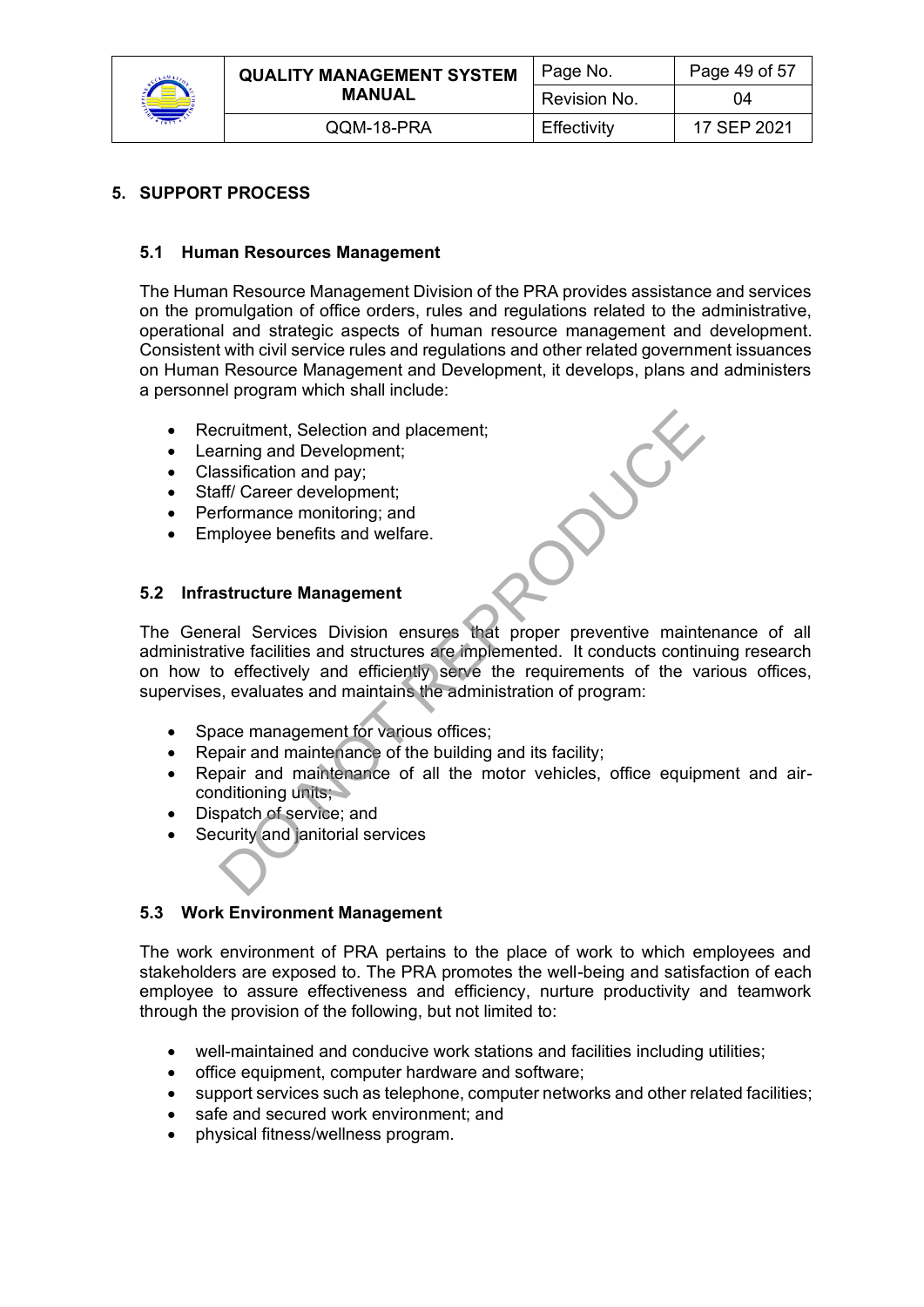| <b>QUALITY MANAGEMENT SYSTEM</b> | Page No.     | Page 50 of 57 |
|----------------------------------|--------------|---------------|
| <b>MANUAL</b>                    | Revision No. | 04            |
| QQM-18-PRA                       | Effectivity  | 17 SEP 2021   |

Further, the Environmental Management Department, in coordination with the designated Pollution Control Officer, shall ensure that the working environment at the project site is in compliance with all existing environmental laws and issuances.

# **5.4 Organizational Knowledge Management**

Organizational knowledge is knowledge specific to the organization that is based on internal sources, such as knowledge gained from experience and lessons learned from failures and successful projects, as well as external sources, such as knowledge gathered from customers or external providers, that is used and shared to achieve the organization's objectives.

# **5.5 Communication Management**

Top management ensures that appropriate communication processes are established within the organization and cascading the implementation of the quality management system through office orders, memorandum circulars, internal routing slips, notices of meeting, designated emails per department/unit, bulletin board postings as authorized by the Administrative Services Division, website managed by MIS, mobile phones of managers, telephone lines of departments/units, and general assemblies.

PRA ensures that information released through external communication are authorized and approved pursuant to PRA's Freedom of Information (FOI) People's Manual. Where required, advice appropriate to the context of the communication may be sought concerning the content and dissemination of certain external communications. Responses to external communications, whether by letter or electronic mail, are recorded when transmitted. In each case, the response is retained and controlled by the concerned office/unit in accordance with the requirements for documented information. munication Management<br>
sement ensures that appropriate communication processes and<br>
organization and cascading the implementation of the quality<br>
organization and cascading the implementation of the quality<br>
sinistrative S

# **5.6 Documented Information Management**

Documented Information is meaningful data that is required to be controlled, maintained and retained by an organization to provide evidence of conformity to the requirements specified by ISO standards, customer requirements and of the effective operation of the management system.

# **5.7 Legal Management**

The Legal Department provides assistance in all legal matters pertaining to PRA's operations. Legal advisory services are provided by rendering legal opinions on matters arising from PRA's internal and external transactions involving questions of law, interpretation of contracts, policies, rules and regulations, drafts/review all contracts where PRA is a contracting party, drafts/reviews proposed administrative issuances, company policies, proclamation, other executive issuances and proposed legislative bills which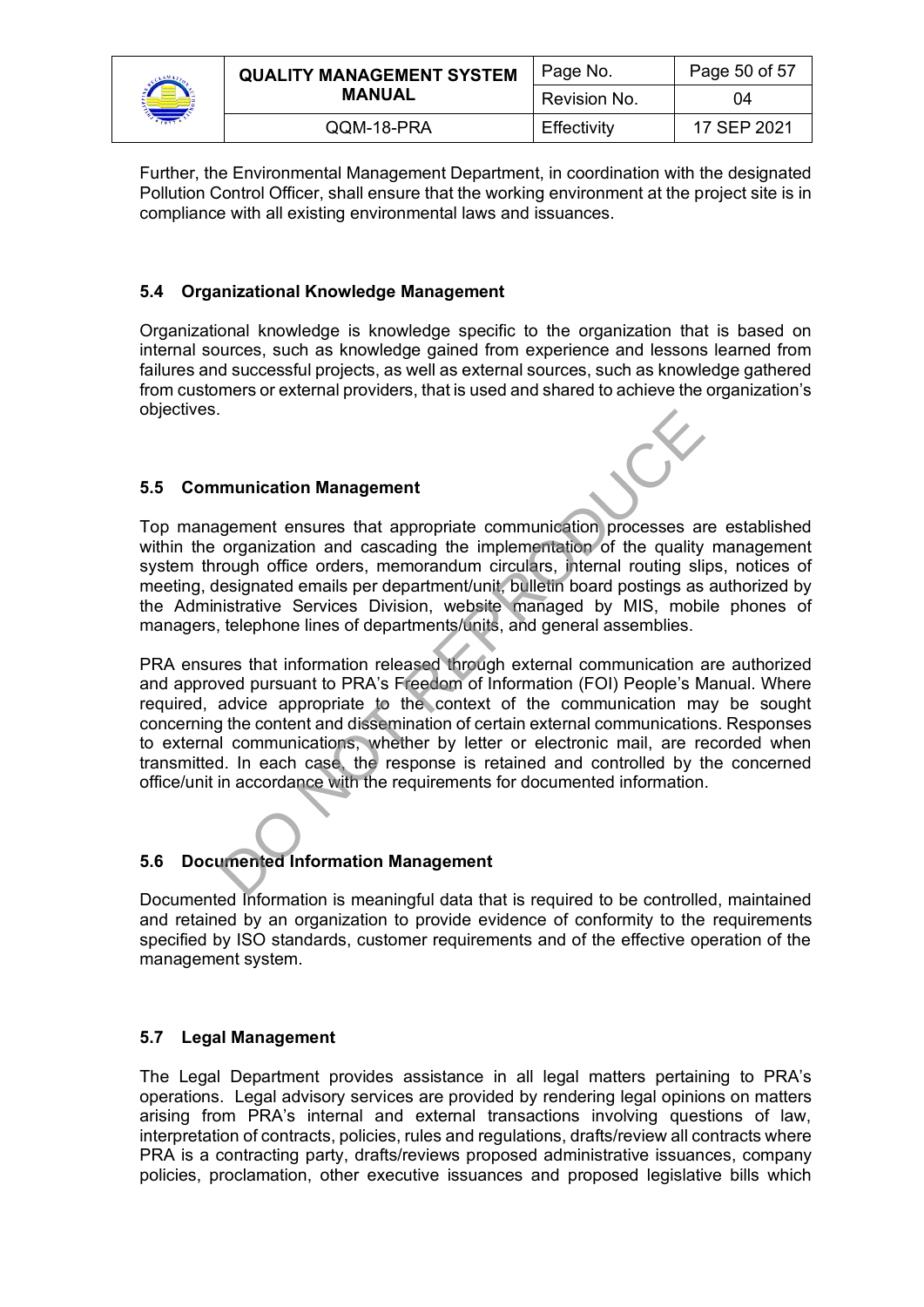| <b>QUALITY MANAGEMENT SYSTEM</b> | Page No.     | Page 51 of 57 |
|----------------------------------|--------------|---------------|
| <b>MANUAL</b>                    | Revision No. | 04            |
| QQM-18-PRA                       | Effectivity  | 17 SEP 2021   |

require comment and recommendation of the PRA. Consistent with existing laws, rules and regulations, it undertakes the conduct of administrative investigations among PRA officers and employees and recommends appropriate action to the Board of Directors. To ensure up to date monitoring of PRA cases, it assists or acts as collaborating counsel with the Office of the Government Corporate Counsel or Office of the Solicitor General in all court actions filed for and against the PRA before judicial and quasi-judicial bodies.

# **5.8 Financial Management**

Financial Management covers planning, organizing, monitoring and controlling the financial activities and utilization of funds of the agency to safeguard its assets and establishing procedures for collections through the following:

- Collections of receivables as per contracts, billings, statement of accounts and schedule of amortization from various stakeholders;
- Disbursements are supported with complete documents and recorded with existing accounting and auditing rules and regulations;
- Utilization of expenditures should not exceed the DBM approved budget.
- Maximizing income by investing excess funds in high yield low risk investments and allocate funds into profitable ventures;
- Conduct of regular inventory of real estate property for proper disposition;
- Ensures that government reports and/or requests are submitted on time; and
- Regular remittance of taxes and dividends due to the National Government.

# **5.9 Procurement**

# **Procurement**

Procurement refers to the modes of acquisition of Goods, Consulting Services and Contracting for Infrastructure Projects of the PRA under Republic Act No. 9184 or the Government Procurement Reform Act (GPRA) and its Revised Implementing Rules and Regulations (IRR), either through Pubic Bidding, or any of the Alternative Methods of Procurement, such as Limited Source Bidding, Direct Contracting, Repeat Order, Shopping and Negotiated Procurement. reflections of receivables as program uniquit including, statement of<br>elections of receivables as per contracts, billings, statement of<br>reduce of amortization from various stakeholders;<br>bursements are supported with comple

The Bids and Awards Committee (BAC) was established by the PRA to ensure that the procurement process abides by the GPRA, its Revised IRR, and other procurement related issuances by various Government entities.

The end-user or procuring units of PRA shall formulate their respective Project Procurement Management Plans (PPMPs) for their different programs, activities, and projects. The PPMPs shall then be submitted to the Budget Office for evaluation in order to ensure consistency with the PRA's budget proposal and compliance with existing laws. Upon approval by the Board and/or Department of Budget and Management (DBM) of the PRA's Corporate Operating Budget (COB), the PPMPs included in the COB shall be forwarded to the BAC Secretariat for consolidation in the Annual Procurement Plan (APP), and to the BAC for final recommendation of the appropriate procurement modality. The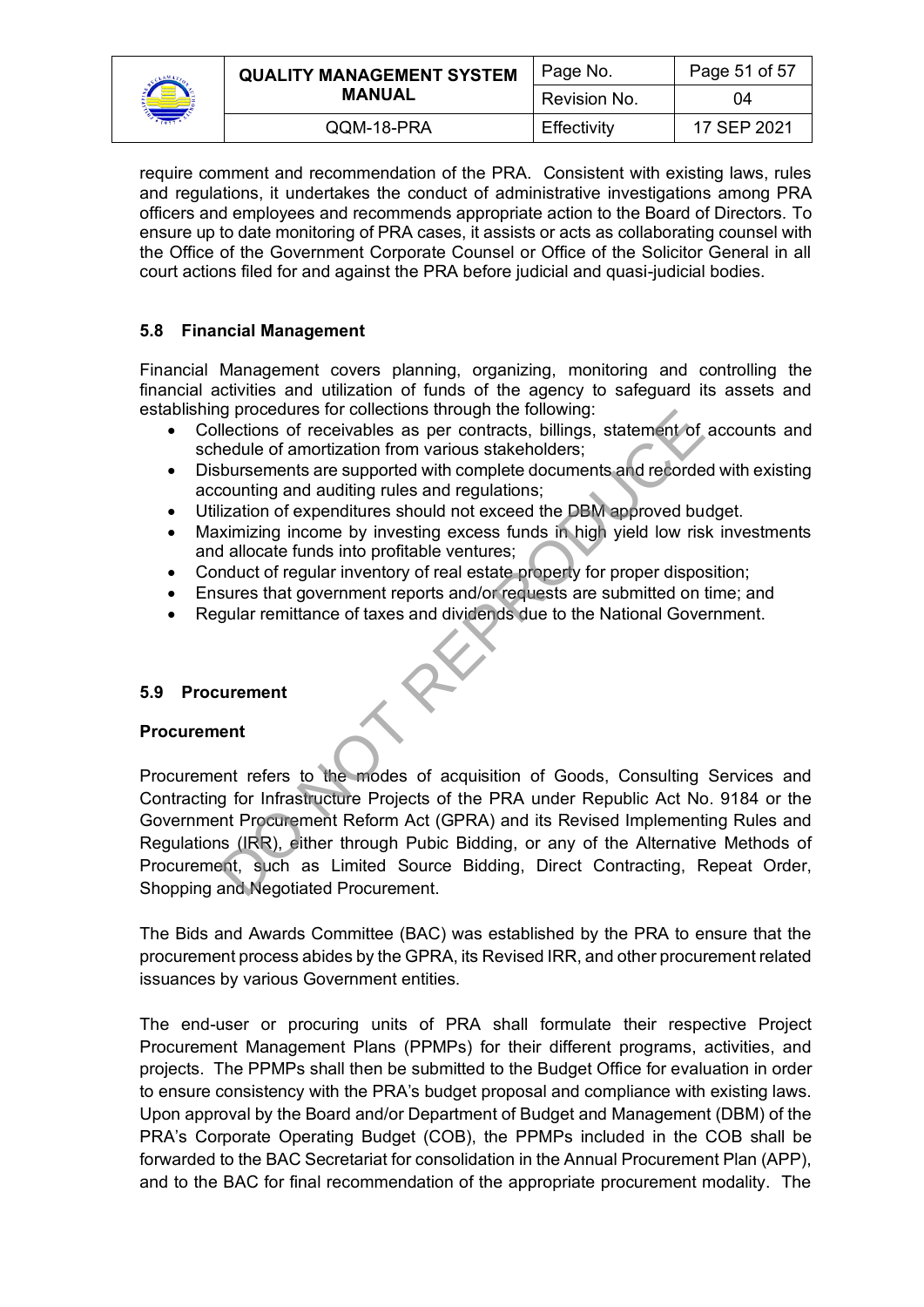

| <b>QUALITY MANAGEMENT SYSTEM</b><br><b>MANUAL</b> | Page No.     | Page 52 of 57 |
|---------------------------------------------------|--------------|---------------|
|                                                   | Revision No. | 04            |
| QQM-18-PRA                                        | Effectivity  | 17 SEP 2021   |

APP must be consistent with the duly approved yearly budget of the PRA and bears the approval of the Head of the Procuring Entity (HoPE or PRA Board). No procurement is undertaken unless it is in accordance with the approved COB and APP.

PRA Procurement Process under the RA 9184 and its Revised IRR:

# A. Requisition

Based on the specific needs, the end-user or procuring units are responsible for the preparation of all documents necessary for the procurement activity such as Approved Budget for the Contract (ABC), Contract and/or Technical Specifications, Scope of Works, Terms of Reference, and to seek approval from the Board or GM/CEO of the procurement. The BAC shall commence with the procurement process upon receipt of the complete documentary requirements. However, the Administrative Services Department undertakes the procurement of Common Office Supplies and Equipment (CSE) at the DBM Procurement Service.

B. Posting Requirement

All procurement with an ABC of Php50,000.00 and above must be posted in the Philippine Government Electronic Procurement System (PhilGEPS), PRA Website and in a conspicuous area within the PRA premises.

C. Evaluation and Selection of the Winning Quotation/Proposal/Bid

The BAC, with the assistance of the Technical Working Groups for Goods and Services, Consulting Services and Infrastructure Projects, undertakes the evaluation of the quotation/proposal/bid as to its compliance with the eligibility, technical and financial requirements under the Revised IRR. It shall then proceed with the further verification/authentication of the quotation/proposal/bid and documentary requirements submitted to determine if the same is responsive. Thereafter, the BAC shall prepare a recommendation to award the Contract/Purchase Order to the Supplier/Contractor/Consultant whose quotation/proposal/bid was found responsive through a Resolution which must be approved by the HoPE or GM/CEO. ement. The BAC shall commence with the procurement process<br>complete documentary requirements. However, the Administry<br>ment undertakes the procurement of Common Office Supplies a<br>at the DBM Procurement Service.<br>B<br>Requiremen

- D. Issuance of the Notice of Award/Purchase Order Upon approval by the Board or GM/CEO of the BAC's recommendation for award, all documents relative to the procurement will be forwarded to the end-user or procuring unit for the issuance of the Notice of Award/Purchase Order. The corresponding contract shall be executed upon completion of the requirements under the Revised IRR.
- E. Implementation of the Contract The concerned end-user or procuring unit shall implement and monitor compliance with the agreed terms and conditions of the contract.
- F. Acceptance of the supply/equipment, services, or infrastructure project The end-user or procuring unit must observe the applicable PRA policy or Commission on Audit (COA) policy in the acceptance of a specific procurement undertaking.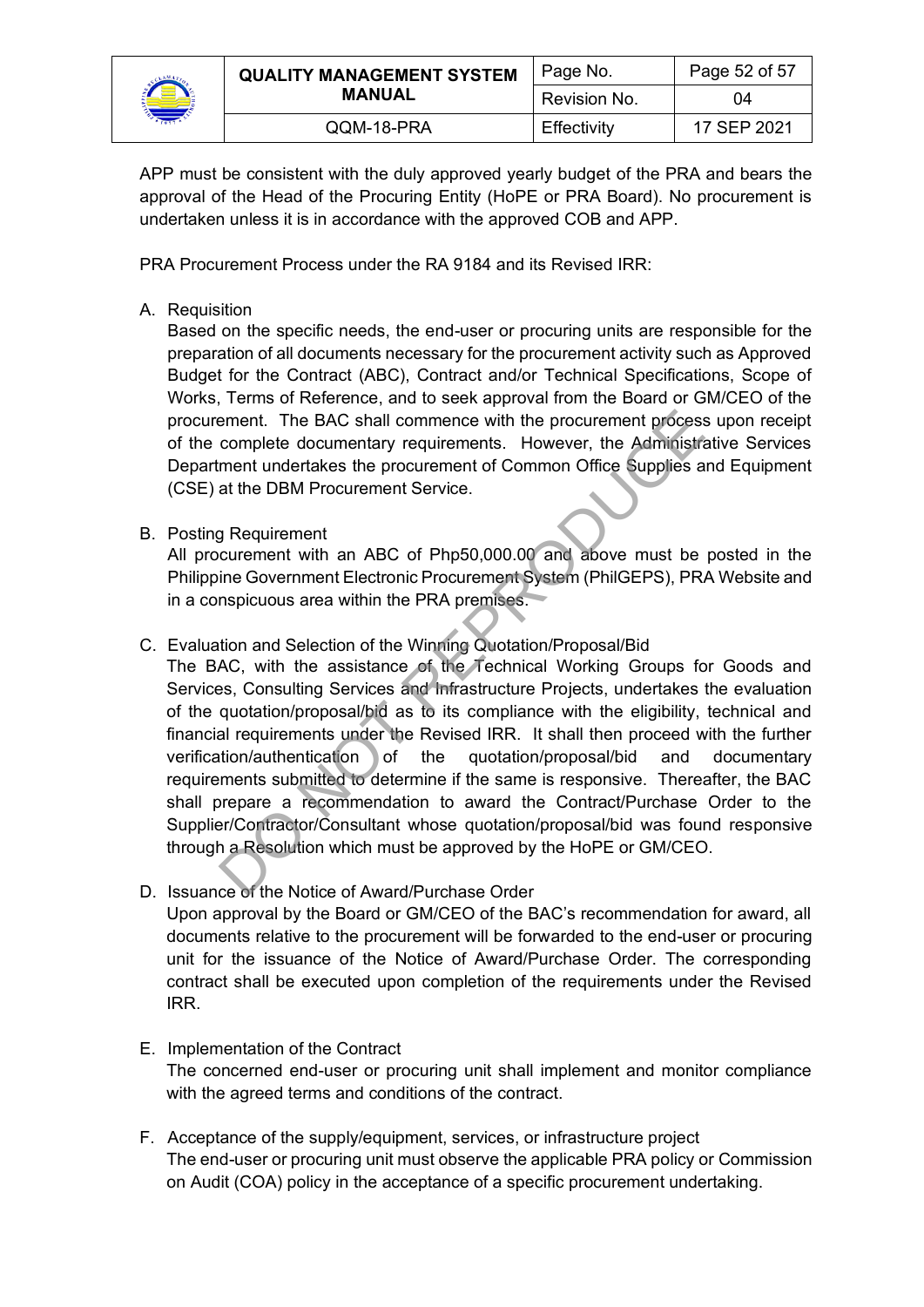

| <b>QUALITY MANAGEMENT SYSTEM</b><br><b>MANUAL</b> | Page No.     | Page 53 of 57 |
|---------------------------------------------------|--------------|---------------|
|                                                   | Revision No. | 04            |
| QQM-18-PRA                                        | Effectivity  | 17 SEP 2021   |

# **5.10 Information Technology (IT) Management**

The Management Information System (MIS) determines, provides and maintains the necessary IT infrastructure and support necessary for employees to deliver their output. These infrastructures include desktop and laptop computers, and printers. Whereas IT support includes information systems, databases, internet/intranet facilities, standard and specialized software, data storage, IT security, support services, IT policy formulation, and other related activities.

# **5.11 JV Guidelines**

The PRA is one of the government entities exempt from the ambit of the 2013 National Economic Development Authority (NEDA) Joint Venture (JV) Guidelines. Such Exemption has been confirmed by NEDA in its letter to PRA on February 06, 2018 and the Office of the Government Corporate Counsel (OGCC) in its Opinion No. 051 Series of 2018 dated March 16, 2018. Hence, PRA crafted its own JV Guidelines. The PRA Guidelines and Procedures for Entering into Joint Venture Agreements with Private Sector Entities became effective on May 20, 2018. It applies to all JV Agreements for the development and disposition of PRA's existing properties and projects whether owned, administered or controlled by PRA and the operations of PRA assets and facilities. The guidelines does not cover joint ventures for reclamation or to be reclaimed lands still forming part of the land of the public domain pursuant to the ruling of the Supreme Court in the case of Chavez vs Public Estates Authority and Amari Cyber Bay Development Corporation. is one of the government entities exempt from the ambit of the Development Authority (NEDA) Joint Venture (JV) Guidelines. St confirmed by NEDA in its letter to PRA on February 06 2018 an one conside Counsel (OGCC) in its

# **CORE PROCESS**

# **6.1 Reclamation**

# **A. Planning and Evaluation Department**

The Planning and Evaluation Department (PEV), through the Planning and Evaluation Division (PED) and Permitting and Processing Division (PPD), shall process all applications to reclaim from the receipt of the Letter of Intent (LOI), including the billing of the filing, processing and review fees and signing of the Memorandum of Understanding (MOU) after pre-qualification up to the approval by the PRA Board of the proposal. The processing also includes the conduct of ocular inspection and technical guidance for the preparation of the mandatory documents by the proponent/applicant.

After the PRA Governing Board approves the proposed reclamation project, and subject to competitive challenge, as the case maybe, the relevant Memorandum of Agreement (MOA) / Implementing Agreement (IA) shall subsequently be executed between PRA and the proponent or the winning bidder.

For PRA initiated/funded projects, the RRO through the Planning and Evaluation Division shall prepare the documentary requirements such as Feasibility Study and Detailed Engineering Design.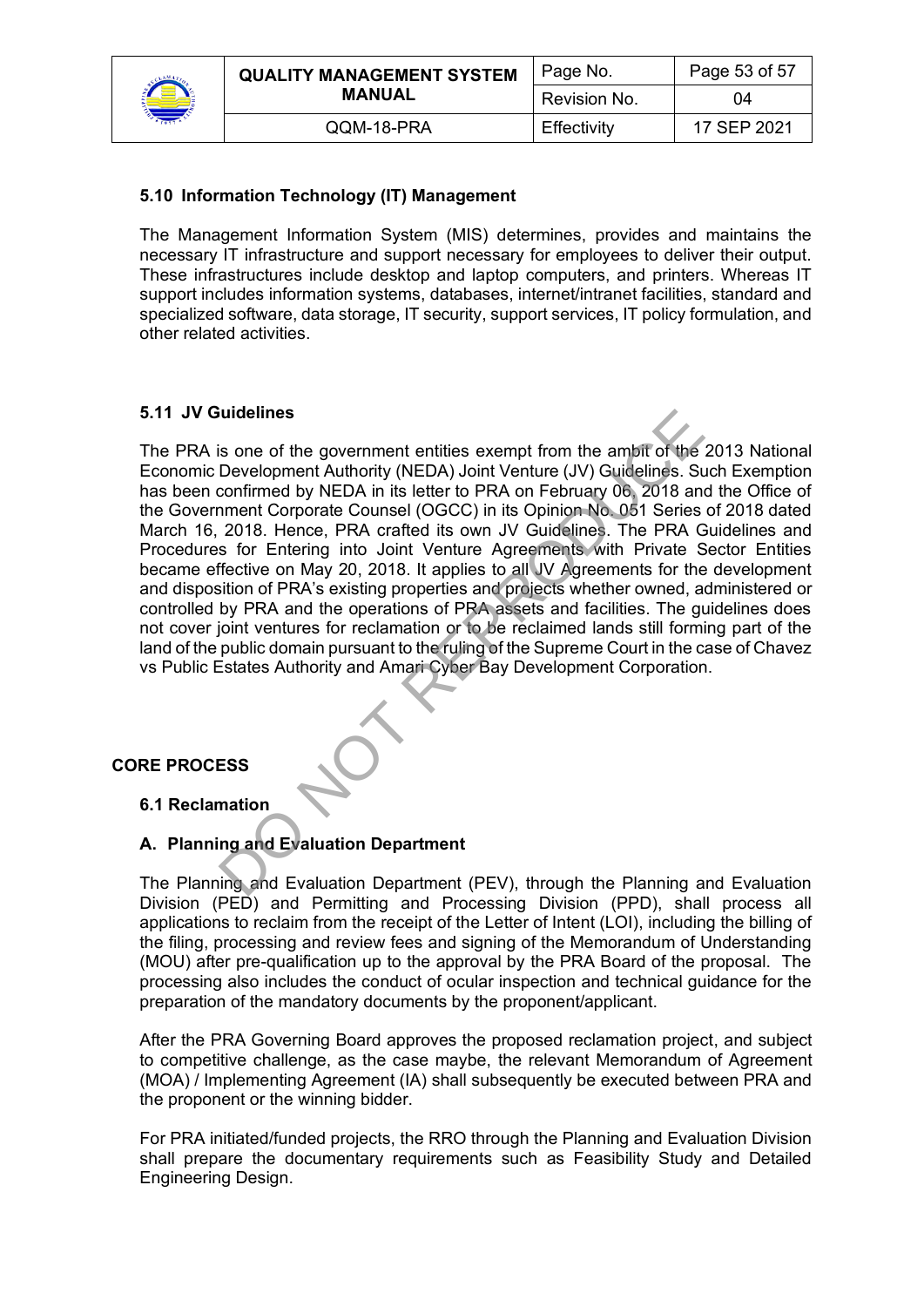

| <b>QUALITY MANAGEMENT SYSTEM</b><br><b>MANUAL</b> | Page No.     | Page 54 of 57 |
|---------------------------------------------------|--------------|---------------|
|                                                   | Revision No. | 04            |
| QQM-18-PRA                                        | Effectivity  | 17 SEP 2021   |

The Permitting and Processing Division (PPD) is also responsible in the processing and issuance of clearances, e.g., restoration clearance for the filing up/ leveling of eroded or submerged titled properties and other clearances required by DENR for their processing of applications for foreshore/miscellaneous lease, government seabed quarry permit (GSQP), exploration permit and application for financial technical assistance (AFTA). The PPD undertakes site inspection/ investigation as well as evaluation of supporting documents prior to issuance of such clearances.

# **B. Reclamation Department**

Upon execution of the relevant MOA/IA, PRA through the Reclamation Department (RD) shall require the submission of pre-construction documents prior to the issuance of Notice to Proceed (NTP).

The RD through the Implementation Division shall undertake the review and evaluation of the construction documents, the result of which shall be submitted to the PRA Board for the approval of the issuance of the NTP.

After the issuance of the NTP, the PRA through the Implementation Division shall:

- Supervise and monitor the actual reclamation works to ensure the smooth and efficient execution in accordance with the approved plans and specifications, methodology (ies) based on IA/RA; and
- During the implementation of the project, secure from the Department of Environment and Natural Resources (DENR) the Special Patent and Original Certificate of Titles/Transfer Certificate of Titles for eventual conveyance to concerned parties. Dation of the relevant MOAVIA, FRA tinough the Recitation of the issues to the sister of the sister of pre-construction documents prior to the issues of (NTP).<br>
To rugh the Implementation Division shall undertake the revie

After completion of the reclamation works, the Implementation Division shall issue Certificate of Completion and Acceptance.

#### **C. Environmental Management Department (ENV)**

1. Reclamation

All reclamation projects are covered by DENR-DAO 2003-30, or the IRR of the Philippine Environmental Impact Statement (PEIS) System.

After pre-qualification and signing of the MOU, and within the period of compliance of the mandatory requirements, the ENV shall render technical guidance on the conduct of the Environmental Impact Assessment (EIA) and act as resource person in the EIA process as required for the issuance of the Environmental Compliance Certificate (ECC) by the DENR.

After issuance of the ECC and submission of the Area Clearance, the ENV shall conduct review and evaluation and submit report on the environmental component as input to the RRO Completed Staff Work (CSW) as basis for Board action/approval of the reclamation.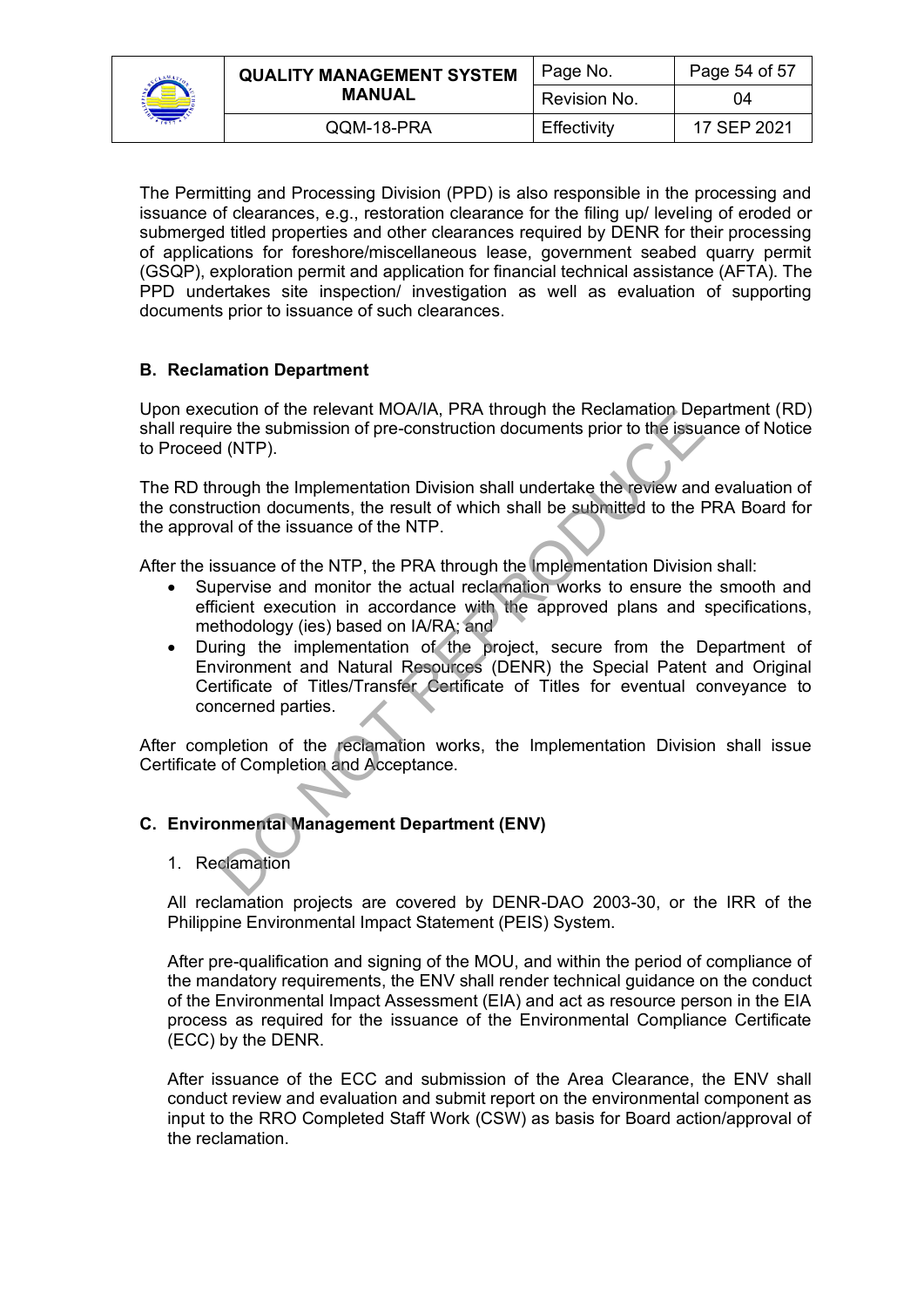

| <b>QUALITY MANAGEMENT SYSTEM</b><br><b>MANUAL</b> | Page No.     | Page 55 of 57 |
|---------------------------------------------------|--------------|---------------|
|                                                   | Revision No. | 04            |
| QQM-18-PRA                                        | Effectivity  | 17 SEP 2021   |

Upon full submission of the pre-construction documents, the ENV shall conduct review and validation of the final reclamation plan, location and configuration vis-a-vis the final EIS and ECC of the project.

At the implementation stage: For Environmentally Critical Projects (ECP), e.g., reclamation projects with an area of 25 hectares and above, ENV shall represent PRA as member of the Multi-partite Monitoring Team (MMT) to supervise and monitor the proponent's compliance of the conditions of the ECC and Area Clearance. For Non-ECP, e.g., reclamation projects less than 25 hectares, ENV shall directly supervise and monitor the proponent's compliance of the conditions of the ECC and Area Clearance.

For the marine borrow areas issued with GSQP to PRA, ENV shall oversee and monitor the compliance of the conditions of the ECC issued over the GSQP area.

After completion of the reclamation works and prior to project acceptance, submit final report to the Management on the overall environmental compliance of the project.

2. Public Estates Development and Infrastructure Development

The Environmental Management Department shall oversee the compliance of the PEIS System in all stages of PRA Public Estates Development and Infrastructure Development Projects and coordinate with concerned government entities and stakeholders on all environment related concerns. The compliance of the conditions of the ECC issued over the GS<br>ompletion of the reclamation works and prior to project acceptanc<br>to the Management on the overall environmental compliance of t<br>blic Estates Development and I

# **6.2 Forfeiture of Unauthorized Reclaimed Lands**

The Reclamation Department through the Regulation Division shall:

- Prepare yearly periodic monitoring program and budget for monitoring reclamation activities nationwide.
- Update existing regulatory policies and guidelines pertaining to regulation of reclamation projects.
- Conduct periodic monitoring and inspection of coastline to monitor illegal reclamation activities.
- Initiate investigation of reported/discovered illegal reclamations and recommend appropriate legal and administrative action, if necessary.
- Advise violators to comply with PRA policies and guidelines for the legalization/regularization of illegally reclaimed land through titling.
- Consult and Coordinate with concerned government regulatory agencies for a more effective/coherent enforcement of laws, rules and regulations.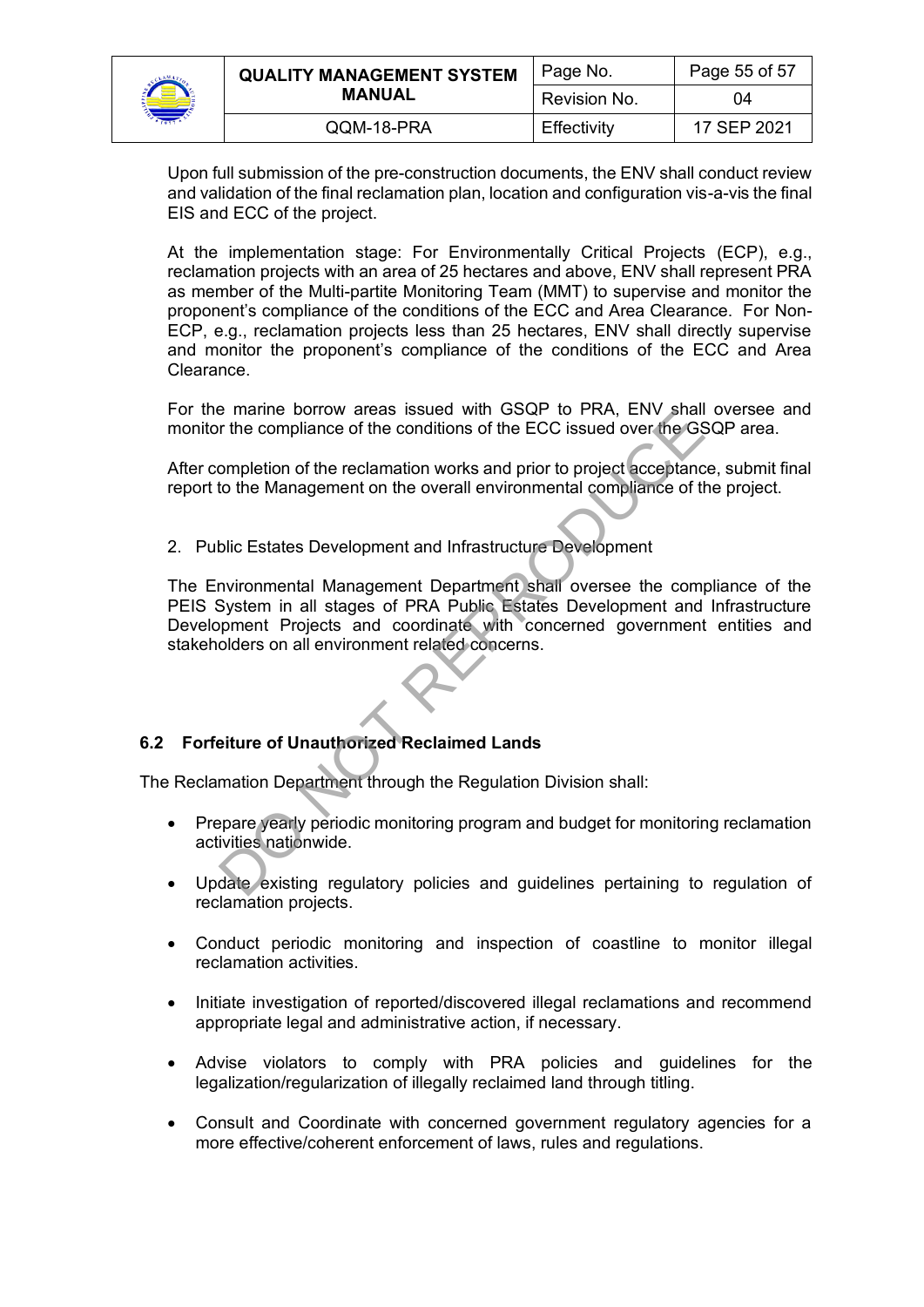

| <b>QUALITY MANAGEMENT SYSTEM</b> | Page No.     | Page 56 of 57 |
|----------------------------------|--------------|---------------|
| <b>MANUAL</b>                    | Revision No. | 04            |
| QQM-18-PRA                       | Effectivity  | 17 SEP 2021   |

#### **6.3 Public Estates Development and Management**

The Marketing and Estates Management Departments ensures the efficient and effective management, administration and disposition of PRA properties through the following undertakings/activities:

- 1. Acceptance of the physical turnover and titles of newly reclaimed land from the Reclamation Group;
- 2. Securing PRA properties in coordination with the Administrative Services and Technical Services Departments;
- 3. Preparation of Business Plan with the end in view of generating revenue streams for PRA;
- 4. Subdivision and consolidation of Lots/Titles in coordination with Technical Services Department;
- 5. Development of professional business relationship with potential stakeholders;
- 6. Disposition of PRA properties, management and monitoring of implementation of contracts in coordination with the Legal and Finance Departments;
- 7. Timely settlement of dues on PRA properties in coordination with Finance Department:
- 8. Maintenance of PRA properties in coordination with Technical Services Department; and
- 9. Relocation and implementation of socio economic programs for families adversely affected by reclamation projects in coordination with Gender and Development (GAD) Focal Point.

# **6.4 Infrastructure Development**

In PRA, the development of infrastructure projects follows a cycle process consisting of four (4) phases covering Project Identification all the way to Project Completion and Evaluation. This includes securing the necessary environmental permits (ECC). In this type of approach, the PRA is both the initiator and owner of the project. These four (4) phases are the following: Dowision and consolidation of Lots/Titles in Coolumation with reconstraint<br>partnert;<br>relogions of PRA properties, management and monitoring of implements;<br>relogion of PRA properties, management and monitoring of implementa

- A. Project Identification This is the process of collecting and identifying potential projects to be undertaken by PRA.
- B. Project Preparation
	- a. Right-of-Way Acquisition
	- b. Fund Appropriation
	- c. Inclusion in the Annual Procurement Plan (APP)
	- d. Detailed Engineering and Design
	- e. Detailed Estimates/ABC
- C. Project Implementation
	- a. Fund Release
	- b. Board Approval of Bid Documents
	- c. Bidding and Contracting
	- d. Construction
	- e. Completion and Acceptance